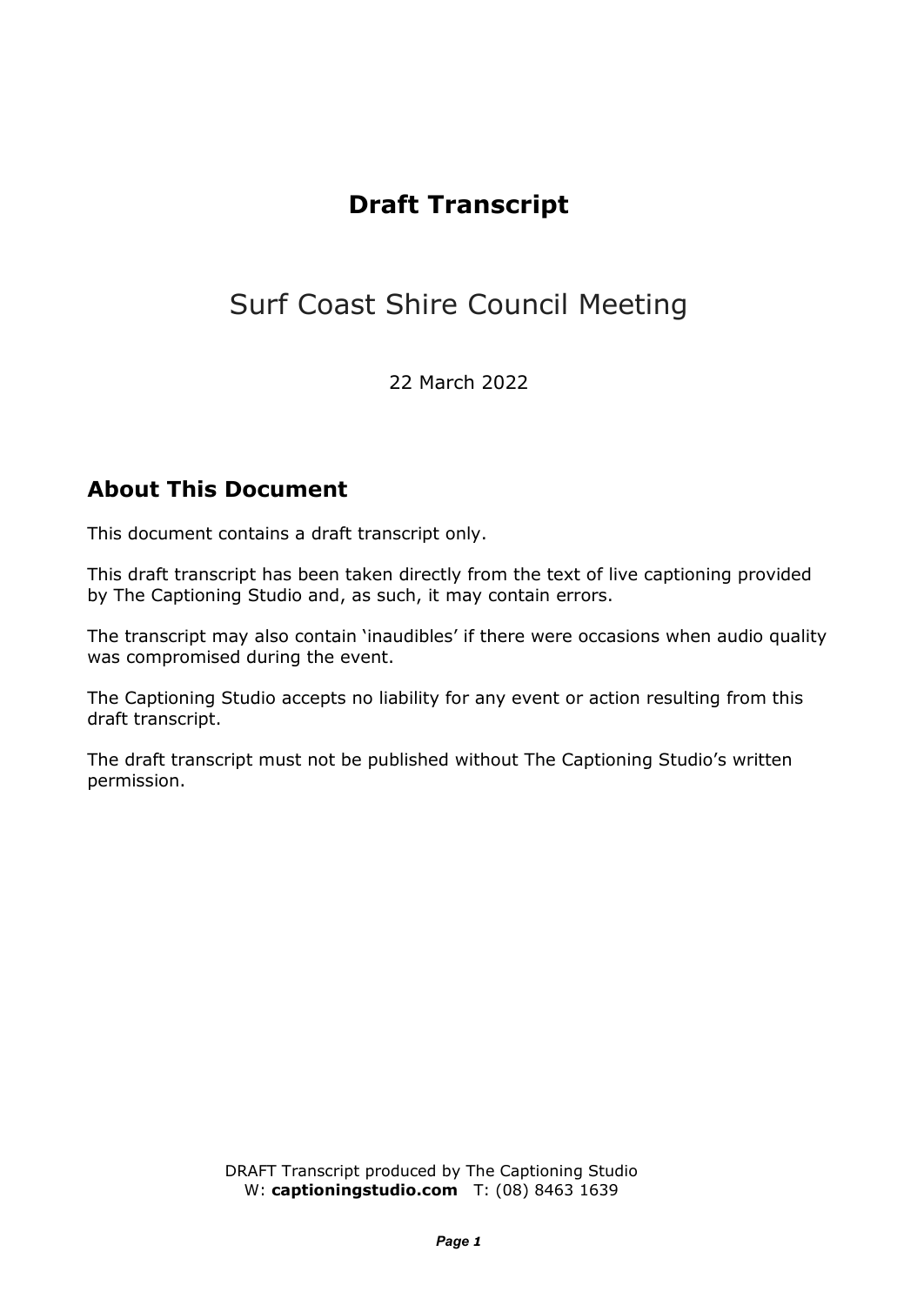MAYOR STAPLETON: At 8pm I might just call for an adjournment so we can take a short break and you can get a cup of tea. Alright. If governance could just turn on the livestreaming and then we'll make a start. So welcome to our first in-person meeting for 2022. I'm Mayor Libby Stapleton and it is a pleasure to open our doors and welcome the community into the chamber for the first time in 10 months. This meeting is also being livestreamed to a big welcome to those tuning in online, and of course welcome to my fellow Councillors. In line with our COVID Safe Work Plan, you'll find hand sanitiser in the chamber if you require it. Please attempt to seat 1.5m apart and all attendees are required to be fully vaccinated, which is in accordance with Victorian Government guidelines. Live captioning will accompany the livestream for a second time and the council chamber is fitted with a hearing loop, which transmits directly to hearing aids. So we hope that this assists those who may have any hearing difficulties. The Surf Coast Shire local government area spans the traditional lands of the Wadawurrung people and the Gulidjan and Gadubanud peoples of the Maar Nation and the main council office here in Torquay is on Wadawurrung country. The Wadawurrung people have nurtured and protected these lands for thousands of generations and I'm so grateful for the opportunity for all of us to be able to work and live in such a beautiful part of the world. We also wish to acknowledge the traditional custodians of the lands on which each person is attending, acknowledge any Aboriginal and Torres Strait Islander people who may be viewing the meeting tonight, and pay our respects to Elders past, present and emerging. I'd like to take a moment to acknowledge the tragic death of 11-year-old Josh Ruff at a basketball game in Torquay almost two weeks ago. I know that Josh's family and friends and many people from our community attended Josh's funeral today to celebrate and honour the amazing person that he was. This tragedy touched our community far and wide and we send our love and support to the Ruff family at this time. I would also like to acknowledge Councillor Susan Salter, who sadly passed away last week. Susan was a former Mayor of the Borough of Queenscliff and served the Queenscliff community as a Councillor for nearly a decade, and later in this meeting, Councillor Rose Hodge will be saying a few words to pay our respects to Susan.

Hopefully most people in our community would be aware that we celebrated International Women's Day this month, with the 2022 campaign theme #BreakTheBias. I was lucky enough to attend events at the Anglesea Community House and the Anglesea Golf Club while some of our other Councillors joined the community in various events across the Shire. There are so many inspiring things that women in our community have been achieving, and I would just like to give a big shout out to all who strive for a world free of bias, stereotypes and discrimination. Earlier this month, along with some of our Councillors and staff, I was invited to attend community meetings in Winchelsea and Anglesea, where we heard about so many positive initiatives being undertaken by volunteers in both of these towns, so thanks to all of you, and to many others in the community, who are working alongside council as I know that together we really can achieve better outcomes. Council was also very excited to secure funding from the State Government to install four electric vehicle charging stations in Lorne, Anglesea, Aireys Inlet and Winchelsea and the charging stations will be close to community and commercial infrastructure and, importantly, will also use council's 100% renewable electricity supply. So please keep an eye out for more news on this project. And finally, how can I not mention how great it's been for the community and our visitors to have events back in the region. The Aireys Inlet Music Festival last weekend was a great success. We have the Meadow festival in Bambra this weekend as well as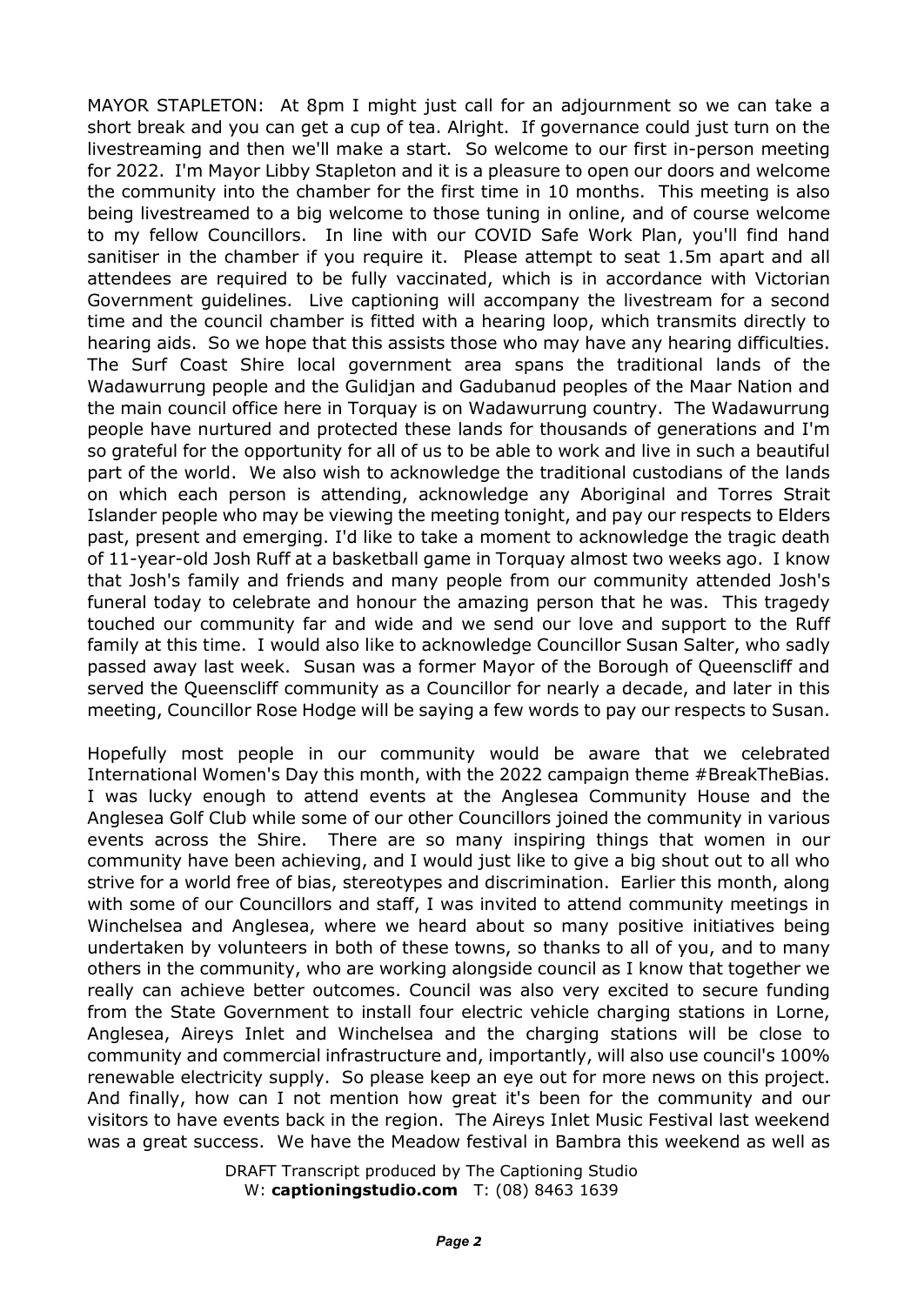The Sound Doctor this weekend with some great acts in Anglesea. And if you haven't been yet, I highly recommend you spend some time enjoying the Lorne Sculpture Biennale which closes on 3 April. I have been down there and it's absolutely brilliant, so please get along to have a look at that. Now, moving on to our meeting, the community should be aware that council meetings operate according to our adopted governance rules, which include the following procedures. During the meeting, the mover of a motion or an amendment may speak for a maximum of five minutes to open the debate and then a further two minutes to make a closing statement. Any other Councillor, including the seconder, may speak to a motion for no more than 3 minutes. If Councillors would like to ask a question or to move, second or speak to a motion, please physically raise your hand and keep it raised until I acknowledge you. While it is wonderful to be back in the chambers for tonight's council meeting, I would like to acknowledge that a few of our Councillors are unable to be here in person, but are still able to participate in the meeting via Zoom. So please be patient with me in my Chairing tonight because it may take a little longer and if you need to keep your hand up for a little longer for me to be able to capture the vote appropriately, that would be much appreciated. So thank you, Councillors. I would like to remind the community that as Councillors, we are bound by the behaviour and obligations of our Code of Conduct and will perform our duties with integrity, working collaboratively to achieve the best results for the surf coast Shire. We are committed to our roles, accountable to the community and at all times aim to be respectful and ethical in all that we do. Our decisions and debate tonight will adhere to those values and principles. With that in mind, and in line with our governance rules, I would like to recite the Pledge as a sign of our commitment. As Councillors, we carry out our responsibilities with diligence and integrity and make fair decisions of lasting value for the wellbeing of our community and environment. At tonight's meeting, we will be discussing many issues of interest to the community, including our advocacy priorities, the flag policy, a project update on Bob Pettitt Reserve Bike Park, the grants review, a report on how we're tracking against council plan, and so much more. So let's get started. We don't have any apologies for tonight. So we can move on to item 1.5, confirmation of minutes, and Councillors, we have a recommendation before us to note the minutes of the council meeting held on 22 February 2022 as a correct record of the meeting. Can I please have a mover? Councillor Allen, thank you. And a seconder? Councillor Bodsworth. And Councillors, please note that item 6.2 in the minutes with regard to the flag policy was deferred at the February meeting and that the flag policy will be reconsidered as item 5.1 on to night's agenda. So all those in favour of noting the minutes, please raise your hand? And that motion is carried unanimously. Thank you, Councillors. Leave of absence requests. I am aware that Councillor Barker has a leave request. Councillor Barker?

CR BARKER: I would like to request leave from 1 April 2022 through 1 June 2022 to stand as a candidate in the Federal election. I'll be ceasing to receive my allowance throughout this period. People who put their hand up for politics may be a glutton for punishment...

MAYOR STAPLETON: Thank you, Councillor Barker. Can I please have a mover of a motion to accept this leave of absence request? Councillor Pattison and seconded by Councillor Gazzard. And all those in favour, please raise your hand. The motion is carried unanimously. Thank you, Councillors.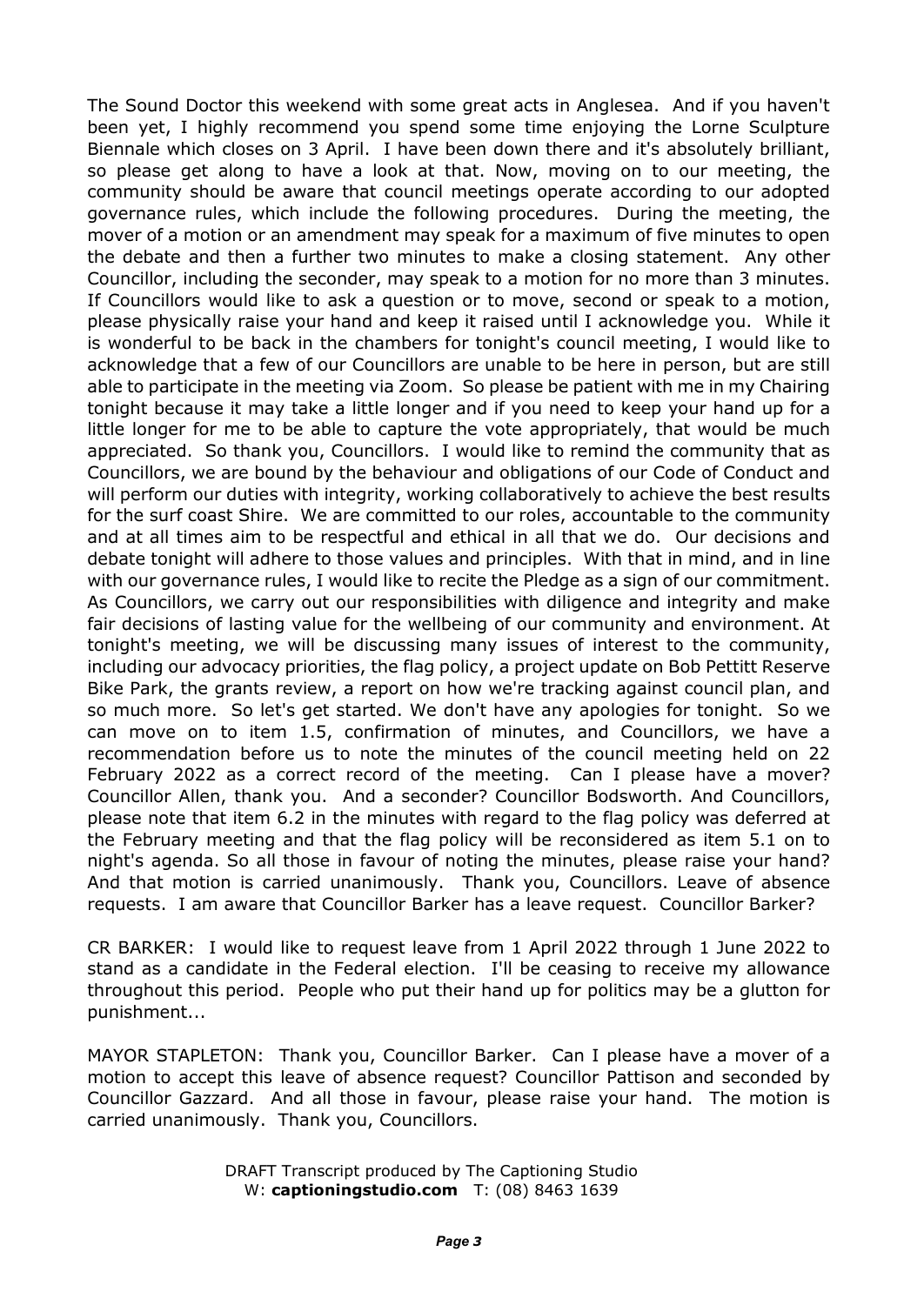Conflicts of interest, if a Councillor has a conflict of interest, they must declare it now and do so again just prior to the item being discussed. The Councillor will be removed from the meeting if virtual or will be asked to step aside into the Councillor lounge whilst the matter is being considered, and once the matter is resolved, the Councillor can return to the meeting. Are there any declarations of conflicts of interest? Councillor Barker.

CR BARKER: I would like to make the comment that I don't have a conflict of interest with item 5.3, although I have announced as a candidate for the upcoming Federal election. I'm yet to nominate. Therefore, under section 129(A) of the Local Government Act 2020, it is an interest that is so remote or insignificant that it could not be reasonably regarded as capable of influencing my actions or decisions.

MAYOR STAPLETON: Thank you, Councillor Barker. Are there any other declarations of conflicts of interest? No? Thank you, Councillors. And presentations. Councillor Hodge, would you like to make your presentation?

CR HODGE: Thank you, Mayor Stapleton. Susan Salter, before becoming a Councillor for the Borough of Queenscliff, was already admired in her community. She was a former maths teacher at Bellarine Secondary School, and after Susan's passing, many ex-students paid their respects. Some of the words were "she was a fabulous teacher", "a mentor", "a powerful force", kind, caring and an inspiration". Susan also served on the committee of the Community House and also on the Corangamite Catchment Authority. Susan was elected as a Councillor in 2011 and she gave selflessly for nearly a decade before resigning to battle her illness. She leaves behind a legacy of being a Mayor of 2017 and 2018 and she was also a Deputy Mayor. She worked tirelessly for her community but also represented the region in Canberra as a G21 representative, meeting many Ministers, including the then Prime Minister Turnbull. She also represented at G21 in education and training, in which she was extremely experienced and learned in, and I know former CEO Elaine Carbines thought very highly of her. Locally she loved her environment, especially the areas of iconic trees and landscapes and the township character of Queenscliff. I know Mayor Ross Ebbels and others will feel the loss. The Geelong Advertiser on 18 March wrote a lovely tribute, and many kind words were quoted by Federal MP Libby Coker and State MP Lisa Neville, and CEO Lenny Jenner, who is sitting next to me, also has a lot of good memories and times of Susan's dedication to her community. We express our sympathy to her family and friends, and I'd just like to finish with Lisa Neville's quote actually: "Queenscliff has lost a true community champion whose legacy will never be forgotten". Rest in peace, Susan.

MAYOR STAPLETON: Thank you, Councillor Hodge. Are there any other presentations from Councillors? Thank you. We will now move on to public question time. Members of the public who wish to ask a question are able to submit their written question in accordance with council's governance rules, and we've had three community members submit questions with a total of five questions to address. So firstly we have a question from Gannon Middleton of Torquay in relation to the intersection at the corner of Coombes Road and Surf Coast Highway. As Gannon isn't able to be at the meeting tonight, I will read the question on his behalf. Question 1, at the meeting on 23 November 2021, you stated that: A, the design work was being finalised by the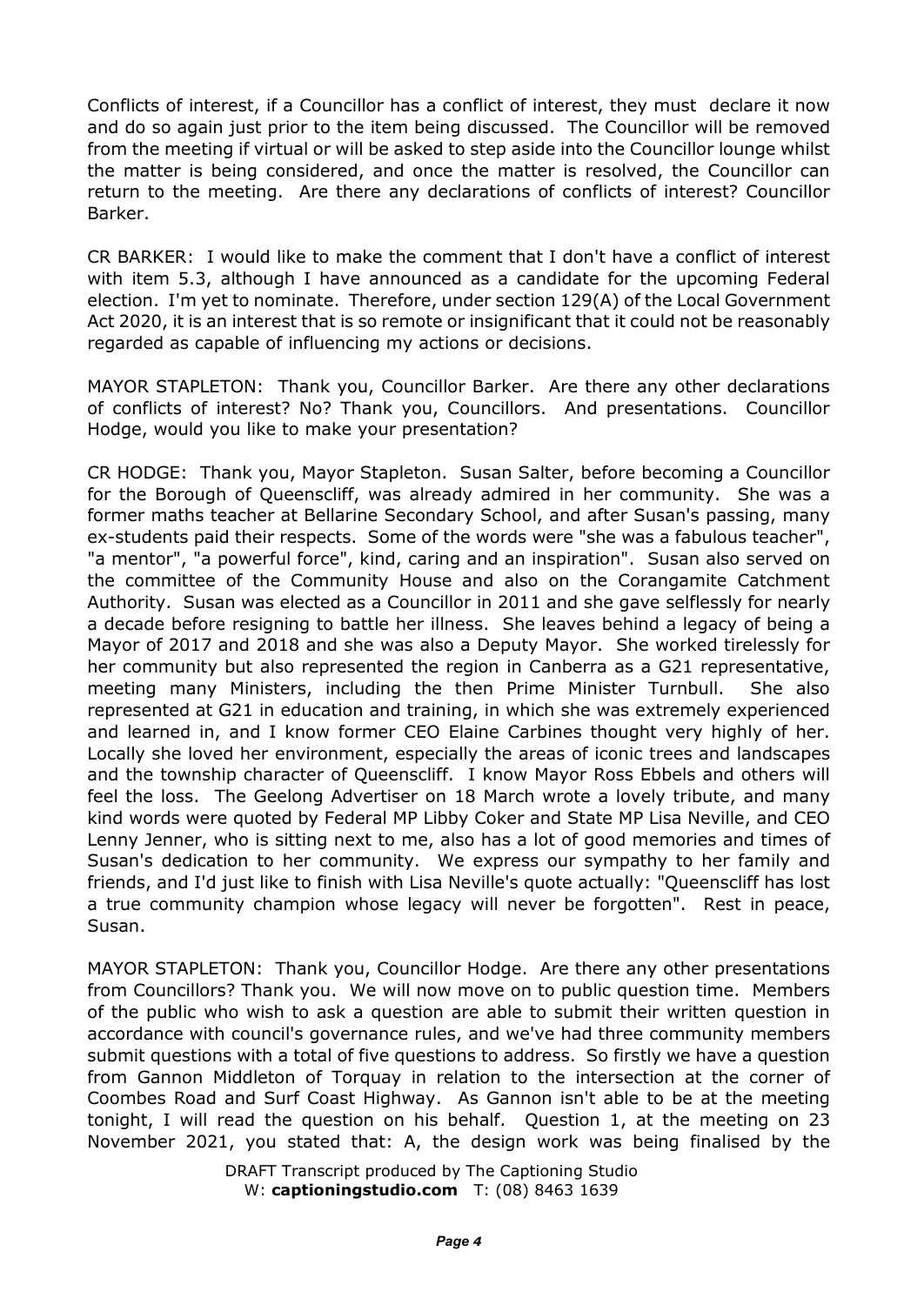developer; B, the designs would be approved by the Department of Transport soon; and C, tenders for the construction works were expected to go out in early 2022. Can you please advise on each stage, confirming whether the design work has been finished by the developer, confirming the date the designs were submitted to the Department of Transport for approval and approve date if received, and when you now expect the tender to go out. Thank you for the question, Gannon, and given that it is very specific to operations, I'll direct the question to our General Manager, Brendan Walsh, to respond to. Thank you, Mr Walsh.

MR WALSH: Thank you, Mayor Stapleton. I have got a response from our team that I'll read out as a response to this question. In early March, the developers have been in contact with Council again and they've advised they're just finalising the designs of the Department of Transport but they expect the approval of the designs to be imminent. Council does not have access to specific dates that designs were submitted by the developer. However, the design process has been ongoing for about two years. The process they're following is a multistep process where the developer is required to initially submit a functional layout of the intersection for approval prior to being able to undertake the detailed design. The design has been back and forth between the developer and the Department a number of times to get the design to the Department's satisfaction. So as soon as the design is approved, Council will commence the tendering process as soon as possible. It will be a Council-delivered project. It is worth noting the developer has significant incentive by way of a withheld bond to progress this work.

MAYOR STAPLETON: Thank you, Mr Walsh. Next we have two questions from Susan Cahir of Torquay, which I will also read out on Susan's behalf. So the first question: fact 1, Urban Heat Island Management is a Council responsibility under Climate Change Act 2017. Fact 2: the policy objectives in the above Act must be strictly interpreted. Under Victorian legislation, as stated in guidance for local government decision makers, on page 10, "At law, statutory requirements for 'must' are to be strictly interpreted. The use of the word "must" under section 9(1) of the Local Government Act 2020 indicates that the overarching governance principles are compulsory obligations rather than aspirational objectives. Fact 3: more people die from heat stress than through any natural disaster including bushfires and floods. The source Risk Frontiers Holdings Pty Limited 21/12/2021. Fact 4: under current climate change scenarios, tree canopy should not be less than 30%, from Dr Greg Moore Treenet 2017. Fact 5: from Council's own data, less than 1% of all infringements are for parking on nature strips. Given the above facts, why does the Council elect not to enforce the illegal parking of cars, boats, trailers, caravans on our nature strips (Victorian Road Safety Law) to protect our trees and grass from dying due to compacted soil preventing water from penetrating the surface." Thank you, Susan, for that question and for your interest. Council officers only enforce parking of vehicles on nature strips if it causes a safety issue or impacts amenity such as blocking footpaths or driveways, and our experienced rangers are provided with some discretion to determine if a vehicle is parked safely. This is consistent with the approach taken by the sector, including neighbouring Councils. And I understand our officers have done some benchmarking against those Councils. The practice of enforcing vehicles parking on nature strips only when there is a safety or amenity issue is a topic that's being reviewed this year. There is a lot of interest in the nature strip policy, and the scope of this review, including community engagement, is yet to be developed. But I can ensure that officers will keep you updated as this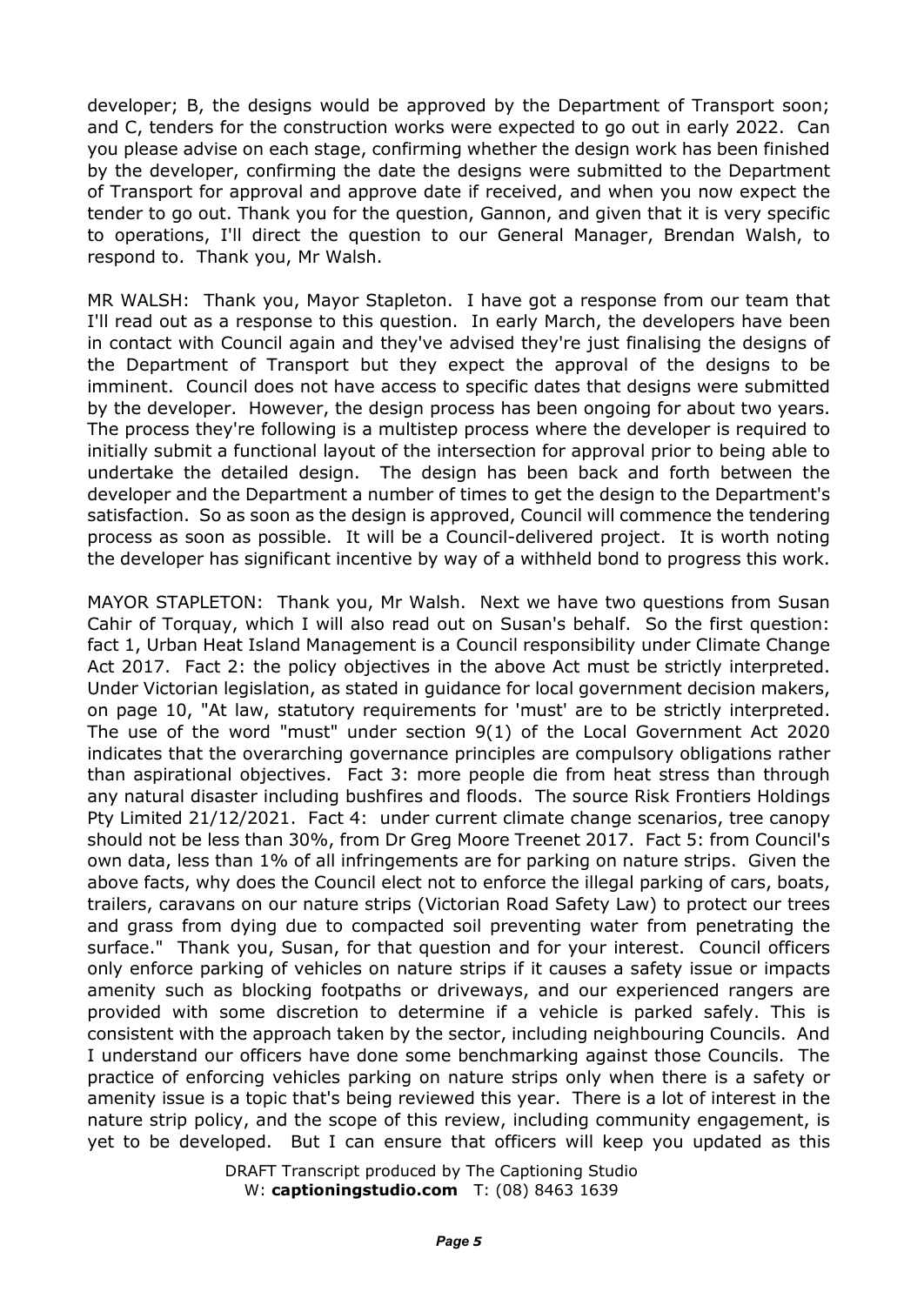progresses. The second part of Susan's second question was why has the Council prioritised the storage of private vehicles, boats and caravans over their statutory duty of the Victorian Road Safety Law and mitigation of climate change as defined in the Local Government Act 2020? This is pointing to similar things but talks to storage rather than parking. So in relation to the storage of vehicles in a public place, this is prohibited in accordance with clause 6.6 of the new local law, which Council has passed. However, you can park your boat, trailer or caravan, for example, safely on public land for up to 7 days as this is considered parking and not storage. So anything beyond 7 days would not be permissible. So thank you again, Susan, for those questions. And, finally, we have two questions from Martyn Gilbert of Lorne, and fortunately Martyn was able to join us in the meeting, so I encourage you, Martyn, to come forward to the table and you can ask your question directly. Thank you.

MARTYN GILBERT: My name is Martyn Gilbert and I speak on behalf of my wife, Dani, behind me there, and thank you for the opportunity to ask this question of Council, or these two questions. In the preface, I would just like to say we live in the Surf Coast Shire. Our neighbour built a boundary retaining wall and dividing fences affecting five neighbouring properties without required building or planning permits. Council required the developer subsequently to apply for a retrospective planning permit which was refused by the planning - by a planning decision in 2019. Now after three years, the illegal structures remain and Council have advised me, us, that no further action is to be taken. My question to Robyn, the CEO, who is aware of this issue, number one: is it legal advice, Council policy or both that has recently caused Council to change their stance on this matter and to refuse to take steps to enforce its planning decision and instead pass the responsibility of enforcing compliance on to neighbouring property owners?

MAYOR STAPLETON: So I will refer that directly to the CEO to answer, as you've directed your question to hear. Thank you, Ms Seymour.

CEO ROBYN SEYMOUR: Thank you, Mayor Stapleton. I'm really sorry that I'm not there to actually answer this question in person, given you have made all the effort to come up from Lorne to be at the meeting tonight. But I look forward to meeting you soon, I hope. In relation to your question, Council did rely on legal advice to arrive at its current position.

MARTYN GILBERT: OK. Could you please explain that legal advice that has brought Council to this decision where I believe that the planning decision really is incumbent on Council to follow up with compliance where this particular fence has been found to fail planning controls, being that it's a chainmesh fence that's 2.2m high with barbed wire on top in a residential space. Could we understand please the legal advice that Council follows not to seek compliance with having that fence either removed or modified?

CEO ROBYN SEYMOUR: Thank you, Martyn. As you know, this matter has been a subject of an enforcement process and I know that officers have both written to you and spoken to you about a lot of these issues. I intend to also catch up with you to talk to you about it. So it might actually better if you and I have a conversation in person about that and particularly in relation to Council's legal advice in relation to the matter.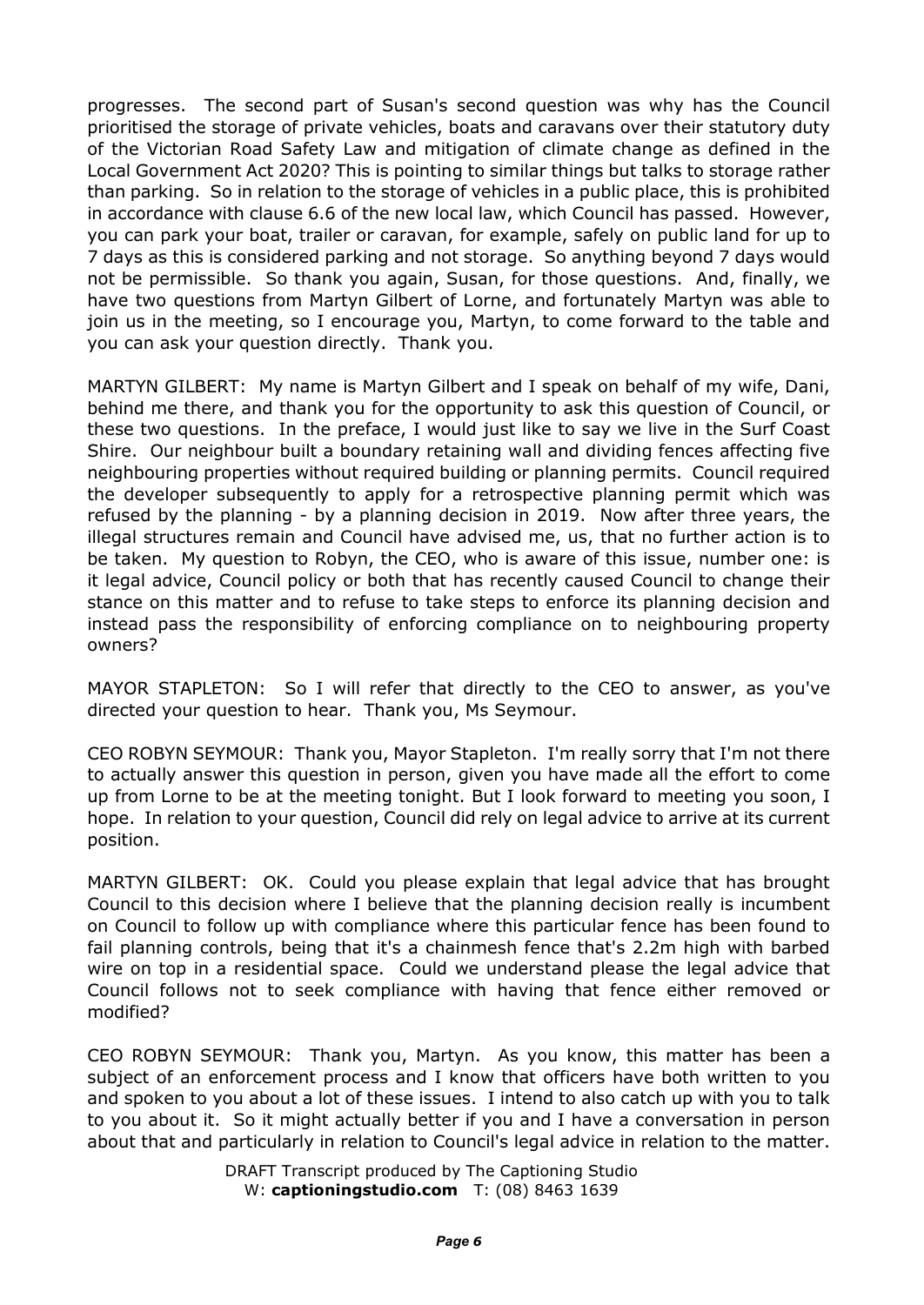MARTYN GILBERT: Robyn, I would like to do that but I would just respond by saying that I think this issue goes far deeper than just our particular issue, where it seems Council will make a decision not to enforce its own decision and that sets a horrible precedent, where we're concerned, in that this same developer is about to embark on a building of a major construction and there's certain conditions attached which I'm sure he's less inclined to want to comply with, given knowledge that the Council's lack of appetite for compliance --

MAYOR STAPLETON: Martyn, sorry I'll just have to interject there, because with our governance rules it is two questions that are allowed and I know it's a really important that you want to understand more about, but I'll ask the CEO to follow up with that with you directly after the meeting. Thanks, Martyn. Cheers. We will need to keep moving. Thanks, Martyn.

There being no further questions, we'll move on to petitions. We do not have any petitions or notices of motion tonight. So we are up to item 4.1, which is the Moriac Structure Plan and the report in front of us is to present the Moriac Structure Plan background report for noting, prior to the publication for community engagement purposes. Do I have a mover for this recommendation? Councillor Schonfelder. Is that as per the recommendation?

CR SCHONFELDER: Affirmative, Mayor.

MAYOR STAPLETON: Thank you, Councillor Schonfelder. And a seconder? Councillor Wellington. Thank you. And Councillor Schonfelder, would you like to speak to the motion?

CR SCHONFELDER: Thank you, Mayor. I'd just like to thank the Council officers for the work they've done pertaining to this report and the importance of having a structural plan and I'd just like to make a few brief notes, if I may, in relation to Moriac, the fact that Moriac is located in Wadawurrung Country. It is within the peri-urban region of Melbourne but also part of the Western Gateway region in the G21 plan. Moriac is a small town with a relatively young population in comparison with other Surf Coast townships. It's interesting to note that the census has been conducted last year and we'll await the findings of the census, but I trust that the figures won't change too much pertaining the Moriac itself. Moriac is not targeted - and it is not a targeted node for population growth at a regional or local level and current policy recommends limited growth only. There are significant new growth areas in close proximity in Torquay, Winchelsea and Mount Duneed. There is a high demand for housing and a limited diversity of dwelling type. It is part of the Surf Coast hinterland economy, with chief sections - sectors, rather, including agri business, construction, public administration and education. Retail within the township is limited and Moriac residents rely on larger population centres such as Geelong, Winchelsea and Torquay for many goods and services. Tourism including agri tourism is a focus but the hinterland economy does not currently receive a high share of the Shire's tourism visitation. Moriac has a basic range of community facilities commensurate with a population of less than 1,000 residents and generally good access to public open space, including sporting ovals nearby in Mount Moriac. The Mount Moriac Recreation Reserve is also home to the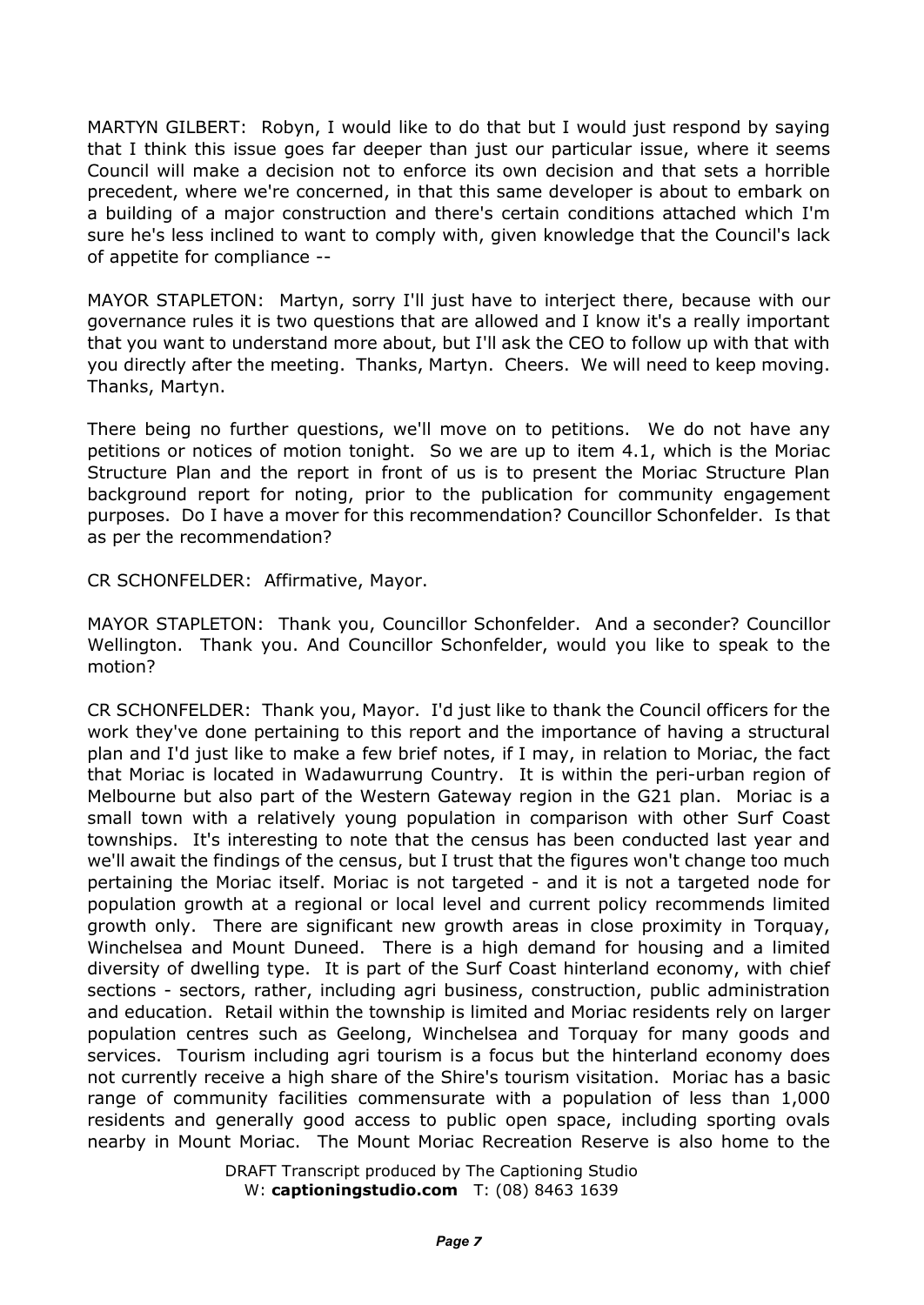Barwon Valley Pony Club. I could talk about Moriac until the cows come home, but we look forward to community engagement and I welcome this initiative. Thank you, Mayor.

MAYOR STAPLETON: Thanks, Councillor Schonfelder. And Councillor Wellington?

CR WELLINGTON: Thanks very much, Mayor Stapleton. Just a question, if I may. On page 10 of 16 of the Council - of the agenda and also on page 20, it talks about the time frame for the development of the Structure Plan and it talks about three phases. Phase 1, which is I guess what we're doing now, and stage 2 is developing the Structure Plan and phase 3 is finalising it. But it doesn't actually say what the timing is. So I just wondered if somebody could first of all just tell us what's anticipated in terms of how long this process will take. It does say on page 20 of 610 the time line shown approximate guide for each of the phases but in fact there are no time lines shown.

MAYOR STAPLETON: I'll just refer that to our CEO, Ms Seymour.

CEO ROBYN SEYMOUR: Thanks, Mayor Stapleton. That's a good question, Councillor Wellington. I'll refer that to our General Manager Placemaking and Environment.

OFFICER: Thank you, and through you, Mayor Stapleton, so Councillor Wellington, pending approval or endorsement of this background report tonight, the team will commence community engagement in April with the Moriac community. They expect to then probably through May and June have a draft Structure Plan developed with probably - once that comes back through Council, to have that out for public submissions around August and then following that submission, the intention would be by later in the year, probably October/November to have a final Structure Plan back to Council for approval and then all going well, then 2023 would see that Structure Plan going through the formal process to amend the Planning Scheme.

CR WELLINGTON: Thanks very much. I wonder if that could be included in the background document. It's quite important to the community I think to know that, so it's good that those time lines exist, and it would be good to have that as part of this background paper. So effectively what we've got tonight is the background paper that was the community consultation to support the development of the Structure Plan. Moriac is just the most beautiful little township and it's a modest size and it's got a small business and commercial centre, which is valued by the community, but it's a real little country town with a beautiful atmosphere. It does have some structural issues with the road and its proximity to the quarries and the railway line running more or less sort of in close proximity to the town and I think all of those issues - the issues of traffic and how much development is going to be permitted or required in the future, and how the railway line is going to be dealt with and where future growth may occur - I mean, there's been modest and acceptable growth to the community over the last several years that I've been a Councillor. I think it's been quite welcomed and the new subdivisions are really nice and because - for various reasons, they're all on good blocks and people love that sense of country town, larger blocks and family orientation and beautiful playgrounds and public facilities and fabulous sporting facilities at Mount Moriac, so what we want to do with the Structure Plan is make sure we retain all the beautiful characteristics of Moriac and make sure that it just improves in accordance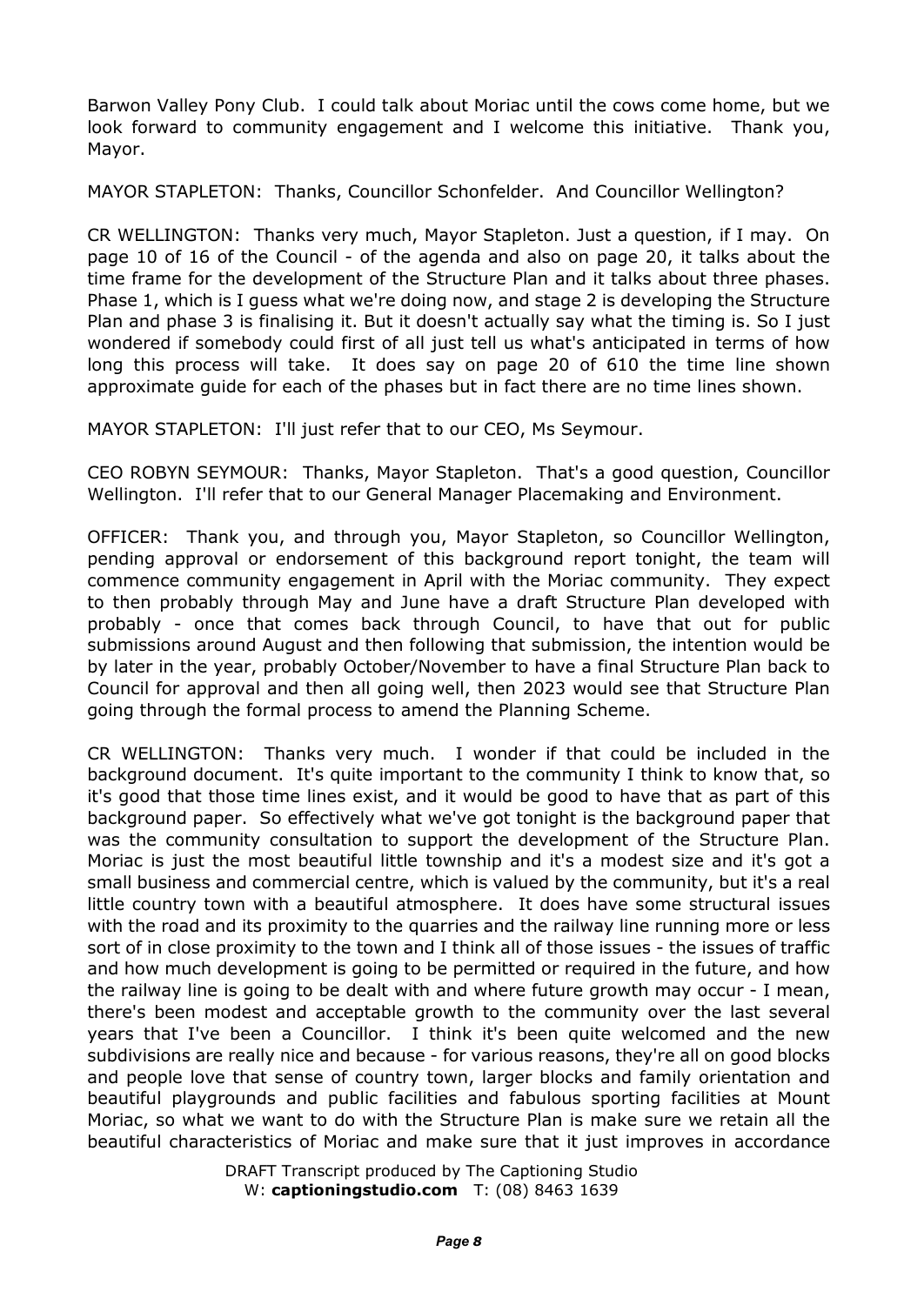with a robust framework in the future. I think the background paper gives a lot of terrific information for people to think about, as they think about what would the future of Moriac be, and it's a good process. In fact, we've pulled that information together from various sources and so it's a really good process for people to go through that and think about what does that mean for the town in its current form and what should it be like in the future. So I am really looking forward to this process. There's a really effective Moriac community network. Some terrific community leadership in Moriac and they'll be very keen to be involved and really active from a liaison point, I would imagine, between Council and community on the project. So I'm looking forward to this process of engagement and hopefully we'll come up with some great future - really good future stuff to plan for the township. Thank you.

MAYOR STAPLETON: Thanks, Councillor Wellington. Did any other Councillors want to speak to this motion? Councillor Gazzard?

CR GAZZARD: Thank you. I agree. Moriac is a lovely little town and I think the is a really good example of utilising the information from the People Place Future engagement processes and we've identified the top priorities for an ideal community, as identified by Moriac and district respondents, which I think there were over 60 of them in this engagement process, and their top priorities include shared open spaces, protected natural environment and sustainable built environment. The protecting the sense of character of their town, access to community amenities by bike and by foot, local-owned businesses and a well-maintained public domain, and of note it's a relatively young population in Moriac with a median age of 37 and 28% are aged 0 to 14, which I found surprising. But having a young family centred community really shows how important a lot of these priorities are and, yes, we encourage submissions from the community to partake in this process.

MAYOR STAPLETON: Thank you, Councillor Gazzard. Any other Councillors? We will now put the motion to -- sorry, thank you. Councillor Schonfelder, would you like to make some closing comments?

CR SCHONFELDER: I would simply like to reiterate the sentiments expressed by Councillor Wellington and Councillor Gazzard. I would even go a bit further and say that Moriac is magical, in my opinion, and keeping the small town feel is so important in relation to the Council plan going forward. So I really welcome once again this initiative. Thank you, Mayor.

MAYOR STAPLETON: Thanks, Councillor Schonfelder. And we will now put the motion to a vote. All those in favour? And the motion is carried unanimously. Thank you, Councillors. We now have item 4.2, which is amendment C139 for the Torquay-Jan Juc DCP implementation, and the purpose of this report is for Council to considered a opting amendment C139 and to forward the amendment to the Victorian Minister for Planning for approval. Do I have a mover for this recommendation? Councillor Hodge. Thank you. And seconded by Councillor Gazzard, and Councillor Hodge, would you like to speak to the motion?

CR HODGE: Yes, thank you, Mayor. The purpose of this document is to list the infrastructure items to provide over time in Torquay and Jan Juc - it's to calculate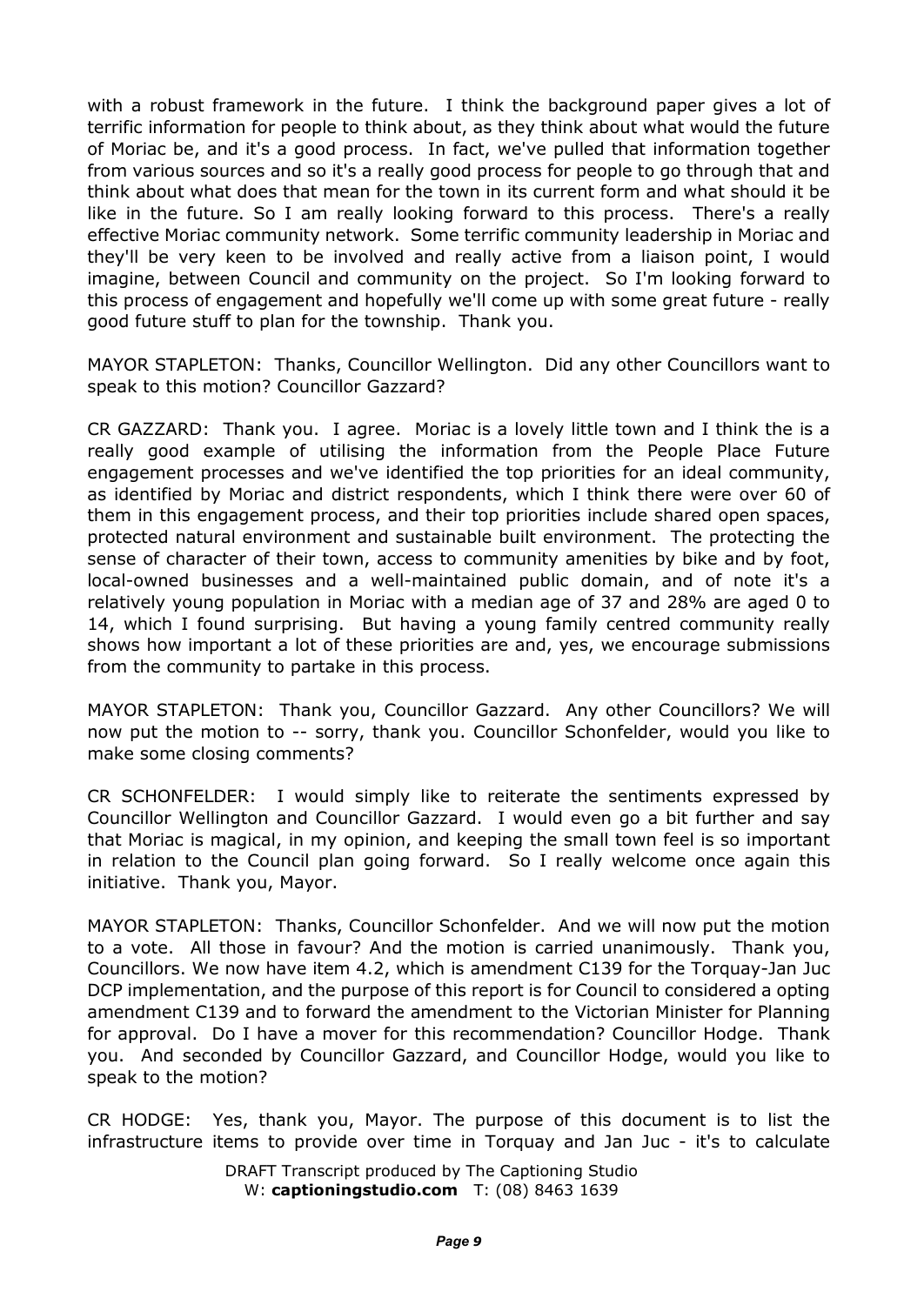contributions and explain and justify all the infrastructure and the methods of calculating. So it's a very important piece of work that's been done and been revised. There were two submissions on this and they were resolved, so we did the - we started the review in 2019, voted on it in 2021 and here it is in front of us again. So it's an updated and a scope of costings for this area and it's improved clarity and I think that's really important for the community, especially for the improved clarity of works in kind by developers. So I recommend this report to all Councillors and for adoption. Thank you.

MAYOR STAPLETON: Thanks, Councillor Hodge. And Councillor Gazzard?

CR GAZZARD: Thank you. Yes, I think it's important that the new developments - that they contribute to the infrastructure of the community. If you read through all of the report, it's quite difficult to understand sections but the levies have all been decided on the Nexus principle. This is just a review of the plan and I endorse it to get it pushed through to the Minister.

MAYOR STAPLETON: Thanks, Councillor Gazzard. And would any other Councillors like to speak in Councillor Wellington?

CR WELLINGTON: I would like to ask a question. Just for context, there's an item later on the agenda where our current tendering process showed that the budget prediction was grossly under-predicted - if that's the correct way to say it - partly as a result of COVID, et cetera, that the actual tenders coming in has been - the costs coming in have been significantly higher than the anticipated costs. I just wondered what happens with the DCP, if the cost of this infrastructure is higher than predicted and there's insufficient funding in the DCP? Who bears the risk to of that? I am assuming it is Council. I'm just assuming it is Council but I am hoping I am wrong.

MAYOR STAPLETON: Thanks, Councillor Wellington. I'll refer that through to our CEO, Ms Seymour.

CEO ROBYN SEYMOUR: Sorry, I am not managing my mute very well tonight. Thank you for the question, Councillor Wellington. I think in the instances of - let me just refer that actually. I'll refer it to the GM of Place Making and Environment.

MR WALSH: Thank you. Through you, Mayor Stapleton, that is right, Councillor Wellington. The risk will fall onto Council. Part of the review of this DCP was to review the current costings. They were nine or so years old at this point, so the costings were reviewed, the levies were amended at that time to better look at the current cost, but once again, this work started in 2019, was finished through 2020 and the costs arrived to will be the ones that we have, and so with the huge fluctuation in pricing over the last 12 months, particularly the last six months specifically, Council will have a risk there with delivery of future infrastructure, no doubt.

MAYOR STAPLETON: Thanks, Mr Walsh.

CR WELLINGTON: Mayor, if I could just ask another question. I presume it's a financial risk because my understanding is with the DCP, we're locked into delivering the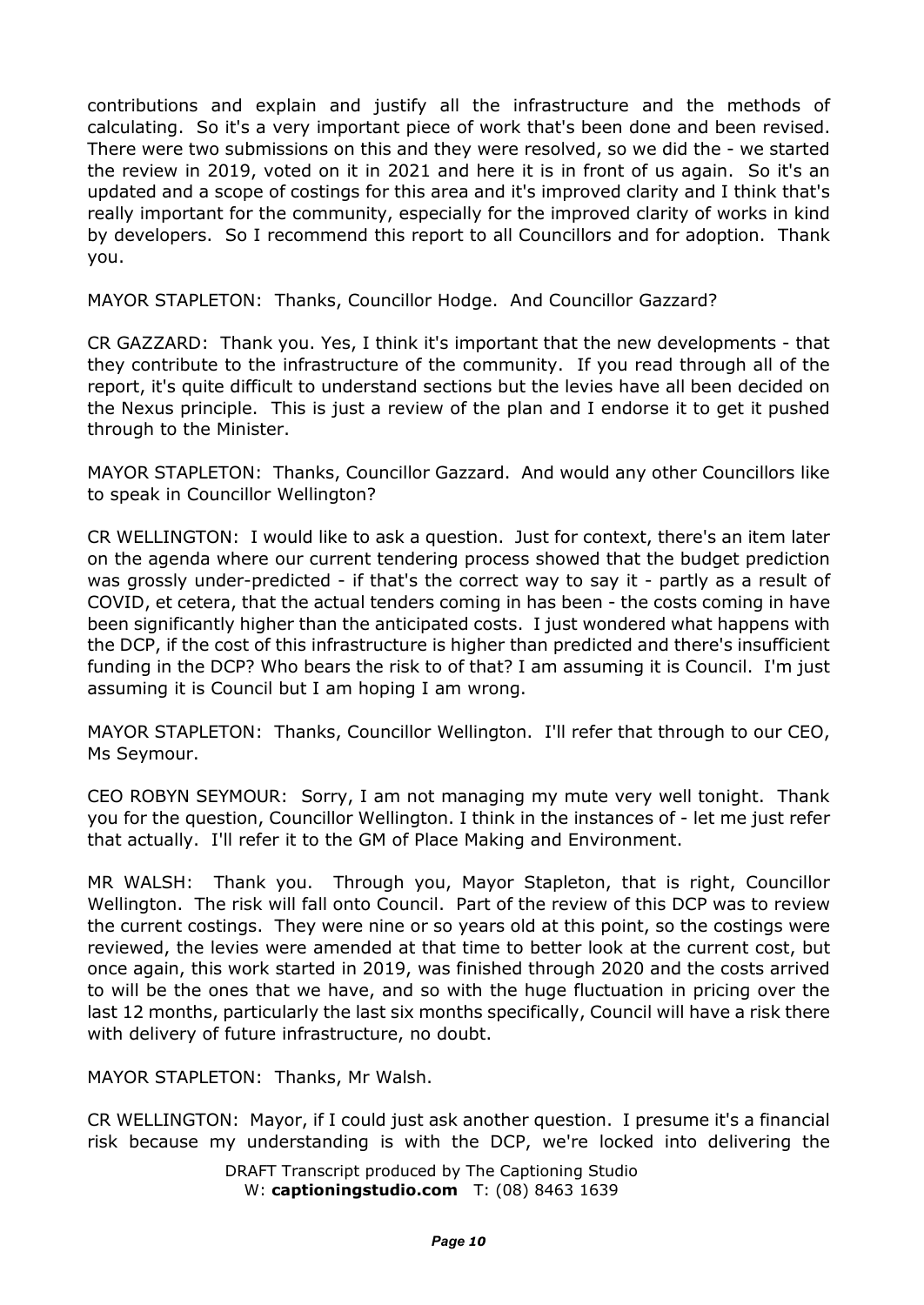infrastructure so we can't make a choice of not delivering it so we will carry the financial burden if we end up being 20, 30, 40% out in our predictions, which I think we have been, and I'm not suggesting that - it's the circumstance of the environment, but I'm just wondering if that's been taken into account, if these costings were done a year ago, before that escalation in building costs, has it been taken into account and once it gets locked into the Planning Scheme, are we then locked into a potential risk of a 30, 40% under-estimation of costs?

CEO ROBYN SEYMOUR: Mayor Stapleton, perhaps I can respond to this. Councillor Wellington, the prices have been fluctuating quite a lot and I guess they've escalated significantly even in the last few weeks and month as a result of world situations. So it's part of why the review of the DCP - doing this review, we are putting this in place because we needed to make sure that the costings were current for our current time. If we need to review it again in the future, then we may need to do that. But it has taken into account the fluctuations that have occurred in the last couple of - well, during the time of the review. It was 2019 when we started the review, but in terms of the future, in five, ten years time, if we - as we work through the delivery of the different infrastructure components, if we need to do another review, then we will.

MAYOR STAPLETON: Thank you, Ms Seymour. So Councillor Wellington, did you want to speak to the motion?

CR WELLINGTON: Yes, I am still a little bit unclear. If we review it again in - if we review this again in five years time and we find that we've under-estimated our costs, does that mean developers of the future pay for our under estimations of the past or does it mean that the developers who were involved have been hit with an additional levy at some time in the future when we realise the costs were under-estimated? I am not clear on that. And to me there's no discussion in the document about that, as far as I can --

MAYOR STAPLETON: Councillor Wellington, I might just refer that back to Ms Seymour to respond for you.

CEO ROBYN SEYMOUR: Councillor Wellington, in terms of the concern around the risks of the escalation of price, most of the infrastructure has now been delivered so actually the scale of risk is actually not as great as it would be if we were at the beginning of the process of the delivery, so it means that actually the risk we think is manageable and it's not very significant at this point. But we will continue to monitor it.

CR WELLINGTON: Thank you for that very much. I'm happy to support it on that basis, but I do think that that financial risk around locking ourselves into contributions presented to Councillors and the community, depending on (inaudible), depending on where in the process we are with the DCP, I think the DCP is hugely important because you can't have new development without community-funded infrastructure and the developers clearly ought to contribute in a way that is fair, and fairness to me in this circumstance means that Council doesn't bear all the risk of price variation, and so whether that can be looked at in future DCPs - I take your point that it's towards the end of this process and, therefore, the risk is low and on that basis I'm happy to support it, but I think it's worth thinking about because I was probably quite shocked to see the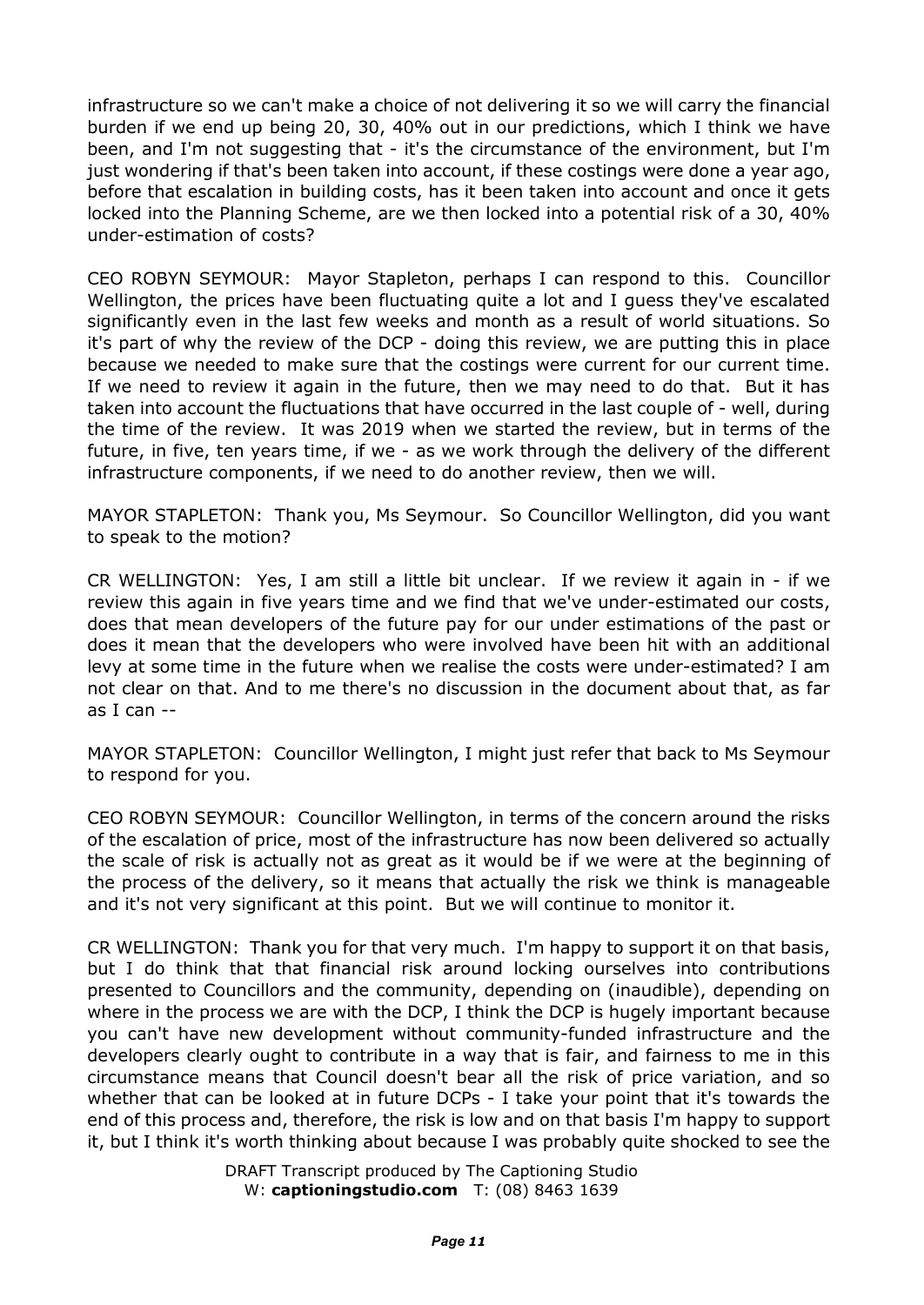agenda item later when we talk about the difficulty of getting contractors to do what seems to be even really basic work on community infrastructure. So we're in a difficult spot at the moment. But I'll support it on that basis, thank you.

MAYOR STAPLETON: Thanks, Councillor Wellington. Are there any other Councillors who would like to speak to the motion? Councillor Hodge, did you want to make any closing comments?

CR HODGE: Quickly. There is a built-in flexibility for the timing of infrastructure delivery so I would assume that with costing of anything, that there is a flexibility there, but that's all I would like to say, thank you, Mayor.

MAYOR STAPLETON: Thank you, Councillor Hodge. Sorry, Councillor Barker, I think you may have put your hand up to speak to the motion and I missed it. Councillor Hodge has now made closing comments. Did you want to speak to the motion?

CR BARKER: I just wanted to highlight that a lot of this is related to State Government policy that direct what I think is the overly regulated aspect of developer contributions, but that's outside of the realm of our control, so I just wanted to highlight that it's not totally as a result of Council policy decision making.

MAYOR STAPLETON: Thanks, Councillor Barker, and apologies, Councillor Hodge. You can make more closing statement?

CR HODGE: No, that's OK.

MAYOR STAPLETON: Thank you. So we'll now put the motion to a vote. All those in favour, please raise your hands. And the motion is carried unanimously. Thank you, Councillors. Now moving on to item 5.1 on the agenda, which is the flag policy SCS-035. So Councillors, as you know, this matter was considered at the 22 February Council meeting and deferred. Questions raised by Councillors at the February meeting have been investigated by officers and this information has now been incorporated into the report that we have here and the attached flag policy. So I have confirmed that the changes to the Council report does not impact on the motion moved by Councillor Hodge and seconded by Councillor Gazzard at February's meeting and after taking advice, I propose that Council progress the debate from the point of the motion being moved and seconded. So I'll start with you, Councillor Hodge, if you would like to please speak to the motion.

CR HODGE: Yes, thank you, Mayor, and that is the one with the added transgender flags on it.

MAYOR STAPLETON: Would you like us to put the motion up on the screen?

CR HODGE: No, I have it here.

MAYOR STAPLETON: We might put it up for all the Councillors to see. Thanks, Councillor Hodge.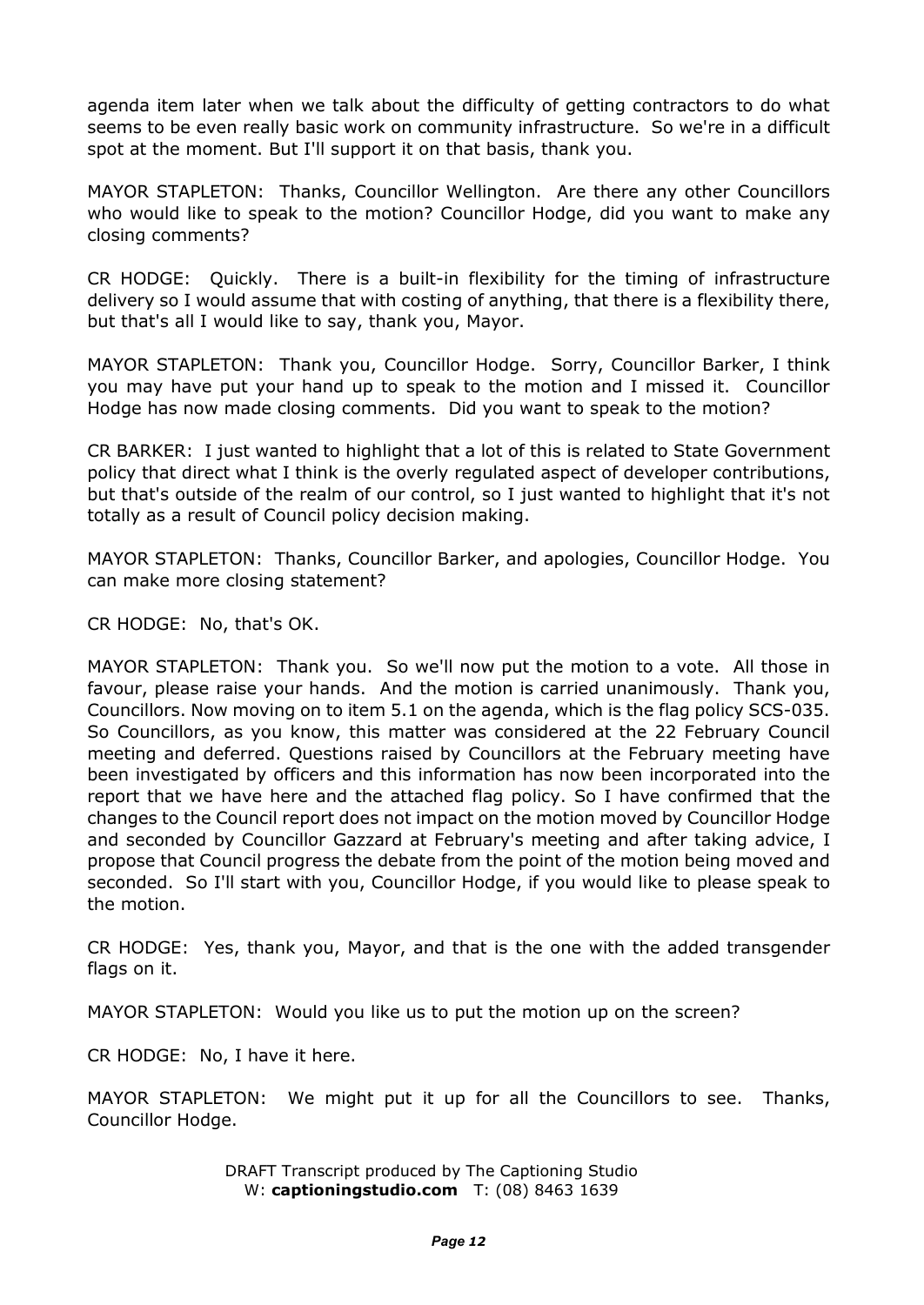CR HODGE: Yes i moved this last month and I'd like to thank the officers for the work that they've done just ensuring the clarity of the different flag polls that we have outside and I think it's made it a lot clearer. I've spoken on this last month and I hope - it is accepted by Council. These are two very important dates of people that have come to me over the time and I think it was just something that we accidentally left out but it's there now. But also the work, as I just said, the officers have done on really clarifying the policy, making sure that the national flag is flown with all the priorities in the workings of the national flag. It adds consistency. We've benchmarked against other Councils and we've reviewed the effectiveness in relation to community requests and I really do like it that if there is a request that comes in, the CEO now can have a look at that request and see if it's appropriate to do, flying a flag, and there has been requests in the past. I remember when Red Cross celebrated their 100 years, we flew their flag and in times before when we had a China and a Saudi Arabia team come out for the soccer, we could flew their flags. There could be a few people not keen on that at the moment. But there are times when we get requests. Why I wanted this one with the transgender, we had a community meeting here in November and, of course, they couldn't fly the transgender flag because it wasn't in our policy, so they had to just have it in the room. So I think this clears it up. It's only two days a year and I think it's very important and symbolic to people that like these flags and it adds to their symbolic of their diversity of our area and the minorities that they're in. Thank you.

MAYOR STAPLETON: Thanks, Councillor Hodge, and Councillor Gazzard?

CR GAZZARD: Thank you. I think the two parts to this motion are the raised awareness of the Australian Government flag protocols and that we - I didn't realise you weren't allowed to fly flags half-mast if they weren't all in the same group but I think our compromise is having the Aboriginal and Torres Strait Islander flag separate from the Australia flag on 26 January and flying those at half-mast. I think that's been overall positively received and really an important step in our journey towards reconciliation with First Nations peoples. So I think that this is something that we should continue to do.

And the second - the amendments that Councillor Hodge has added with Transgender Day of Visibility on March 31 and Transgender Day of Remembrance on 20 November - and, as I said, I reeled off some statistics in our last meeting - transgender people are among the most vulnerable in our community, and if by flying a flag two days of the year can help show them that they are included and accepted in our community, and if that can prevent even one death or one person from feeling alone, then I think that's really worthwhile. Transgender people are at far higher risk of unemployment, anxiety, depression and suicide, as well as higher death rates from transgender violence. I'll just read out an excerpt from a trans woman, Amity, that I spoke to you last time about. She's written about Trans Day of Remembrance. "Trans Day of Remembrance is preceded by Trans Awareness Week. The underlying messaging of both trans events on the calendar says it all: Please acknowledge us and please stop killing us. So please don't remember. Care me about while I'm still alive. Stop erasing me. Centre my experiences. Listen to my voice. Fight alongside me while there is still something to fight for because I don't want to be another trans death, another preventable tragedy, that will prompt your outrage and your pity. I don't want people to say my life could have meant something if you make my death the moment we finally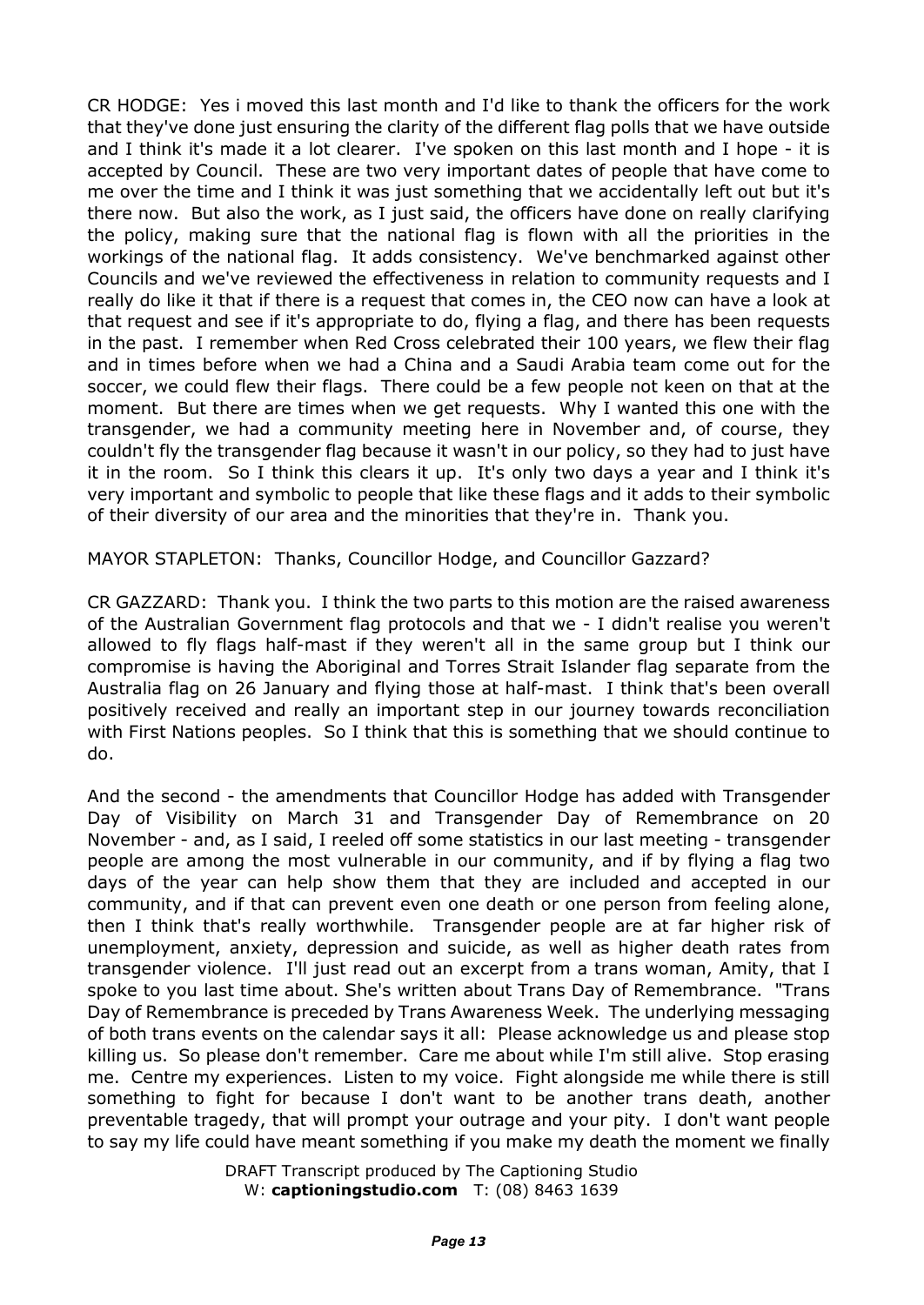decide to do something to take action because my life already means something. In fact, it means everything". Thank you.

MAYOR STAPLETON: Thanks, Councillor Gazzard. And would any other Councillors like to speak? Councillor Allen?

CR ALLEN: Thank you, Chair. This may seem to many as unimportant in the total scheme of our responsibilities - rates and roads are seen perhaps by many as more people. But if I may for a moment draw upon my experience as a teacher and school administrator. Reading and writing are core responsibilities of an effective school, but so is the building of school culture, values and symbolism is a very important ingredient in developing important values. What distinguishes excellent schools from competent schools can be seen in their culture, their beliefs and their values. I believe the same is true of any organisation wishing to pursue a healthy and engaged community. Symbols speak to the majority but possibly more importantly, they give a voice to the marginalised. In supporting this motion, I believe we have got the correct balance. It has taken time and adjustments but it speaks to what we as the Surf Coast Shire symbolise - care for one another and inclusion. Thank you.

MAYOR STAPLETON: Thanks, Councillor Allen. Would any other Councillors like to speak to the motion? Councillor Wellington?

CR WELLINGTON: Excuse me, Mayor Stapleton, I have a procedural motion, please.

MAYOR STAPLETON: Go ahead, Councillor Schonfelder.

CR SCHONFELDER: I move that the motion be put.

MAYOR STAPLETON: Is there a seconder for that procedural motion? Councillor Pattison. Do we need to vote on that procedural motion? So all those in favour of the motion being put, please raise your hands? OK. Councillor Schonfelder, the motion has not been supported, so Councillor Wellington, you can go ahead and speak, thank you.

CR WELLINGTON: Thanks very much, Mayor Stapleton, and thank you to my Councillors for not supporting what is effectively a gag motion actually. The reason that I think I moved this item be deferred at the last meeting - the reason that I did so is because there was an inconsistency in it. The paper at the last meeting said that we wished to comply with the national (inaudible) and then it said we would be flying the Aboriginal and Torres Strait Islander - the Aboriginal flag at half-mast on Australia Day, and because the national protocol required the Aboriginal flag and the Australian national flag to fly together and because our protocol said we would fly them - actually, because our protocol said we would fly them together on the main flag poles at the entrance and to the north side of the building, if we put the Aboriginal and Torres Strait Islander - the Aboriginal flag at half-mast, we would have had to have flown - the Australian national flag at half-mast, and that was very unacceptable to me. Can I just clarify with officers again whether the national flag protocol requires the Aboriginal flag to be flown with the Australian flag? I think that's correct, isn't it?

MAYOR STAPLETON: I'll just refer that to our CEO, Councillor Wellington.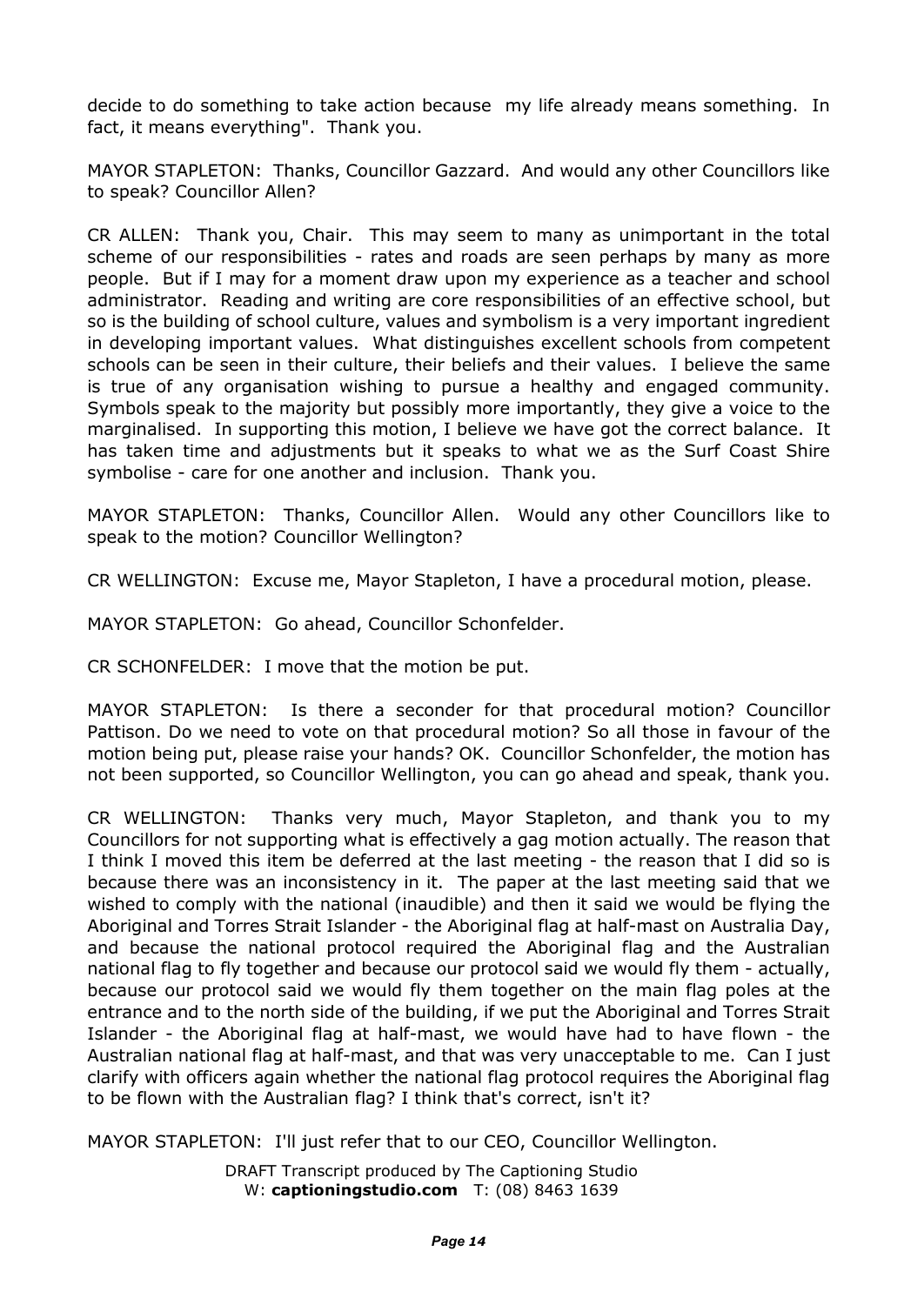CEO ROBYN SEYMOUR: Thank you, Mayor Stapleton. That's not my understanding, but I'll refer it to the General Manager of Community Life for clarification.

OFFICER: Through you, Mayor Stapleton, no, that's not my understanding either from the protocols. They can be flown separately.

CR WELLINGTON: Thank you. So what we're proposing now is that on Australia Day we'll fly the Australian flag at full mast at both the front and the two main flag pole positions of the Shire and we'll fly the Aboriginal flag I think it would be the pole - the front lawn flag pole, which is separate from the Australian flag. If officers are correct and that is consistent with the national flag protocol, I'm happy with that. From my perspective, I would never, ever support a motion that required the Australian flag to be flown at half-mast on Australia Day. So I'm very happy that that's been addressed basically and I don't have - I mean, I don't have any problems at all with the rainbow flag, the LGBTQIA+ flag, the RSL flag, all of the other flags that we've got being flown at various times to acknowledge the importance of events to various groups in the Shire. So that's not my issue at all. My issue with flags in the Shire in the past have been their use as political advocacy tools and that's not what this is about either. So I'm happy with this policy, assuming that officers are correct and that we will be taking that on good faith and if it's not correct, I guess I'll bring it back. But I'll take that in good faith that it is correct, that we can do this and I'm happy to support it. And I really again - I am happy that Councillors didn't support a motion to put this motion of not allowing Councillors who wanted to speak to do so.

MAYOR STAPLETON: Thank you. Councillor Bodsworth? CR BODSWORTH: I would like to thank the other Councillors for their words on this, which I found very moving and compelling. I would also like to acknowledge Councillor Wellington's efforts from our last meeting to clear up the issue of the Australian flag protocol, which I think was a good thing for us to square away, so I agree we're in a good position with this and I do think it represents a good balance and I am very grateful to the other Councillors for their words.

MAYOR STAPLETON: Thank you, Councillor Bodsworth. Councillor Barker, I notice you had your hand up too.

CR BARKER: Thanks, Mayor. I would also like to thank fellow Councillors for not having the motion being put. I think it's essential that items are debated, whether or not you like to hear other points of view. The policy in the flag schedule at appendix 1 of the policy, while attempting to be inclusive, only creates a wedge in the community by advocating for small percentages of the community while plenty of other groups that could benefit from government advocacy are omitted. Councillors Hodge and Allen raised the symbolic nature of flying flags. I'd rather focus on pragmatic policy that lifts government's interference in people's lives rather than the symbolic nature. As such, I won't be able to support the motion.

MAYOR STAPLETON: Thank you, Councillor Barker. Councillor Hodge, would you like to make any closing comments?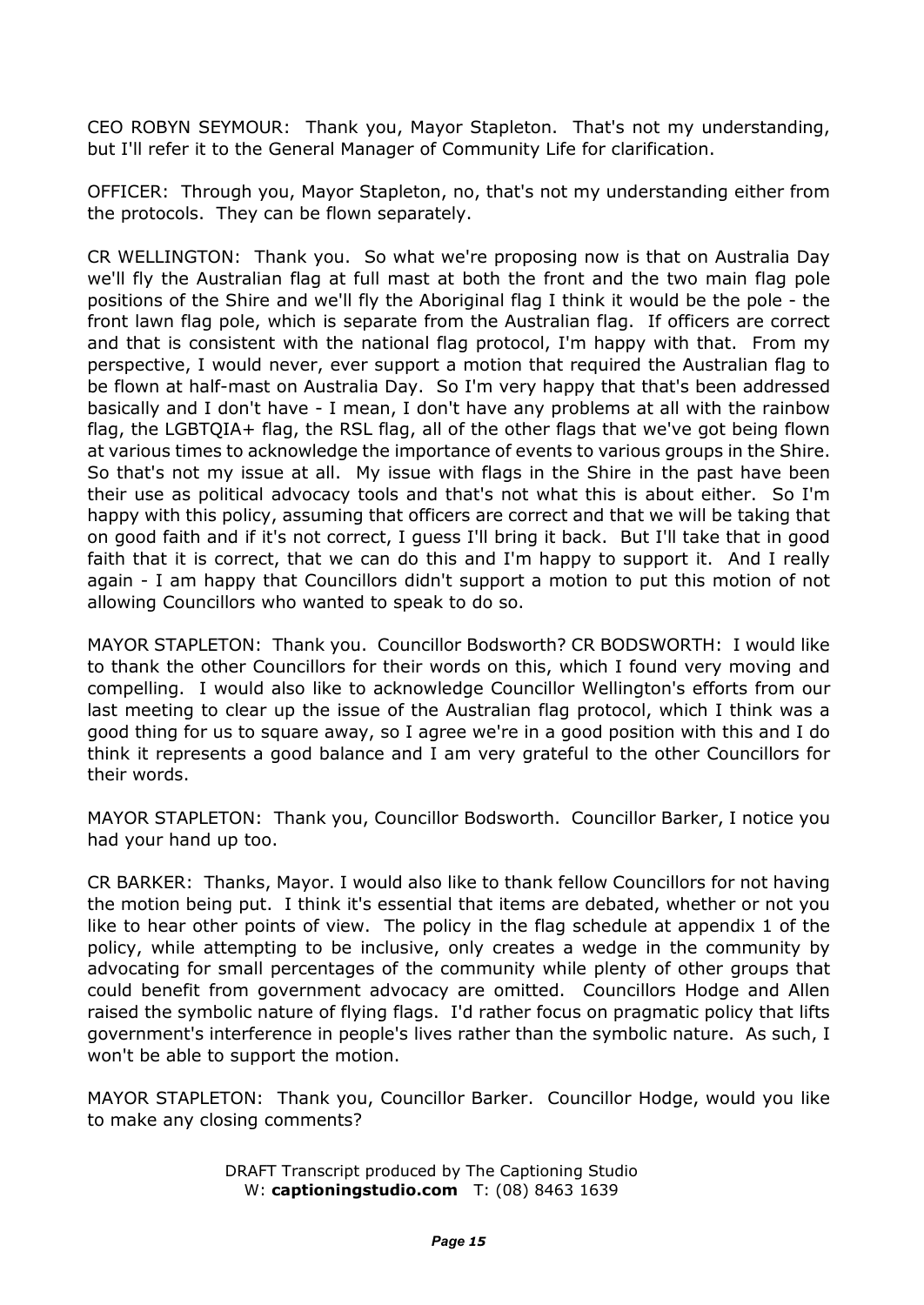CR HODGE: Yes. Just very quickly. I too - and I think everyone around the table - wanted to make sure that the national Australian flag was never involved in this and so that's good. And also when we put the motion, it is a procedural motion. It's in our governance rules so it is allowed but it was good to hear the debate tonight. So thank you, Councillors. If you support this, I think it will not only be symbolic, but it will be very, very gratefully received by the transgender and all the other groups out there that know they now can come and go through the CEO for any other wants or needs that they feel. So thank you, Mayor.

MAYOR STAPLETON: Thank you, Councillor Hodge. We'll now put the motion to a vote. All those in favour, please raise your hands? And all those against? And the motion is carried 8/1. Thank you, Councillors.

Moving on to item 5.2 on our agenda, which is Enabling Communities in Action and the grants review. So the Council's grants programs have been reviewed and recommendations are made to align the program with best practice, the current Council plan and community vision and to ensure good governance. This grants policy will provide centralised oversight of the program, ensuring it is more strategic and that the administration of grants is guided by governance best practice. Do I have a mover for the recommendation? Councillor Allen. Is that as per the recommendation?

CR ALLEN: As per the recommendation, Chair.

MAYOR STAPLETON: Thank you, and a seconder? Councillor Bodsworth, thank you. And Councillor Allen, would you like to speak to the motion?

CR ALLEN: Thank you, Chair. Council grants are a very important part of our support for grassroots community initiatives that foster engagement and innovation. They take advantage of the wealth of talent throughout the Shire and as is often the case with grant dollars spent, there will be a multiplier effect in the community, stimulating local enterprise and employment. The program most importantly supports organisations with smaller volunteer membership and the amounts allocated give a welcome boost to the work that they undertake. The review undertaken this year targets our small grants, arts seed funding and COVID recovery grants, excluding events grants, which were reviewed in 2020. I believe most Councillors would like to see additional funding for these grants, and that discussion will take part in our budgetary process. The consultation undertaken as part of the process last year indicated that the community members participating wanted to see more flexibility, accessibility and innovation in the program. There was a feeling that the application effort was often not commensurate to the funds sought and the groups could take greater ownership over the process with unnecessary time delays in gaining approval. From personal experience, I agree with these observations. Before becoming a Councillor, I was an applicant on many occasions and if I may modestly say, with great success! The review stresses that the grants should, as much as possible, be equitable, always transparent, properly acquitted with the outcomes effectively communicated in the community, and that the policy should be regularly reviewed. But I also note a major change, in that as part of this recommendation, if we accept it, that we as Councillors are not included in the approval process and, if the motion is passed, it will speed up the delivery of the grants and reduce any potential conflict of interest in the process. So I'm happy to support the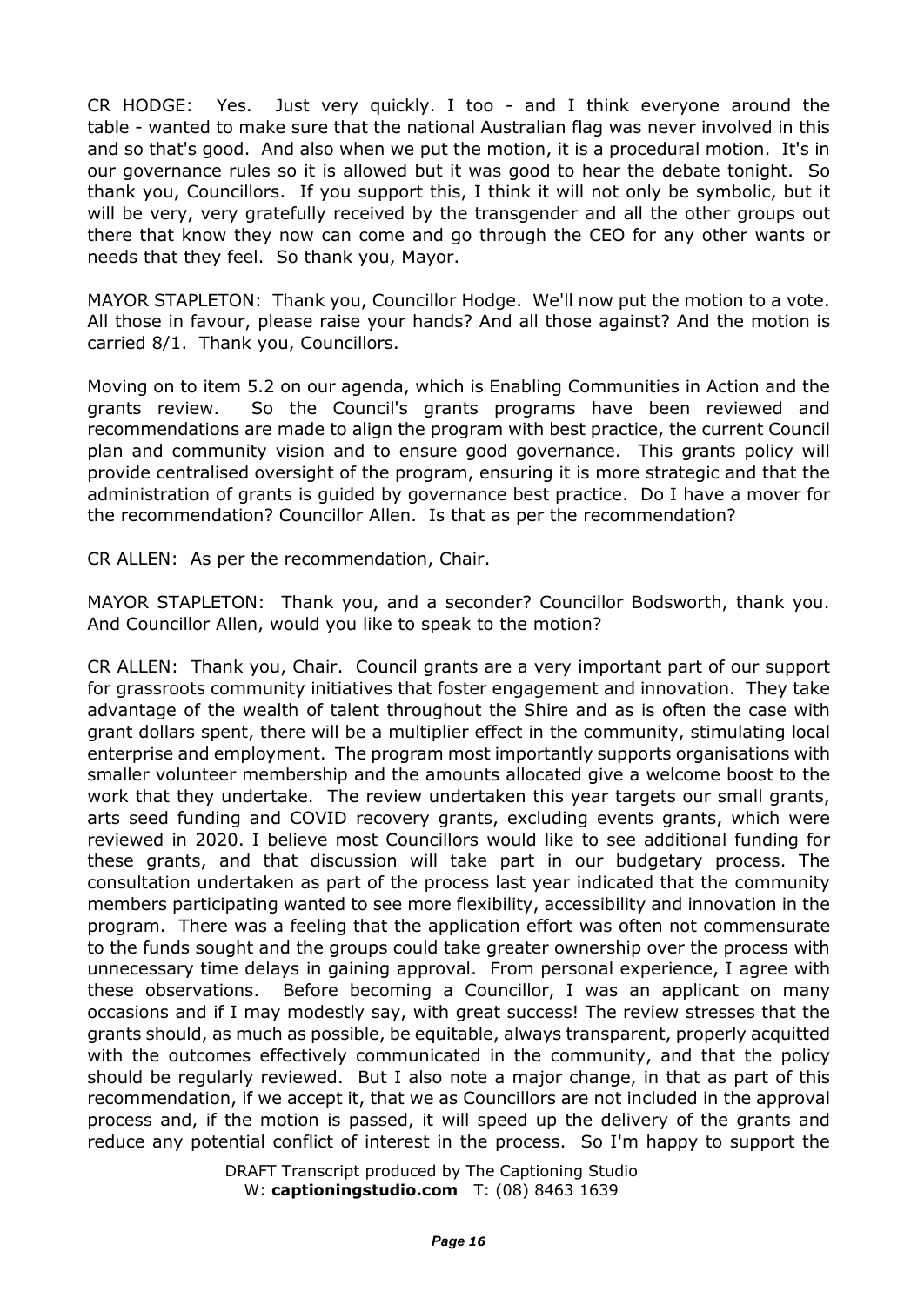motion. Thank you, Mayor.

MAYOR STAPLETON: Thanks, Councillor Allen. And Councillor Bodsworth? CR BODSWORTH: Thanks, Mayor. I also strongly support this, the small grants, the grants program comprising small grants, arts grants and COVID recovery. It is an absolute winner. I think all of us have had the pleasure of participating either as applicants in the past, like Councillor Allen has just mentioned, or has been present at grants ceremonies and all of us have got contact with groups who benefit from the program. So I think in our municipality, we're really lucky with the social capital that we have, with the calibre of the people in our communities, so it only makes sense that we make the most of that and it's obvious that us Councillors are not always going to come up with all of the good ideas that are out there and that the community's often comes up with things that make us - that are just fantastic ideas that we strongly support. So I think that the move to a more strategic approach, the rigour that went into this review in 2021, noting that the Victorian Auditor-General's Office and the Local Government Inspectorate provided guidance on best practice in grant programs, and that's been incorporated, so it's a thorough, well-reserved review and, look, again I reiterate the point that I think it's just helping us make the most of the talent that's out in our communities. And finally I would just like to commend the effort that people put in and encourage them to keep it up and keep applying. Thanks.

MAYOR STAPLETON: Thanks, Councillor Bodsworth. Would any other Councillors like to speak to the motion? Councillor Barker?

CR BARKER: Thanks, Mayor. It appears we have an opium addiction within the organisation - grants that go to small sectors of the community and end up being paid by every ratepayer. Other people's money is not to be frittered away as proposed in this policy. A challenge (inaudible) that for every \$1 Council contributes to grant funding, a return of \$5 in value is contributed by the community. Had that money not been forcibly taken from the community through rates in the first place, it could have voluntarily been given to causes valued by individuals who made that money and potentially raised a whole lot more for those projects. We as a society need to learn that attempting to be noble by using funds that isn't ours is actually detrimental overall in the long term. Our per capita share of debt at the local level is currently sitting at around \$450. If we keep going down this path of big spending you can be guaranteed we are causing problems for future Councillors and the rate-paying community more broadly. I would like to move a motion to scrap this policy altogether but that would be inconsistent with our governance rules.

MAYOR STAPLETON: Thank you, Councillor Barker. And Councillor Wellington?

CR WELLINGTON: Yes, thanks, Mayor Stapleton. I've got a fair degree of sympathy with what Councillor Barker has said, but on the other hand, I also have - I know how much some of our small community associations who are doing really, really good work rely on these grants. I'd like to see more transparency and accountability around the grants and I think that this policy will actually improve that. So I'm going to support it. But I suppose the other thing I would like to see is that there is real outcome in terms of sustainable community change as a result of grants. So my view is we shouldn't be giving grants for events that last for a day and don't have sustainable - and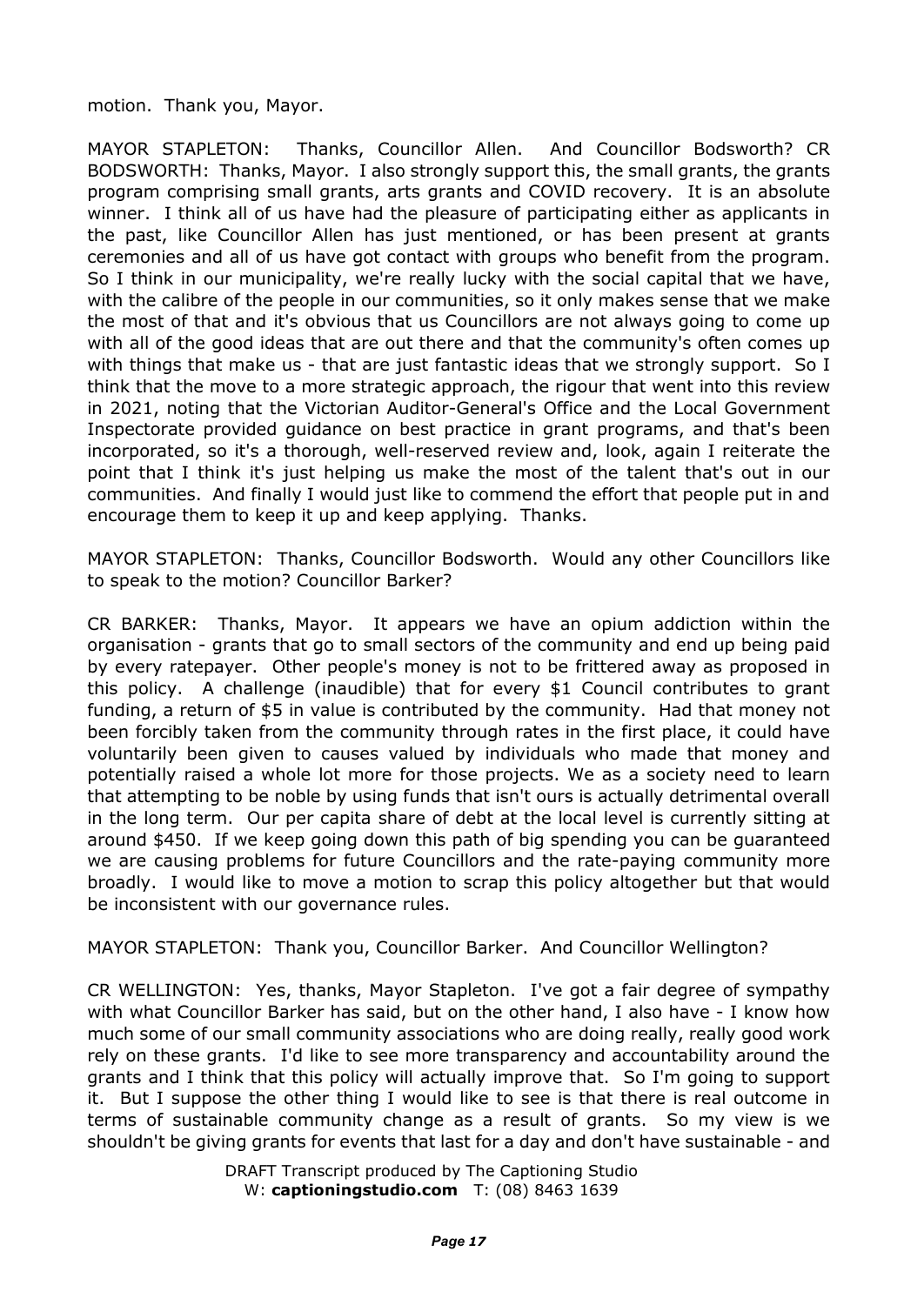actually benefit a defined group of people but don't have a sustainable outcome for the community as a whole. So I'd like to see a more strategic approach and I think that's really what this policy is trying to achieve. And I'd like to see the grants - I do notice that we provide far less per capita than some of the other Councils quoted, and I just note that, I guess, but I don't think we're being overly generous with grants. I see some amazing projects coming through the community, like the walking arboretum project in Winchelsea. If that is funded - and it will be a combination of grants, small grants and large grants and what have you, and community contributions - that will make a sustained - a really long-term contribution to Winchelsea's health and wellbeing, the community's health and wellbeing and the attractive of the town for business and a whole lot of other outcomes that are really sustainable. So that probably started with a small grant - I can't quite remember - but to develop a proposal even. So I think that there are real benefits in those sorts of grants but they need to be very strategically allocated and I'd like to see a lot more data about where they go and which groups get the greatest benefit out of them and what the ongoing outcomes are, and I agree that the \$5 per \$1, I have never seen that substantiated anywhere. I don't know where that comes from but I would like to see it substantiated. So I'm supportive of this policy but with some sympathy for - quite a considerable sympathy for what Councillor Barker is saying. Thank you.

MAYOR STAPLETON: Thank you. Councillor Schonfelder?

CR SCHONFELDER: Yes, Mayor Stapleton, I have a question. I may have misheard Councillor Barker. Was he moving a motion saying that he didn't want this grants project or he was just simply saying that he didn't want it?

MAYOR STAPLETON: He did not move a motion, Councillor Schonfelder. Just to be clear. Councillor Barker spoke to his desire to do something like that but he didn't actually have move a motion in the debate. Thank you.

CR SCHONFELDER: Thank you, Mayor.

MAYOR STAPLETON: Councillor Schonfelder, were you wanting to speak or was it just the question?

CR SCHONFELDER: No thank you.

MAYOR STAPLETON: Thank you. Councillor Gazzard?

CR GAZZARD: I have to disagree with Councillor Barker on this one. I think grants are such an excellent way of enabling our community and taking some of the onus off Council as to providing community with services. The result of some of the Council grants - so Council grant funding has contributed toward a diverse social and environmental outcome such as electric vehicle charger at Moriac, arts projects including the development of choirs, production of recordings, murals and collaboration with First Nations artists, support of numerous community and tourism events, meaningful support of volunteers, for example, purchase of essential safety equipment for the local SES volunteers, development of varied and new sports and recreation opportunities, for example Torquay Little Athletics. So I think actually the broad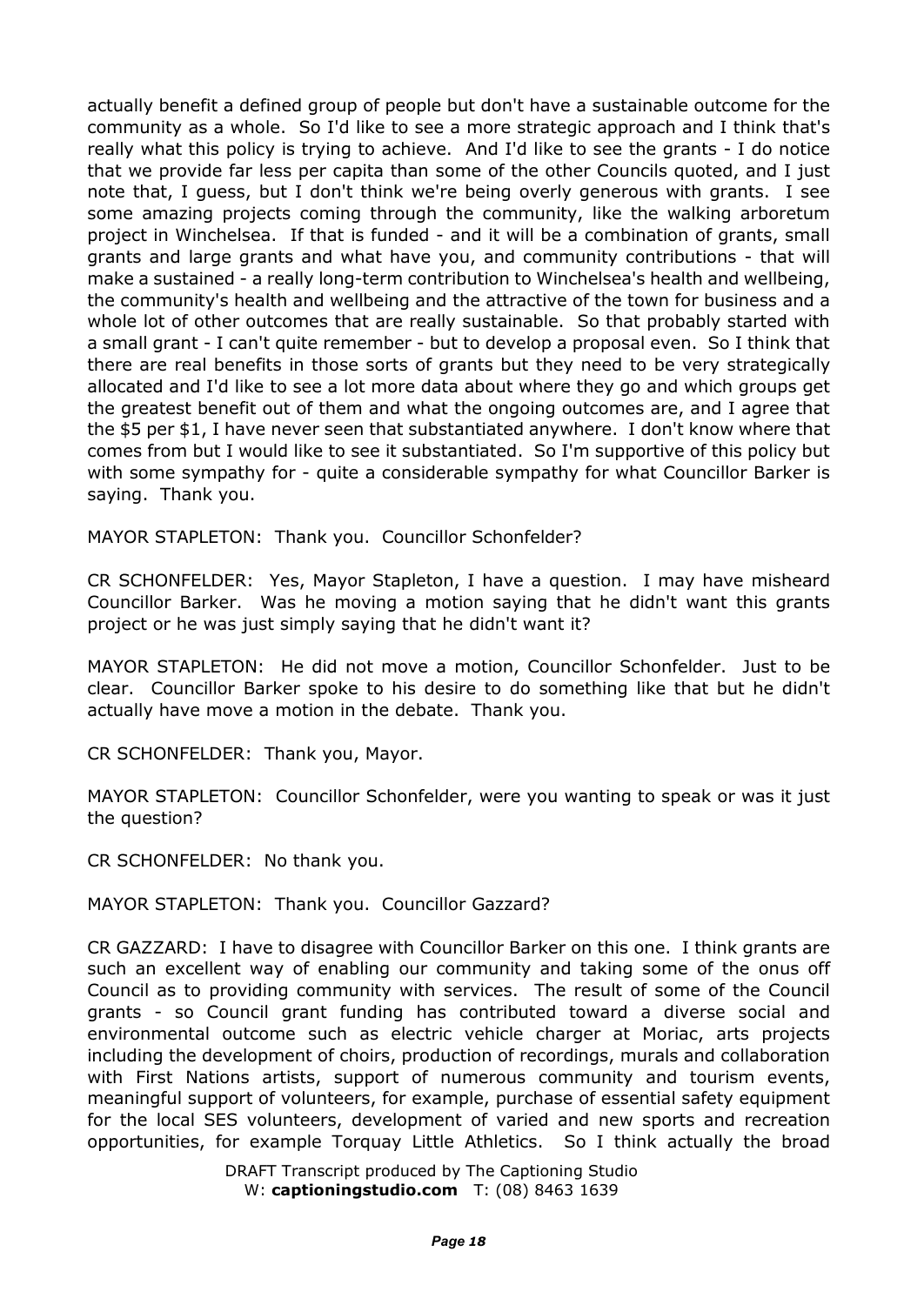community do benefit from these things. For example, SES volunteers service everyone in the community and you don't know that you need them until you do. So I think the benefits to our community far outweigh the cost, the financial cost, of those grants and the return is really a lot better than some of the investments that we otherwise do. I'm really impressed with the grants review. I think ensuring our grants program remains effective and in line with best practice is really important and remaining flexible for the community to be able to continue to apply for these grants throughout the year is really guard. Thank you.

MAYOR STAPLETON: Thanks, Councillor Gazzard. And we'll now put the - sorry, Councillor Allen, would you like to make any closing comments?

CR ALLEN: No, thank you, Chair.

MAYOR STAPLETON: Thank you, Councillor Allen. We'll now put the motion to a vote. All those in favour, please raise your hand. And all those against? Thank you. And the motion is carried 8/1. Thank you, Councillors. Moving on to item 5.3, which is our advocacy priorities. So this next report is seeking Council's endorsement of its advocacy priorities. Council's advocacy program seeks and gains support for priorities and projects of importance to the Surf Coast Shire community. Council often advocates to other levels of government to create funding partnerships for projects or to influence policy outcomes that bring benefits to our communities. The report before us recommends three tiers of advocacy priorities ranging from strategic priorities such as seeking significant funding for the proposed Surf Coast Cultural Centre, to major priorities like increased rail services to Winchelsea, and, finally, the third tier of standard priorities that can be included at any time such as projects identified through Council's Community Project Development Program. So do I have a mover for the recommendation before us? Councillor Pattison, thank you. And is there a seconder? Councillor Barker. Thank you.

CR BARKER: No, I just need to make the comment about conflict of interest, Mayor.

MAYOR STAPLETON: Oh, thank you, Councillor Barker. Please go ahead.

CR BARKER: Although I've announced that I'm a candidate in the upcoming Federal election, I am yet to nominate. Therefore, under section 129A of the Local Government Act 2020, an interest is so remote or insignificant that it could not be reasonably regarded as capable of influencing my actions or decisions.

MAYOR STAPLETON: Thank you, Councillor Barker, and thank you for the reminder there. Moved by Councillor Pattison. And seconded by Councillor Gazzard. Thank you. And would you like to speak to the motion, Councillor Pattison?

CR PATTISON: Yes, thank you. I'm trying to find the mute button but it's not there! Yes, these advocacy priorities are really important and these priorities ensure that our advocacy efforts are targeted and are aligned with our community goals, and they're drawn from obviously our Council plan and the direction and the strategy of our Council, and it's really great to ensure that our priorities are aligned so that we can - so that when we're negotiating or chatting or meeting up with relevant state or Federal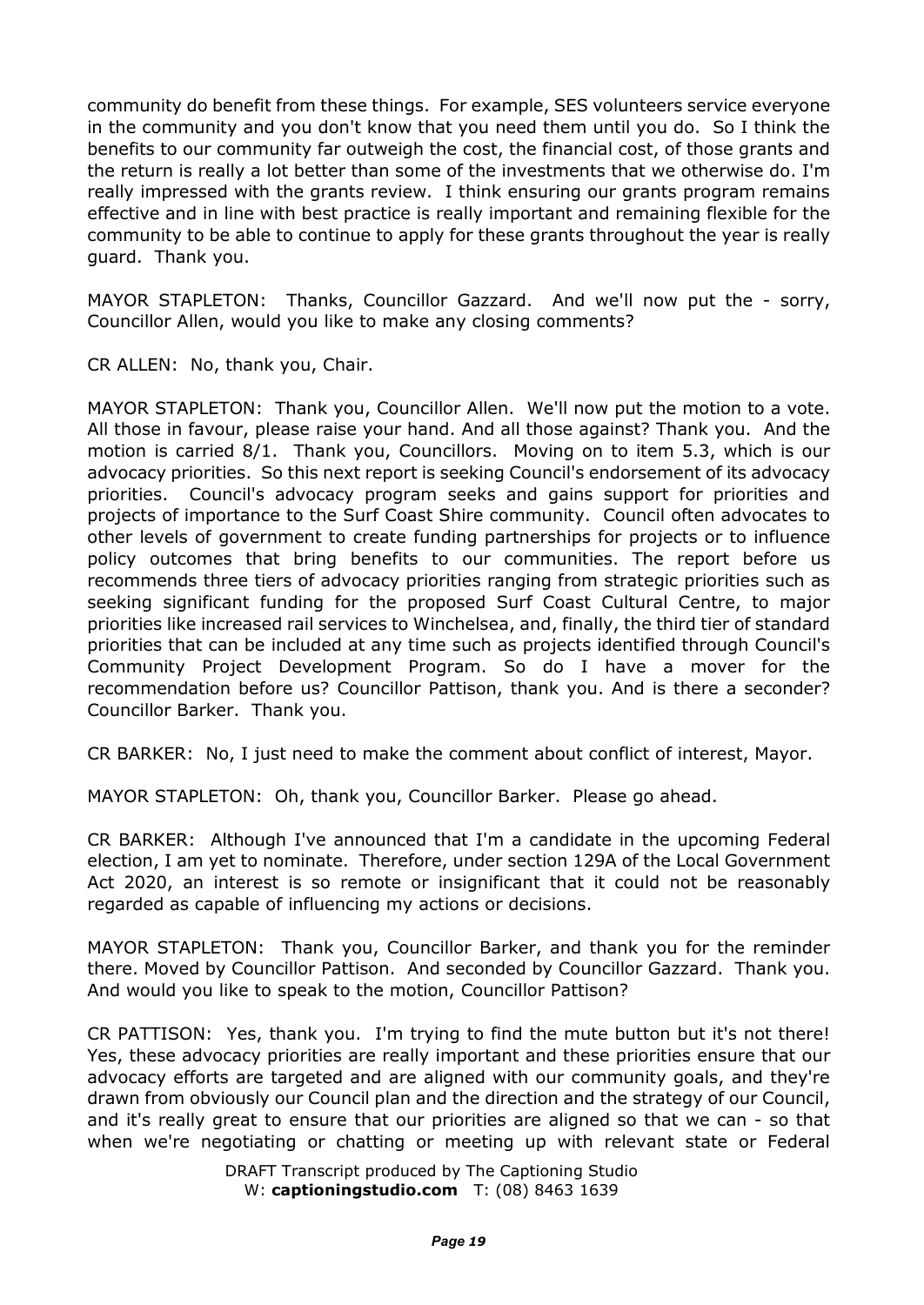politicians, that we can clearly articulate whether our strategic priority, such as the Surf Coast Cultural Centre, or other issues such as the increased rail services and the like. And it's also really important in these upcoming state and Federal elections for 2022 that we have a really clear strategy and priority for our advocacy. So there's lots of opportunities through this aligned priority of advocacy - aligned advocacy priorities for partnerships with other levels of government and ultimately that really benefits our Surf Coast community. And it's set out in a really clear way, the priority documents, so it demonstrates how each of the priorities align with our Council themes from the Council plan. But obviously the most important one or our strategic one at the moment is the Surf Coast Cultural Centre, which is really important, and I do encourage our community to get behind this advocacy priority, our community needs more cultural facilities such as an increased library, as we grow. The library is the heart and soul of our community. And so ensuring that we can get the funds to provide the Surf Coast Cultural Centre is dependent on having it on the top of our advocacy priority. So for anyone who isn't familiar with the Surf Coast Cultural Centre, at our last Council meeting last month, we endorsed those designs and plans for that, so check it out on the website. It's easy to find. And I do also encourage you to contact your local candidates. Let them know how much you care about the Surf Coast cultural facility because when our politicians are aware that our community cares about our Cultural Centre, that's what's important and that's what helps them to make decisions about whether there's any additional assistance that may be forthcoming in this year. So it's a great priority document. It's worth everyone having a look at. And I endorse it for you all.

MAYOR STAPLETON: Thank you, Councillor Pattison. And Councillor Gazzard?

CR GAZZARD: Thank you. Yes, I agree with what Councillor Pattison has said. I think it really frames the strategy that we're trying to achieve and I like the different subtitles for First Nations reconciliation, a healthy connected community, environmental leadership, sustainable growth, robust and diverse economy, arts and creativity, and accountable and viable Council, which is all in keeping with our Council plan. The only thing - so there's a lot of emphasis on improving active transport, walking and cycling, provision of local services for family violence, mental health disability, aged, alcohol and drug use, environmental leadership. The only thing that I would change is going - our urgent reduction in greenhouse gas emissions, I would say to achieve at least 100% reduction by 2030, but we'll just leave it as it is. But moving towards a circular economy and all the things that have been outlined in our Council plan, really important. And, yes, I'll reiterate the plug for the Surf Coast Cultural Centre, so everyone listening out there, you should start talking about it and vying for more money, if you can. Thank you.

MAYOR STAPLETON: Thanks, Councillor Gazzard, and would any other Councillors - Councillor Barker?

CR BARKER: I think we should be able to stand on our own two feet financially. I'm sick of us having to put our hand up to get help paying for infrastructure that ostensibly only supports those who live within the Shire. I think it's unfair to taxpayers in Wollongong, Albany, Tamworth or Exton, that they should be financially contributing to what is being spent here. I am happy to hear any persuasive arguments to the contrary though. But we have an addiction that we need to get over.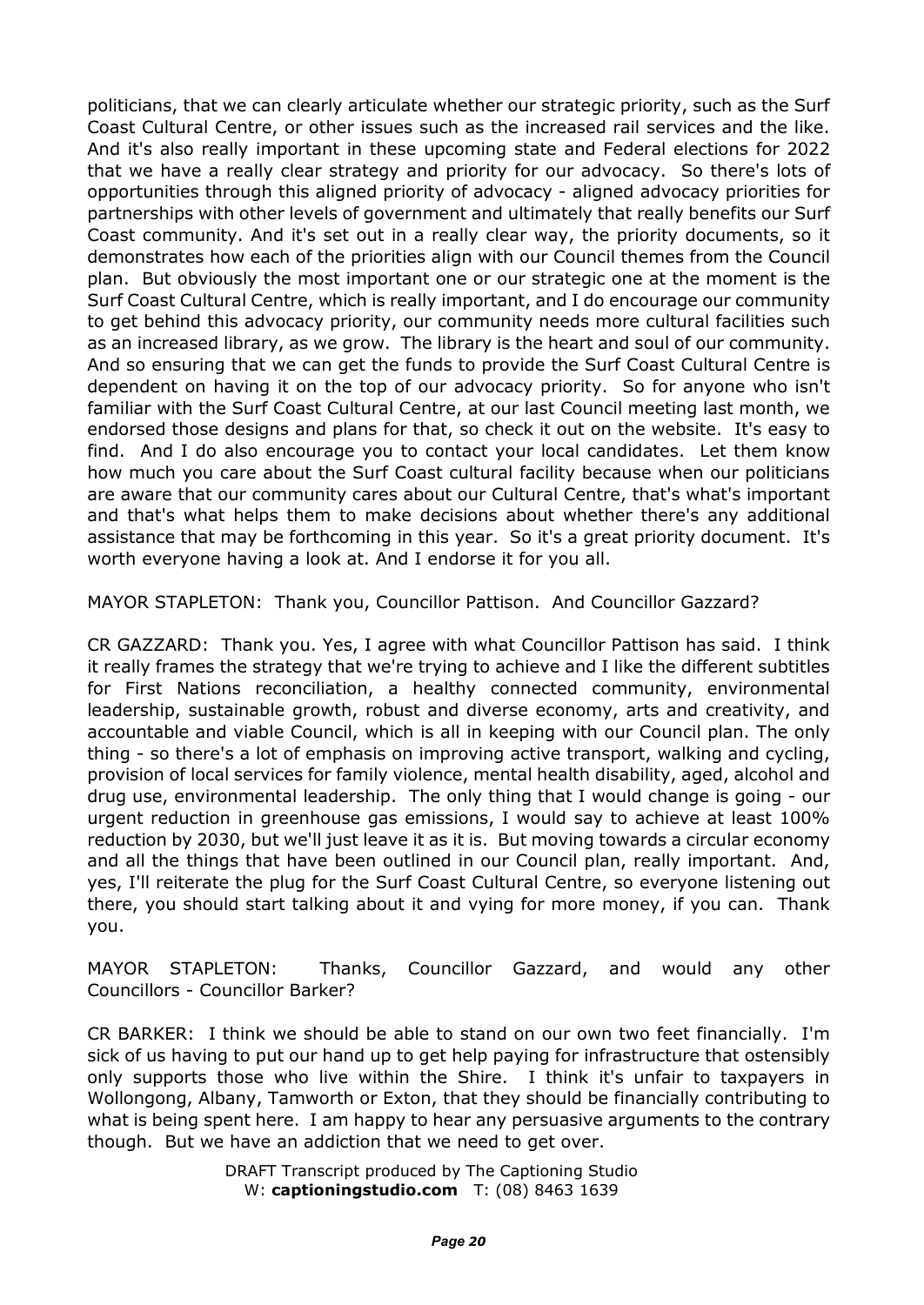MAYOR STAPLETON: Thanks, Councillor Barker. Councillor Wellington?

CR WELLINGTON: Thank you. We do have an addiction, but --

CR SCHONFELDER: Mayor Stapleton, I just have a point of order. Councillor Barker and Councillor Wellington referring to "addictions" I find is inappropriate and I'm hoping they're not making light of people with drug and alcohol problems.

MAYOR STAPLETON: Councillor Schonfelder, I'll take that as a comment rather than a point of order and just note that you perhaps were offended by the use of the word "addiction" and encourage Councillors Barker and Wellington to use that in I guess the way that it's intended. Thank you, Councillor Wellington. If you would like to --

CR SCHONFELDER: Mayor, I would just like to add that I would ask them through you to refrain from referring to the notion of "addiction" please.

MAYOR STAPLETON: Well, Councillor Schonfelder, I won't ask them to do that because the word "addiction" is something that can be used in other contexts rather than just drug and alcohol and I don't think there was any reference by Councillor Barker and Councillor Wellington to drug and alcohol addiction. So I take your point and acknowledge it but I will now allow Councillor Wellington to continue with her time.

CR WELLINGTON: Thank you, Mayor Stapleton. I certainly wouldn't make light of addiction to people with drug and alcohol, people with problems like that, but the word "addiction" can be used in many contexts and Councillor Barker was clearly talking about an addiction to Federal funding, and I can't see that there is anything wrong with that. So I'll just leave it at that. I see in these strategic advocacy priorities we have some good ones like funding for the walk, rest and play project in Winchelsea, expansion of eastern reserve, we've got various electric charging stations, we've got rail services, the shuttle, that's incredibly important for Winchelsea, and in the middle of it we've got a whole lot of political things like removal of the requirement for citizenship ceremony on 26 January, so we're pursuing an agenda which in my view is not ours to pursue. We could acknowledge the issues around 26 January but I have not had anybody in the community come to me and say, "This is one of my priorities for you as a Councillor". I haven't had anybody come to me to say, "I want you to really pursue the offshore - the secession of offshore resource exploration". Simply not an issue for anybody in the community that has ever spoken to me. So how on earth it gets on our strategic - well, I know how it gets there, but I don't support it being there. It's ridiculous. We're turning this Council into a political advocacy lobby group and it's driven by the politics of individual Councillors in my view. So we have some very legitimate, important things on this and all of these things are legitimate and important but they need to be addressed at different levels of government. They're not ours. And we should not be spending ratepayer resources, which Councillor Barker eloquently points to many, many times, about the way that we - we get a compulsory levy from ratepayers and we're going to spend it and advocating about offshore gas, amongst other things, about all sorts of other things that are really - that are important things for government but not this level of government. I don't support it. It makes these things - it legitimises - by putting them in the strategic priorities, it tries to legitimise them for local government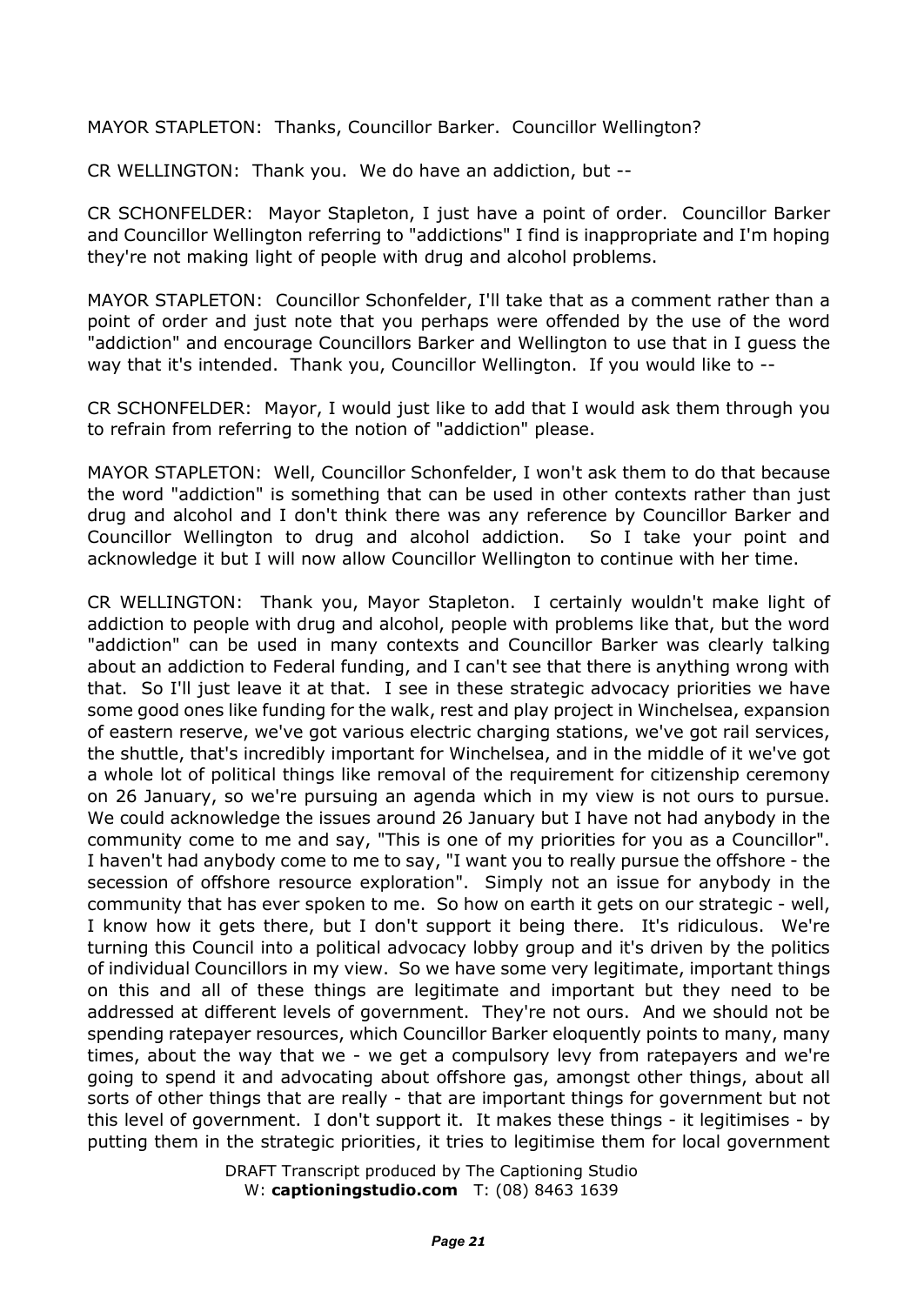and I think if we went out and said to our community, "Here is a further - anyone can take part; let's ask you what your priorities are", I bet you that offshore gas wouldn't feature in it anywhere and I don't believe that some of these other things would feature in it either. So I'm not supporting this. I think it's just a political - it's a very good document interspersed with political ideology and I don't support it.

MAYOR STAPLETON: Thank you, Councillor Wellington. Councillor Hodge?

CR HODGE: Can I just have a point of clarification about the advocacy for the ceremony. Wasn't that voted on as a Councillor recommendation earlier this year? So it's actually been passed by our Council to advocate for - that's all.

MAYOR STAPLETON: Thanks --

CR WELLINGTON: Can I just have a clarification as well, Mayor Stapleton.

MAYOR STAPLETON: Go ahead, Councillor Wellington.

CR WELLINGTON: Just because something is voted on by the majority of Councillors doesn't make it any more legitimate. It basically means the majority of Councillors have a particular political view, that's all.

MAYOR STAPLETON: Thank you, Councillor Wellington. I think that it's reasonable to accept that decisions of count I will is are Council decisions, not necessarily the individual opinion of individual Councillors, but fair to acknowledge that if Council has to endorse something, it is a decision of Council. Would any other Councillors like to speak? Councillor Bodsworth?

CR BODSWORTH: Thanks, Mayor Stapleton. There's a few other perspectives that I'd like to pick out of the advocacy list, which I strongly support. One is that any list like this isn't going to contain every possibility for our advocacy, and I think it depends on our - hinges on our relationships as the document says with other agencies and other levels of government, but also with our community, and so it's really important that we foster those relationships and we stay in touch with our communities as local representatives so that we remain close to their cares and their aspirations and I think with regard to some of the issues, the advocacy possibilities that Councillor Wellington has mentioned, those are certainly things that come out strongly in my relationships with the local community and the Anglesea ward, so I'm confident that the inclusion of those items on our list does reflect the aspirations of a lot of people in the community, obviously not all. I'd like to also highlight one of the items, which is the inclusion of local knowledge and perspectives in strategic plans and frameworks, again harking to other agencies and higher levels of government and the importance of every level of government understanding what matters to communities and ensuring that communities aren't having things done to them from above without a strong level of community consent. So that's one important thing that I would like to highlight as an advocacy priority. Another thing is the Surf Coast Cultural Centre, I just wanted to highlight in relation to Councillor Barker's comments the importance of the Australian National Surfing Museum to our visitor economy and it's one of many advocacy priorities that directly relate to our visitor economy, so these are things that are enjoyed and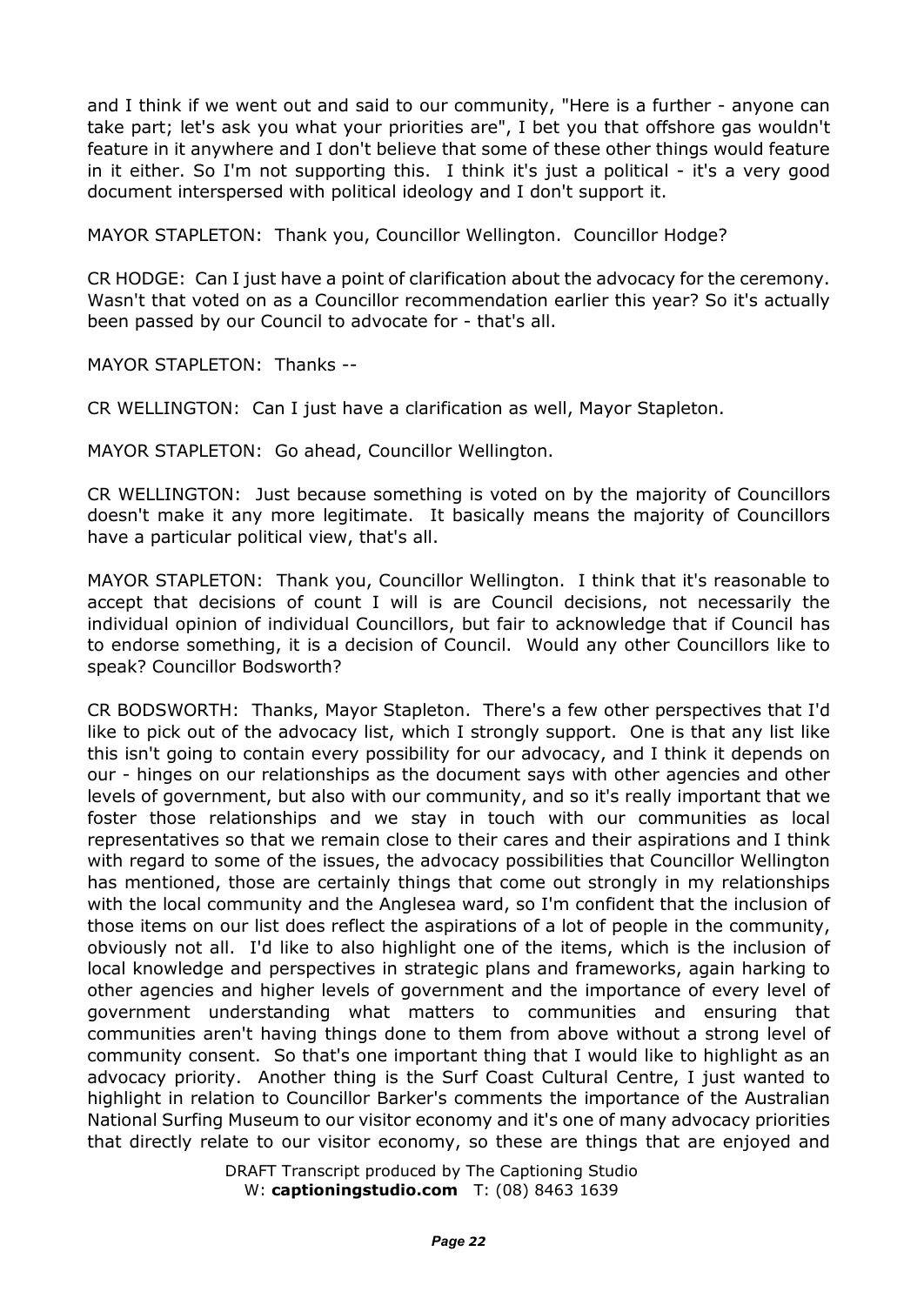contributed to by people from all over the world, especially domestic tourists.

And while I'm on the Surf Museum, I'd just like to acknowledge the passing of Russell Graham, who was a legendary Torquay fibreglasser. Since the early '70s he has been glassing boards, at Moonlight Laminating doing 1,000 boards a week at their peak. So Russ glassed tens of thousands of surfboards, and knowing the quality of his work, a lot of them would still be in circulation. So I would like to acknowledge his passing as a legend of our legendary local surf scene and just to add my hopes that advocacy for our surf museum will be successful and that we manage to give the collection the care that it deserves. Thank you.

MAYOR STAPLETON: Thank you, Councillor Bodsworth. Are there any other Councillors? Councillor Allen?

CR ALLEN: Thanks, Chair. I'd like to highlight the issue of accommodation and housing as a really important advocacy issue for our Council. It is a national problem. It's a state problem, and it's a local problem. And we have it for a variety of reasons, partly due to the failure of the free market in solving these problems. If you actually look at productivity and real wages over the last 30 years, in western democracies they have declined dramatically, as opposed to, say, Scandinavian countries where they're high and where social housing and other issues aren't as relevant as they've become here today. We in our Shire have a real problem with affordable housing and accommodation, and therefore it is a legitimate cause for advocacy, and I'm also delighted that the Cultural Centre is getting a gig. As I've said many times, Councillor Hodge's jigsaw puzzle is almost completed! It's about time we start diverting away from sport and into cultural facilities within our Shire. And I'm delighted and I would encourage all residents to speak to their politicians, to support our advocacy work in this particular area. Thank you.

MAYOR STAPLETON: Thanks, Councillor Allen. And are there any other Councillors wanting to speak? Councillor Pattison, would you like to make any closing comments?

CR PATTISON: Thank you. I just wanted to clarify around our advocacy priorities and their basis, and so they are - as it's put in this report, they come from our Council plan, which is informed by our People Place Future work, and that's also informed by the community panel and the community vision, and also by Council motions. So there is a clear basis for the items within our advocacy priority. And in the context of those Council motions, they come because our community comes to their representatives and says that they care about something and they're concerned about something, and that's what happened with the offshore acreage release, that Councillor Gazzard and I put forward, and there were many, many, many residents that contacted Kate, myself, and I think many of you - of our fellow Councillors, put in their concerns and wanting Council to advocate on their behalf because, as residents in the community, you sometimes feel voiceless, and although it's not our day-to-day operations, giving our community a voice so that they feel heard and they can show what they support or don't support, I think that's really important, and I feel that that is our role as Councillors. So I think that's really important. Also, in the context of seeking funds from our state and Federal Governments, in a rate-capped environment, it is essential for our Council to make the most of the opportunities that are put forward to us. It would be inappropriate as a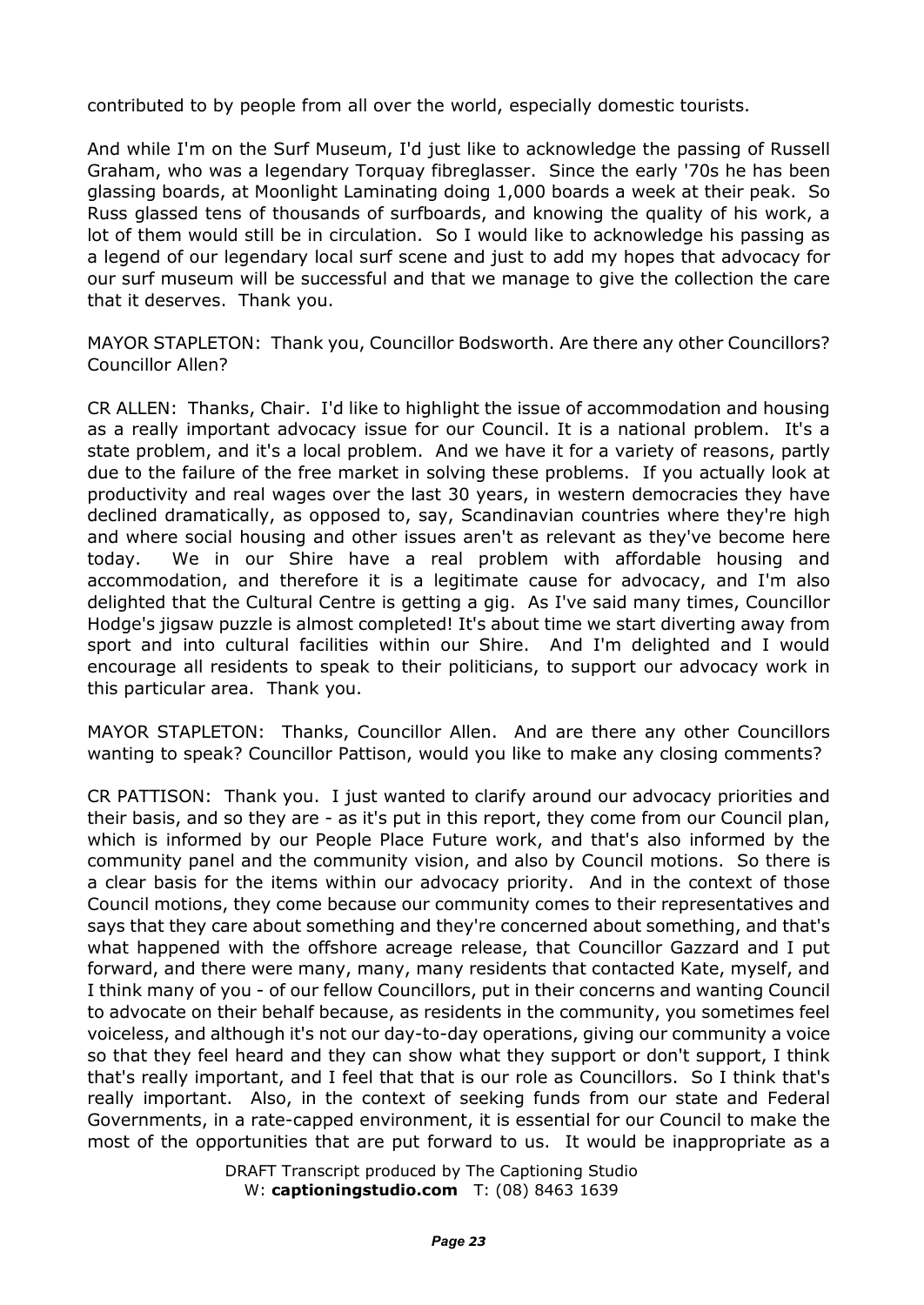Council not to seek avenues for funding, not to be able to work to provide facilities for our community. I think not having an advocacy priority list would be remiss of us as Councillors and a Council and we wouldn't be providing the best for our community. I think just that's important to consider in the context of the discussion tonight. Thank you.

MAYOR STAPLETON: Thank you, Councillor Pattison. I will now put the motion to a vote. All those in favour, please raise your hands? And all those against, please raise your hands? And the motion is carried 7-2. Thank you, Councillors. Moving on to item 5.4, which is the local roads and community infrastructure program, with regard to the oval drainage project update. This program supports local councils to deliver priority local road and community infrastructure projects, supporting jobs and resilience of local economies and communities. The recommendation in front of Council notes the nomination of the two recreation oval improvement projects, notes that they were tendered together and that there is a budget shortfall, so it is recommending that we authorise the CEO to seek approval to prioritise Mount Moriac oval 1, and to continue to communicate with the eastern reserve committee of management with regard to this project. Do I have a mover for the recommendation? Councillor Bodsworth, thank you. And a seconder? Sorry. Was there a seconder on the screen? No? Councillor Schonfelder. Thank you. And Councillor Bodsworth, would you like to speak to the motion?

CR BODSWORTH: Thanks, Mayor. Just confirming that as per the recommendation, look, not at any length, I think earlier in the meeting, we had a brief chat about the escalation of costs. I think it's well understood in the communities that the COVID period has led - and I guess now with the circumstances in the Ukraine, very sad, have led to amazing escalations in prices across all kinds of goods and services. So I think it's not surprising, unfortunately, that those escalations are hitting our project. I understand that these changes have been discussed with the project proponents in the Moriac and Winchelsea communities and that they're well understood and supported, so, no, I don't have any hesitation in supporting the recommendation. I think it's very unfortunate but it's something that we don't have any choice but to adapt to and do our best to deliver what we can.

MAYOR STAPLETON: Thanks, Councillor Bodsworth. And Councillor Schonfelder?

CR SCHONFELDER: Thank you, Mayor. I'd just like to state that this item prioritises the Mount Moriac oval drainage and irrigation upgrade project and I know as someone who's visited a number of games in a 4WD with 20-inch tyres, I've had trouble navigating an area close to the reservoir road which urgently requires drainage upgrading. So I think this is a proper sensible option for us, and obviously we will look at making improvements at the Eastern Oval in Winchelsea in due course. Thank you.

MAYOR STAPLETON: Thank you, Councillor Schonfelder. Would any other Councillors like to speak to this motion? Councillor Wellington?

CR WELLINGTON: I've got a question. Are we upgrading the ovals or are we upgrading roads that people drive on in 4WDs?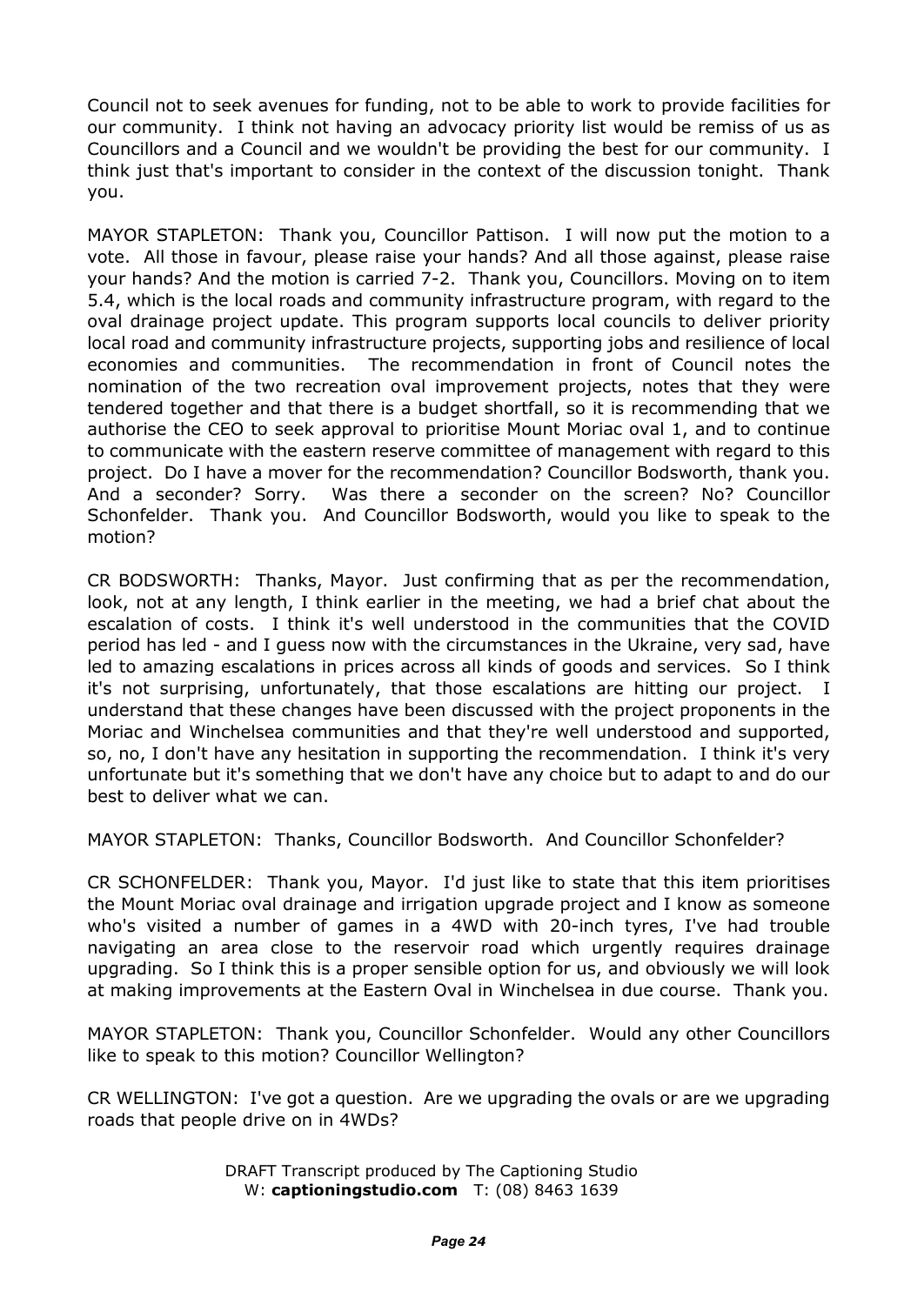MAYOR STAPLETON: It's drainage and irrigation upgrades, Councillor Wellington.

CR WELLINGTON: To the oval or to the surrounding areas?

MAYOR STAPLETON: To the oval, Councillor Wellington.

CR WELLINGTON: Right, OK. Yes, I would like to say a few words. I find this extraordinarily disappointing. I am not going to vote for this because it's basically asking me to preference one important project in the ward against another important project in the ward and I don't think that's fair. We were successful in July 2021 to achieving funding for this project. Why has it taken until March 2022 to discover that we can't proceed again? That's a question that's not obvious - the answer is not obvious to me from the reports here, and there's no commitment to Winchelsea at all. I would have thought, given that this has been going on - the project was submitted earlier than 2021 obviously. I think it was beginning of - anyway, the project has been ongoing for quite some time. We've recently been told they have to be completed by June 2022. I can't understand why we've only just discovered that we're short of funds and we're going to rob Peter to pay Paul. I don't support it. I think Council needs to pick up the shortfall. It represents about 0.2% or less of our budget, I suspect. Definitely I think in the circumstances we should be doing both these projects, and even if we have to carry one over and make a commitment to next year's budget, and we are able to negotiate with the funders, we should be doing that rather than just saying, "Oh, we can't afford it and we'll rob Peter to pay Paul and do one and then look at the other one in the future". I think that's fair. I'm just horrified, to be honest. I foreshadow a motion that we fund both projects, but we'll see how this motion goes.

MAYOR STAPLETON: Thanks, Councillor Wellington. Would anybody else like to speak to the motion? Councillor Barker?

CR BARKER: A quick question based on what Councillor Wellington was saying. Do we have a date when we were first aware that we wouldn't be able to complete the projects for the B & B in the required time frame?

MAYOR STAPLETON: I'll refer that question to the CEO, Ms Seymour. Thanks, Councillor Barker?

CEO ROBYN SEYMOUR: Thanks, Mayor Stapleton. I'll refer that to the General Manager Community Life.

OFFICER: Through you, Mayor Stapleton, we received the tender result back in the early part of this month, so March. So we sought the first available Council meeting in order to represent the dilemma to Councillors.

MAYOR STAPLETON: Yes, Councillor Wellington?

CR WELLINGTON: I guess the question is. Why did we only get the tender result in March when we knew the application was successful last July?

MAYOR STAPLETON: I will refer that back to the General Manager, thank you.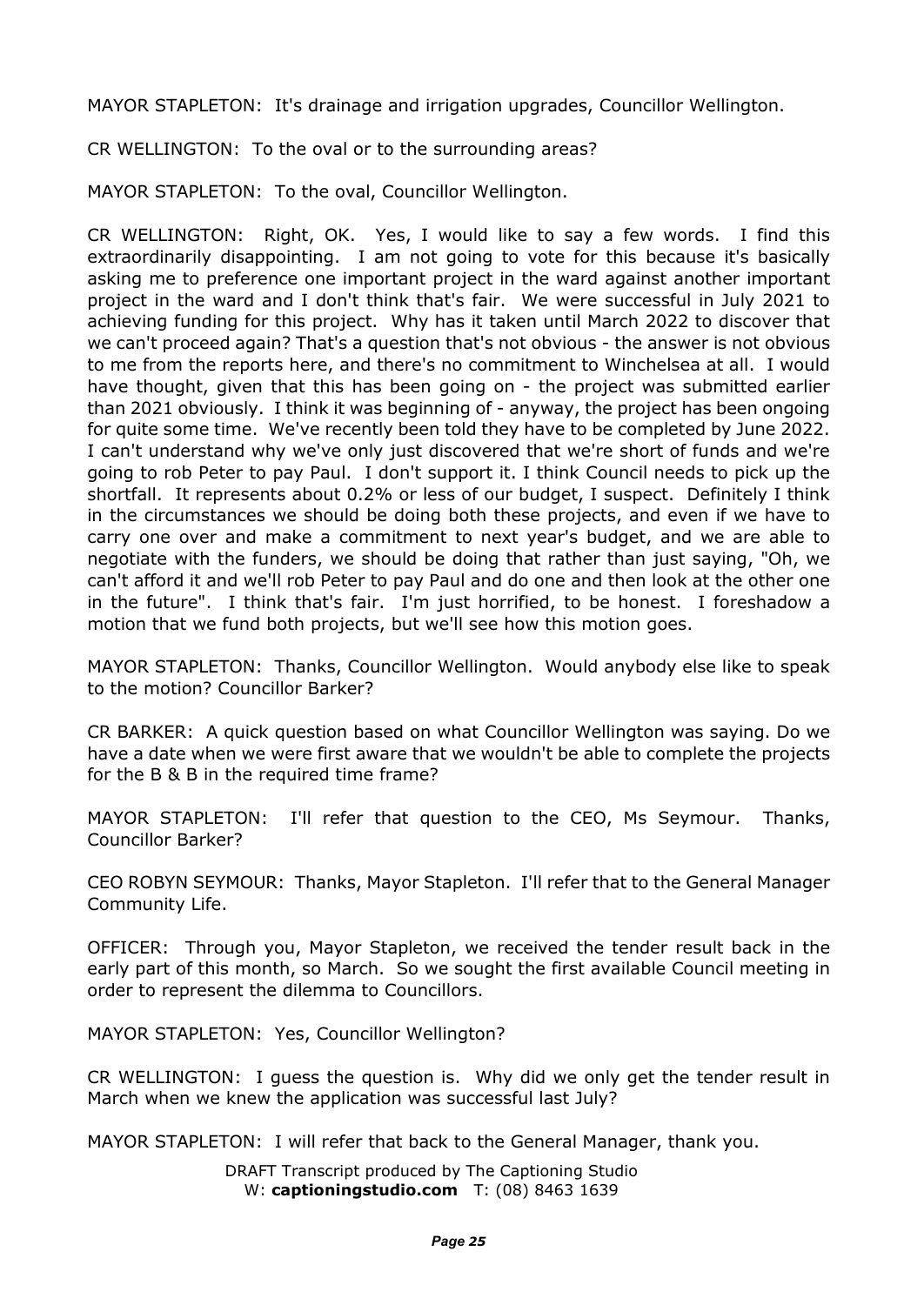MR PIKE: Through you, Mayor Stapleton, the basic reason is that the Shire volume of projects that we had in the program for this financial year meant that they were spaced out across the 12 months of the year, and it's those that unfortunately that are in the second half of the year that are the ones that we're running into some difficulties with the costs. There were other projects that were commenced earlier than this and that is the nature of delivery of a program across a financial year, unfortunately.

MAYOR STAPLETON: Thanks, Mr Pike. And Councillor Barker?

CR BARKER: Follow-up question, please, Mayor.

MAYOR STAPLETON: Yes. Go ahead.

CR BARKER: So is it fair to say that we are trying to do too much with the current resourcing?

MAYOR STAPLETON: I will refer that to our CEO, Ms Seymour. Thanks, Councillor Barker.

CEO ROBYN SEYMOUR: It's an important question, Councillor Barker. I think there was a lot of funding made available to us through the COVID period but we were really looking to see how we could deliver outcomes to our community as well as deliver and respond to the COVID environment, and so there has been a lot of pressure with people off sick and having family responsibilities which has put a huge amount of pressure on our capacity to deliver the program. So whether or not we've tried to do too much, I think it might be suggested that perhaps we did take on an ambitious program and we have really struggled to deliver it in a couple of areas.

MAYOR STAPLETON: Thank you, Ms Seymour. And Councillor Wellington?

CR WELLINGTON: I just have another question. I just ask are any other projects in this half of the year being cancelled effectively because of this and have we done anything about advocacy to the funders to try and get an extension to the date and to try and get some additional - we've just endorsed our priorities and these ovals are not on the list. So important to the community. What have we done with advocacy in relation to --

MAYOR STAPLETON: Thanks, Councillor Wellington. I think the short answer is yes but I'll refer it so Ms Seymour to respond more fully to you.

CEO ROBYN SEYMOUR: So in relation to actually being able to delivered one of these projects, we're asking for an extension because we're going to have to retender for the one project. So we're seeking an extension until the end of the year so that we can get at least one of the two projects delivered, Councillor Wellington. And that is the advocacy through --

CR WELLINGTON: (Inaudible) for additional funding to enable us to complete the second project?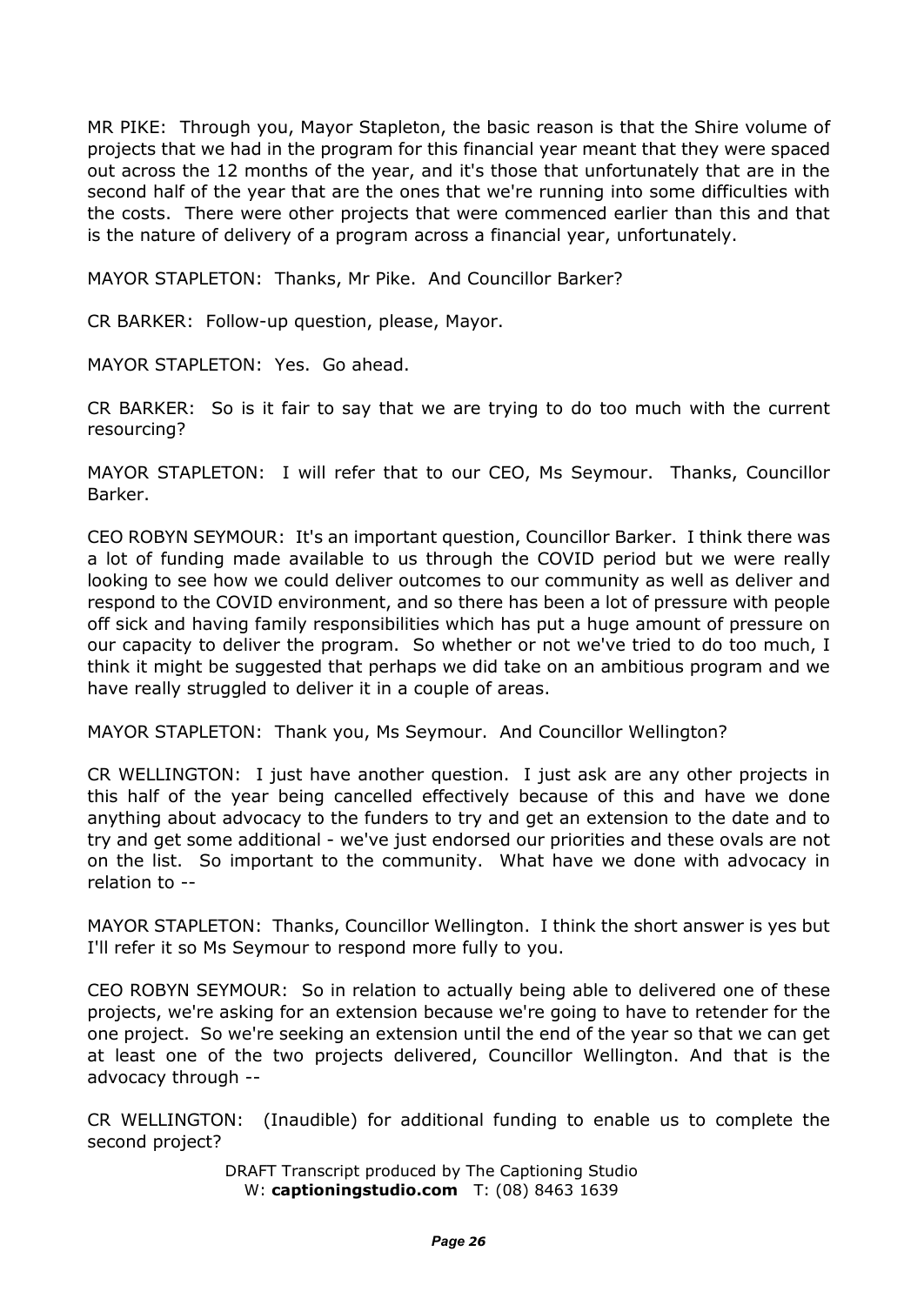CEO ROBYN SEYMOUR: No, Councillor Wellington.

CR WELLINGTON: Thank you.

CR SCHONFELDER: Mayor Stapleton, I'd like to ask a question, if I may, just to confirm through the CEO that with the drainage of the Mount Moriac reserve, it actually is my understanding that it affects the surrounding car park area near and adjacent to reservoir road, and that was my point earlier, that you drive and park there, the flooding and water runs off the oval on to where people drive their cars, so I'd just like that confirmed, please, because I was referring to the oval. I wasn't necessarily referring to roads being upgraded in this agenda item.

MAYOR STAPLETON: Thanks, Councillor Schonfelder. I'll refer that through the CEO for you. Ms Seymour?

CEO ROBYN SEYMOUR: Thank you, Mayor Stapleton. I'll refer that to the General Manager of Community Life.

OFFICER: And through you, Mayor Stapleton, I know it gets very wet there in winter on the oval and around the oval. I can't lay claim to knowing specifically about addressing the irrigation - sorry, the drainage issue on the oval, what kind of impact it will have on the surrounding car parking area. I'd have to actually get some more detailed information from those that understand how that works.

MAYOR STAPLETON: Thank you, Mr Pike. Were there any other Councillors wanting to speak to this motion? Councillor Barker?

CR BARKER: Thanks, Mayor. This carries on from what I have said before about relying on other sources of funding. The parameters are not in our control when the money isn't coming from a source in our control. Unfortunately, as raised with others, if this motion is passed, residents of Winchelsea who were hoping for the Eastern Reserve oval drainage and irrigation upgrade project to be funded through the LRCI program will not see this realised but we do operate in a space where resources are finite and we can't do everything for everyone.

MAYOR STAPLETON: Thank you, Councillor Barker. And Councillor Pattison?

CR PATTISON: Thanks, Mayor Stapleton. Look, I think it's really important, as Councillor Bodsworth stated, that we do look at what's happened here in the context of what's going on in our world with COVID, COVID pandemic and the impacts on shipping prices and materials, et cetera, have vastly inflated many, many projects, the costs of many projects, and then also what's going on in the Ukraine and the increase in petrol prices. If the price of tinned beans is going up 20%, I think we should also assume there will be significant cost increases on delivering of our infrastructure projects as well. It means sense, costs of supplies and the like are going up. So I don't think this is reflective of our Council officers who are doing their best to deliver as was already identified as an ambitious project of work. Some may criticise the Council officers for being too ambitious. Personally I think we should be grateful and thankful that our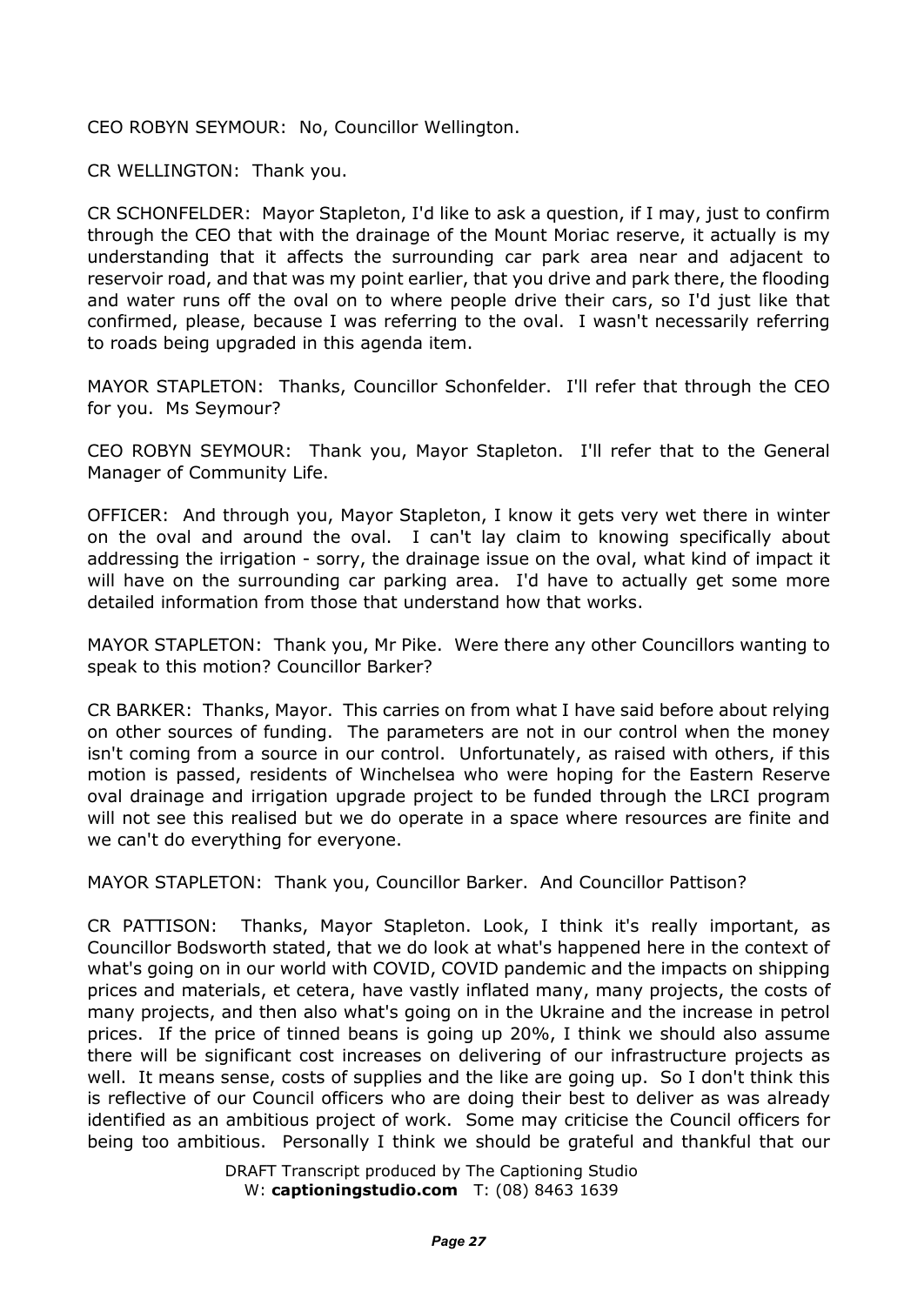Council officers knew they were taking on a lot of work, but in a COVID environment where there's money flowing, why wouldn't be making the most of it and doing what we can do to make it work? I think similarly in this recommendation here, officers are trying to do what they can to make the most of the situation - deliver one oval and advocate to allocate those funds to other projects, and I think we should trust the officers and work with them to deliver what we can in these constrained environments. We do live through strange times. It is more awkward for us to have an in-person Council meeting versus a Zoom meeting. There's a lot that's been going on in our world and I think we should take that into consideration before we're criticising the hard work that our officers are doing. So I think we should make the best of the situation and I think this motion is trying to do that.

MAYOR STAPLETON: Thank you, Councillor Pattison. Any other Councillors?

CR WELLINGTON: I just have a question, Mayor Stapleton.

MAYOR STAPLETON: That's OK, Councillor Wellington. You can ask your questions.

CR WELLINGTON: I did ask a question earlier about whether or not any other projects had been or were being cancelled. Mr Pike talked about the risk to projects in the second half of the year. Is this the only project that has been cancelled or have others and if so why aren't they in front of Council?

MAYOR STAPLETON: I think there was one at the last or an earlier Council meeting but I'll refer it to Mr Pike to respond to. MR PIKE: Through you, Mayor Stapleton, so, yes, there was a decision made by Council at the last meeting to allocate funds or to request of the Federal Government that funds could be allocated from the Lions Park project in Moriac to the Torquay Scouts Hall. This particular recommendation is written in such a way that if issues do arise with other projects that are currently in the - either in the tendering or procurement stage, that any funds that are not required for the oval upgrade can actually be used for that purpose in the first instance. So there are no others at this point that we know about. We're monitoring the situation very carefully, I hope sincerely that I'm not having to bring another report to Council. I think two in two months is enough.

MAYOR STAPLETON: Thanks, Mr Pike. And sorry, Councillor Gazzard, go ahead.

CR GAZZARD: Thank you. I agree it's unfortunate that this has happened and that the price is \$190,000 over budget, which we really don't have the capacity or the flexibility in our budget to accommodate for, and I agree with Councillor Wellington, that is disappointing. I would like to commend the Eastern Reserve committee of management and the Winchelsea cricket and football club who officers did meet with and they were understanding of the challenge and so I'm grateful to them for I guess coming along with us on this journey. Personally I think it's much better to deliver one project properly than sort of half or incompletely do both of them, so I think at this stage I will support this motion and we all hope that the Eastern Reserve oval drainage and irrigation upgrade will happen in the coming years.

MAYOR STAPLETON: Thanks, Councillor Gazzard. And Councillor Bodsworth, would you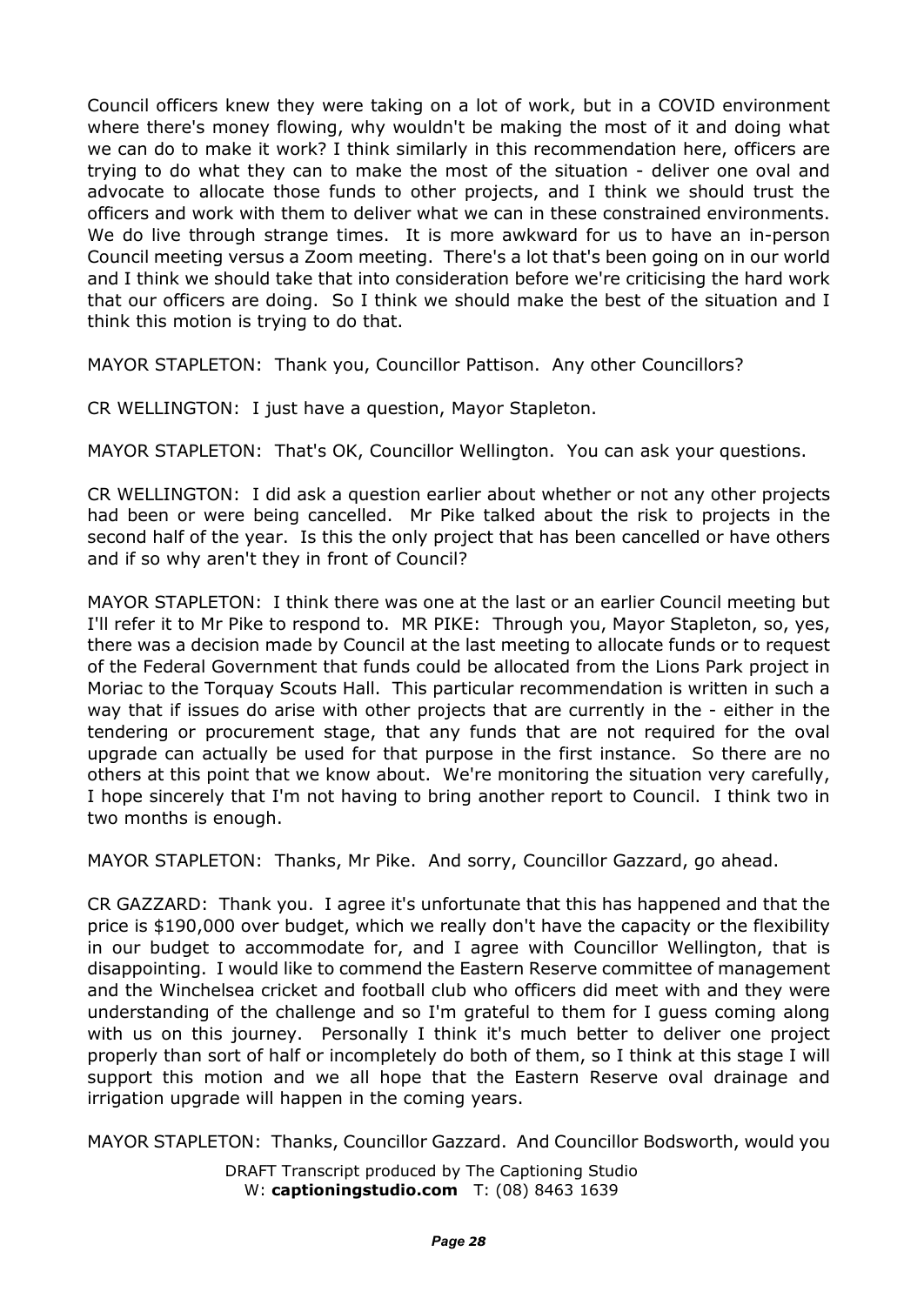like to make any closing comments?

CR BODSWORTH: No, thanks.

MAYOR STAPLETON: I'll put the motion to a vote. All those in favour, please raise your hands. And those against? And the motion is carried 8-1. Thank you, Councillors. Moving on to item 6.1, which is the Bob Pettitt bike park project update. This report provides an update to Council on the risk mitigation work undertaken by officers to provide confidence in the successful delivery of the chosen approach for the Bob Pettitt bike park. Do I have a mover for the recommendation? Councillor Bodsworth, thank you. And sorry, Councillor Barker, are you seconding it? Yes. Thank you. And Councillor Bodsworth, would you like to speak to the motion?

CR BODSWORTH: Yes, please, Mayor. So that's a motion in line with the recommendation. We debated this proposal for a community-led approach to the design and construction of the new Bob Pettitt bike park last year. Some important questions were raised around the risk implications for Council of that. It's a very common - it's a common question amongst Councils. I represent Surf Coast Shire Council on the G21 sport and recreation group and there was recently a presentation on bike jumps on that and I certainly got the impression from that that other Councils struggle with these issues and that skate parks as well are another example where there's a lack of high-level guidance and standards, or at least there has been historically. It's changing at the moment. But I think we've brought an approach which empowers the riding community to take a lead role, to take an important role in both the design and construction of this facility, that requires that we accept a level of risk which would not be the case had we got contractors to take care of those things. Contractors could have designed the facility. They could have constructed it. They could have signed off on it. Instead, we're handing that over to a certain extent to members of the riding community. So, of course, along with that comes an acceptance of an extra level of risk. What this work and the report makes clear to us is that the bodies that we've gone to for advice on this, being our insurers and the Municipal Association of Victoria risk management experts, have reassured us that the approach is appropriate. Their report found that the level of risk should be acceptable to Council, that the risk would be adequately addressed by implementing the report's recommendations, and that the area selected at Bob Pettitt reserve is suitable for this kind of work. My own experience over 15 years with Anglesea bike park has shown me that - which was designed and built by industry experts - has shown me that a well-informed expert community is as capable of delivering safe and enjoyable and completely fit-for-purpose facilities. So I have no hesitation in recommending that we proceed with the approach that we were going to take, which was that community empowerment approach, but I'm really grateful for the debates that we had in the chamber or on Zoom about this issue and where it took us in clarifying the risk of exposure and the risk management requirements. So I think this project is going to be all the better for that, and I also think that those findings are really important for other sites and other projects, and I'm hoping that we can build on this and increase our capacity as a Council and across the staff, staff capacity and capabilities can be developed further through this project so that we're better placed to manage these facilities in the future. So I commend this recommendation to the Councillors. Thank you.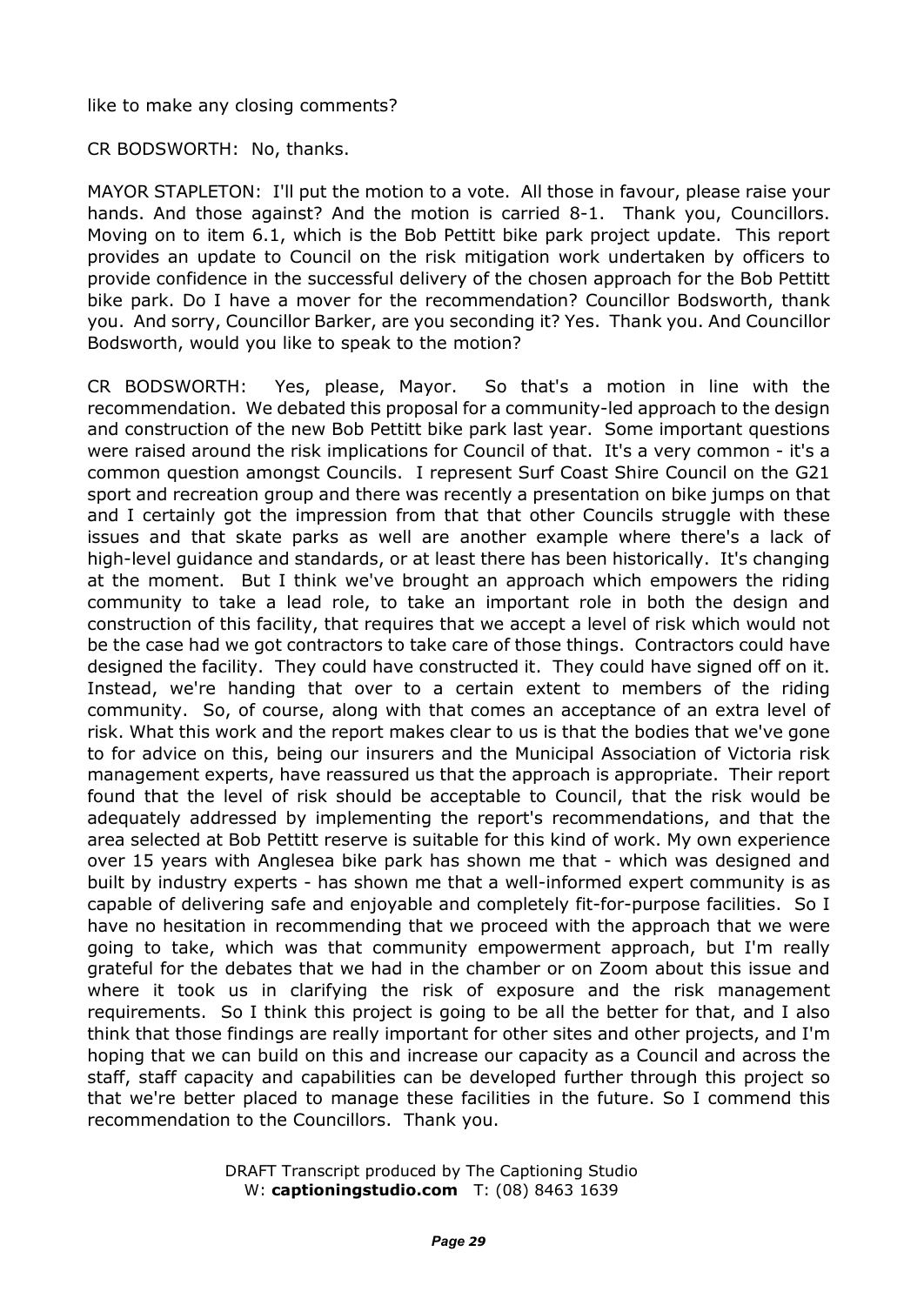MAYOR STAPLETON: Thanks, Councillor Bodsworth. Councillor Barker?

CR BARKER: I would like to note that risk specialists were confident, not certain, that Council will be able to manage the risks of this project effectively. I would like to in good faith to these recommendations support this motion as a means of laying the foundation for more community-led design and volunteer constructed projects to occur in the future.

MAYOR STAPLETON: Thanks, Councillor Barker. And would any other Councillors like to speak to the motion? Councillor Wellington?

CR WELLINGTON: Thanks, Mayor. I just have a question as to why - Council tonight is being asked to endorse the community design, which hasn't yet been endorsed by the bike club experts, and I think what I'm reading here is that once Council has endorsed it, which was one of the risk management strategies proposed in the last report, it will then go to the bike clubs who designed it to endorse it. I am just wondering why it is proposed to happen in that order and why Council isn't receiving endorsement of the design from the bike clubs that are supposed to be putting themselves forward and I certainly don't diminish what they're doing and their expertise, but I thought that we were being told they had the expertise. I certainly don't have expertise to endorse the design. I don't know who else other than Councillor Bodsworth might have that expertise around the table, and on what basis we would endorse it at this point without sign-off by the designers?

MAYOR STAPLETON: Thanks, Councillor Wellington. I'll just refer that question through the CEO, Ms Seymour.

CEO ROBYN SEYMOUR: Thank you, Mayor Stapleton. I might refer that to the GM of Place Making and Environment.

OFFICER: Through you, Mayor Stapleton, so I understand that the team wanted to get Council's view on the matter first, knowing that there had been a request for this extra work to be done from a risk management perspective. The bike community has had involvement all the way through this and with the risk management processes as well. They are very comfortable with the design there at moment. It's just not a formal acceptance of the design to date. So that's the reasoning for the order in which this has come to you.

MAYOR STAPLETON: Thank you, Mr Walsh. And would anyone else like to - Councillor Wellington, did you want to speak to the motion?

CR WELLINGTON: Yes, I do. Look, I can't endorse this on this basis. I'm sorry. I think the risk work that has been done is really good. It gives us a bit of a benchmark really as to what should be done and presented to this Council when we're doing - we're looking at projects of this nature. I just don't feel that I as a Councillor, as a member of a government body, could put my hand up and endorse a design where I have been told the experts are the clubs and that the clubs will sign off on it. The clubs may well be thinking, "Oh, we'll sign off on it once Council has signed off on it because that will give us confidence". So it feels very secular to me. My view is that the information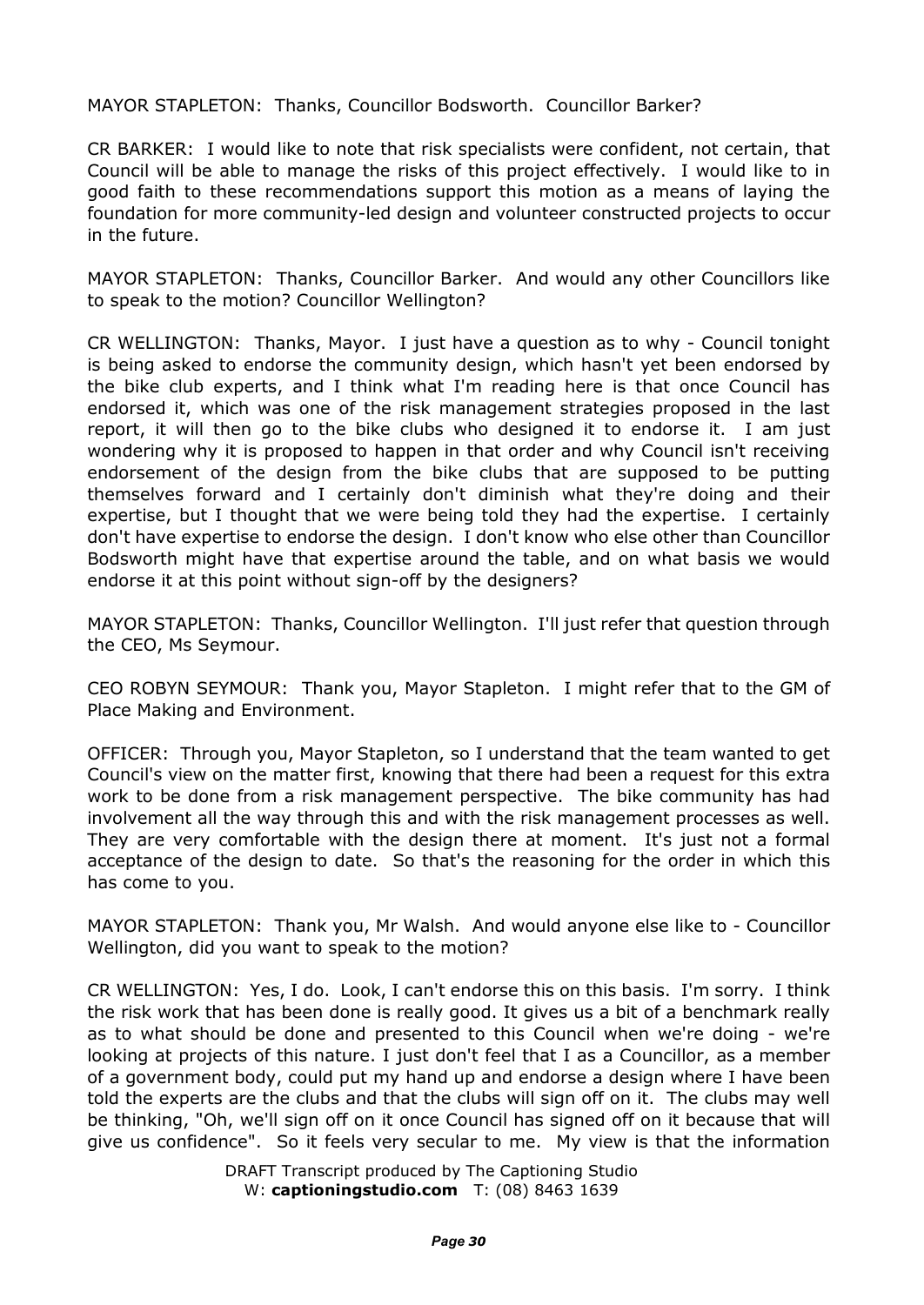that has been given to us is that the design - the design experts are the clubs and I would want to see sign off by the clubs, by their committees, before I would be willing to endorse this as a Councillor. Other than that I think there are really good risk suggestions there. The main thing that I think I am concerned about is the notion of voluntary assumption of risk when you're talking about young children, and there's also a suggestion that the risk management committee has signed off on this. I'm a member of that committee and my recollection of it is that the risk management committee noted it. I don't know if anyone - I don't think they signed off on it, so I don't think that people should take comfort from that. I can see the CEO is nodding. I think I'm correct in saying that, that they noted the report, and they thought that the report was valuable and worthwhile as well as I did, but I just think this is in the wrong order and how can we sign off on something where we haven't got any sign-off from any of the experts that are supposed to be advising us? I can't do that. I am happy with the proposal made but I am not prepared to do sign-off?

MAYOR STAPLETON: Thanks, Councillor Wellington. I know there was a question within that discussion. So just with regard to the Audit and Risk Committee, my recollection from the report was that it acknowledged that it had gone to them, but at the time the report was published we hadn't received feedback. I might just ask our CEO if she has any update on that, given I think there has been an Audit and Risk Committee meeting since the report came out. Is that correct?

CEO ROBYN SEYMOUR: Yes, that's right, Mayor Stapleton, and the GM of Strategy and Effectiveness was at that meeting. Unfortunately, I wasn't able to attend, so perhaps you can speak actually to the recommendation, and I understand the feedback was positive from the committee, but perhaps the GM of strategy and effectiveness can speak to it.

OFFICER: Through you, Mayor Stapleton, the comments that Councillor Wellington made were correct in the sense that the members of the Audit and Risk Committee were complimentary of the strategies and processes applied by Council officers to address the risks related to the design and operation of the bike park. My recollection is that Councillor Wellington, as she said tonight, also complimented the officers on their work but still held some residual concerns regarding Councillors being asked to sign off on the design of the park.

MAYOR STAPLETON: Thank you. And Ms Seymour, did you want to add something?

CEO ROBYN SEYMOUR: Sorry, Mayor Stapleton.

MAYOR STAPLETON: That's OK.

CEO ROBYN SEYMOUR: I am not sure if this would assist Councillor Wellington in terms of who provides the order of approval and how that's managed. One alternative would be to actually adjust the recommendation and make an alternative recommendation where Council at the moment - number 5 in the recommendation says endorses the community-led design, instead delegates responsibility to the CEO to approve the final design once the bike experts have endorsed it, or something like that, Councillor Wellington. I am not sure if that then is helpful.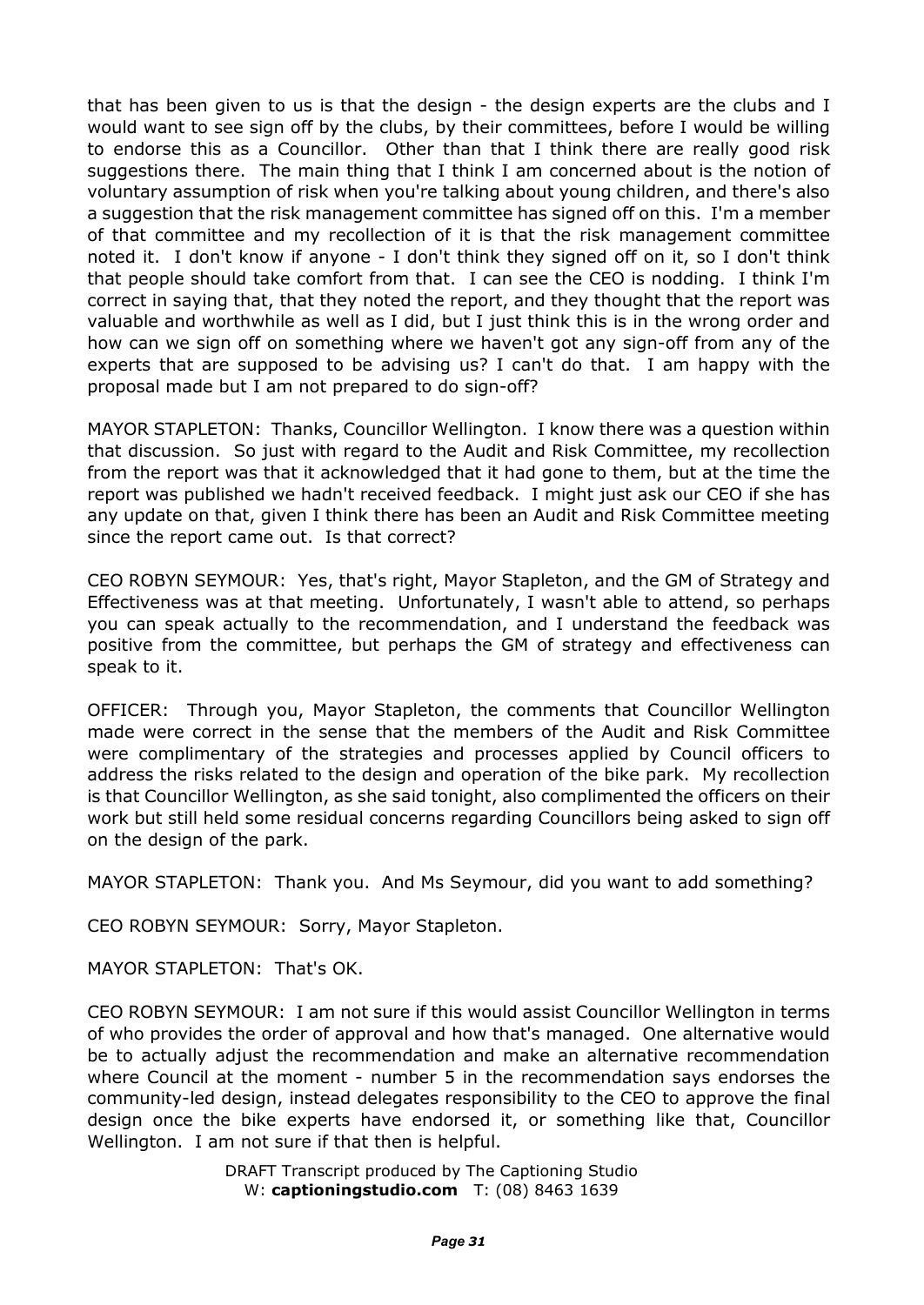CR WELLINGTON: I would be happy with that actually, to delegate approval of the final design to you, subject to it being approved by the two clubs. I would be happy with that.

MAYOR STAPLETON: So just for clarity, so the suggestion is that point 5 under the recommendation is that Council delegates responsibility to the CEO to endorse the community-led design for the Bob Pettitt bike park revamp project attached at appendix 3 following approval through the community design group. Is that correct? Just to make sure I've got that clear?

CR WELLINGTON: It was approval by the two clubs rather than the community design group. I think what we had intended was that each of the clubs' committees would sign off on this.

MAYOR STAPLETON: So as per the clubs identified at number 6?

CR WELLINGTON: Yes.

MAYOR STAPLETON: OK.

CR WELLINGTON: I'll just check with the CEO whether that's correct.

CEO ROBYN SEYMOUR: I am comfortable with that, unless the GM of Place Making and Environment is concerned.

MAYOR STAPLETON: I will need to go back to the mover, Councillor Bodsworth, and the seconder, Councillor Barker, to see if they're comfortable with those proposed amendments.

CR BODSWORTH: I'm OK with that. Say stay you're OK, Councillor Barker?

CR BARKER: Yes, Mayor.

MAYOR STAPLETON: Continuing the discussion on this item, did any other Councillors want to speak? Councillor Pattison?

CR PATTISON: Thank you. I'm really excited about this project. I think Council is endorsing a community-led design - as per the amendment - and now our CEO is delegated to endorse the community-led design,but in essence the process and what we're doing is being endorsed tonight. Our Council plan and general Council aspirations is around enabling our community and I think this is a great case study for that and I'm so proud of the work that our Council officers and that we as a Council are supporting to move forward around this enabling community. It is a trial and obviously there will be hurdles along the way, but the officers are really taking that on board and really doing the things that are needed to provide the certainty that we are managing the risks that we need to. So I think mitigating and addressing those potential risks through having the MAV insurers come and assess that, I think that was great and we've identified the need to grow and strengthen in our risk management approach and I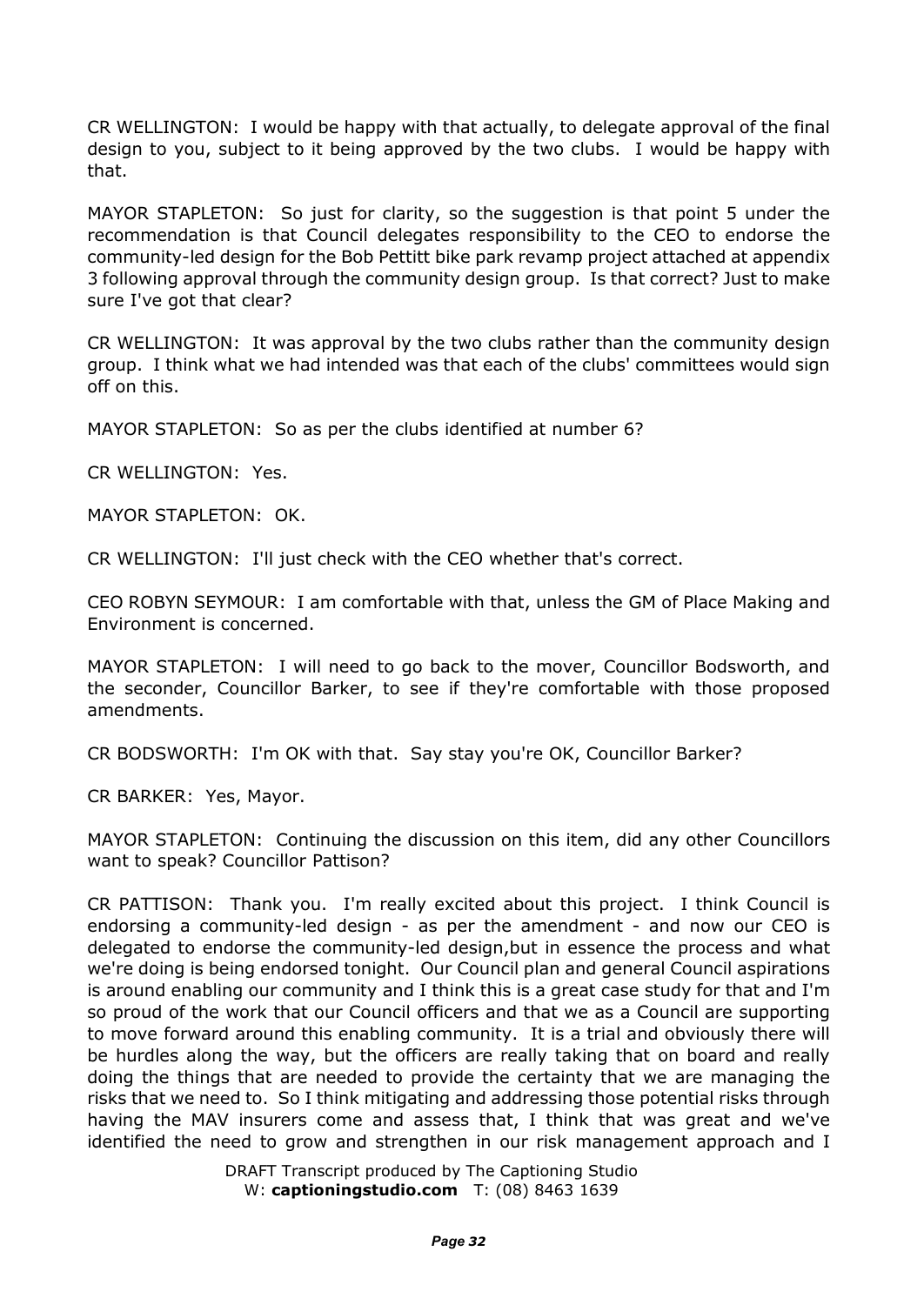think there's lots of learnings that are coming through this project, and once again officers have been very diligent to get this right, evolving how the Shire manages risk and exploring new risk management approaches to mature our Council's understanding of risks, and I think it's important to note that we're bolstering the Council's approach to this and ensuring that we can deliver it appropriately with the additional \$30,000 for a project manager, and I think that's important, given that it is a new approach, working closely with our community. But ultimately, as Councillors, we're often talking about how can we engage with the young people in our community. Well, I think this project is an example. There's young riders in our community that are being listened to that are having a meaningful role in designing a bike park, and that's how we engage with young people in our community. This is the perfect, perfect example and I think it's great that we can come together and support this project.

MAYOR STAPLETON: Thanks, Councillor Pattison. Would any other Councillors like to speak in Councillor Allen?

CR ALLEN: Thanks, Chair. I'd like to endorse what Councillor Pattison said and also recognise the work of Councillor Bodsworth and the officers and the community in pursuing this matter, and I'd particularly like to thank Councillor Wellington. Her diligence in past meetings and tonight make me more comfortable in supporting the motion. So I'd like to thank her for her contribution. Thank you.

MAYOR STAPLETON: Thank you, Councillor Allen. Councillor Gazzard?

CR GAZZARD: Thank you. Yes, I agree with what's been said and thank you, Councillor Wellington, for clarifying and making a safe pathway forward. I think this is a really great example of enabling community and utilising the skill set in our community. The risks - so I guess there's risks inherent in everything. The main ones around it being a community-led project and the risk around design I think have been mitigated by the MAV insurance report and, as long as we have regular maintenance, appropriate signage, then I think that really does reduce the risk, and so I think it has been a really important process to go through to strengthen our risk management and make us all a bit more aware of how we mitigate risks such as these. Obviously the risk of any public playground - like, children fall off things all the time and that's just part of life. I think the risk-taking particularly in mountain biking and jumping sort of sports is inherently higher and working in the emergency Department at the Royal Children's, I have seen countless injuries from children comes off bikes but also from children running into walls, getting bitten by the family dog, falling over, hitting their head, dropping kettle bell on their finger. Look, there's risks in everyday life and I think particularly for teenagers and youth, we really want to be supporting them in as safe risk taking as possible, and they're going to do it regardless, so if we can do it in the safest way that reduces those risks, then I think that's the best thing that we can do.

MAYOR STAPLETON: Thanks, Councillor Gazzard, and were there any other Councillors wanting to speak to the motion? Councillor Bodsworth, would you like to make any closing comments?

CR BODSWORTH: Just a few, thanks, Mayor. So I think it's almost 30 years ago I studied a Masters degree in landscape architecture. My Masters thesis was on - it was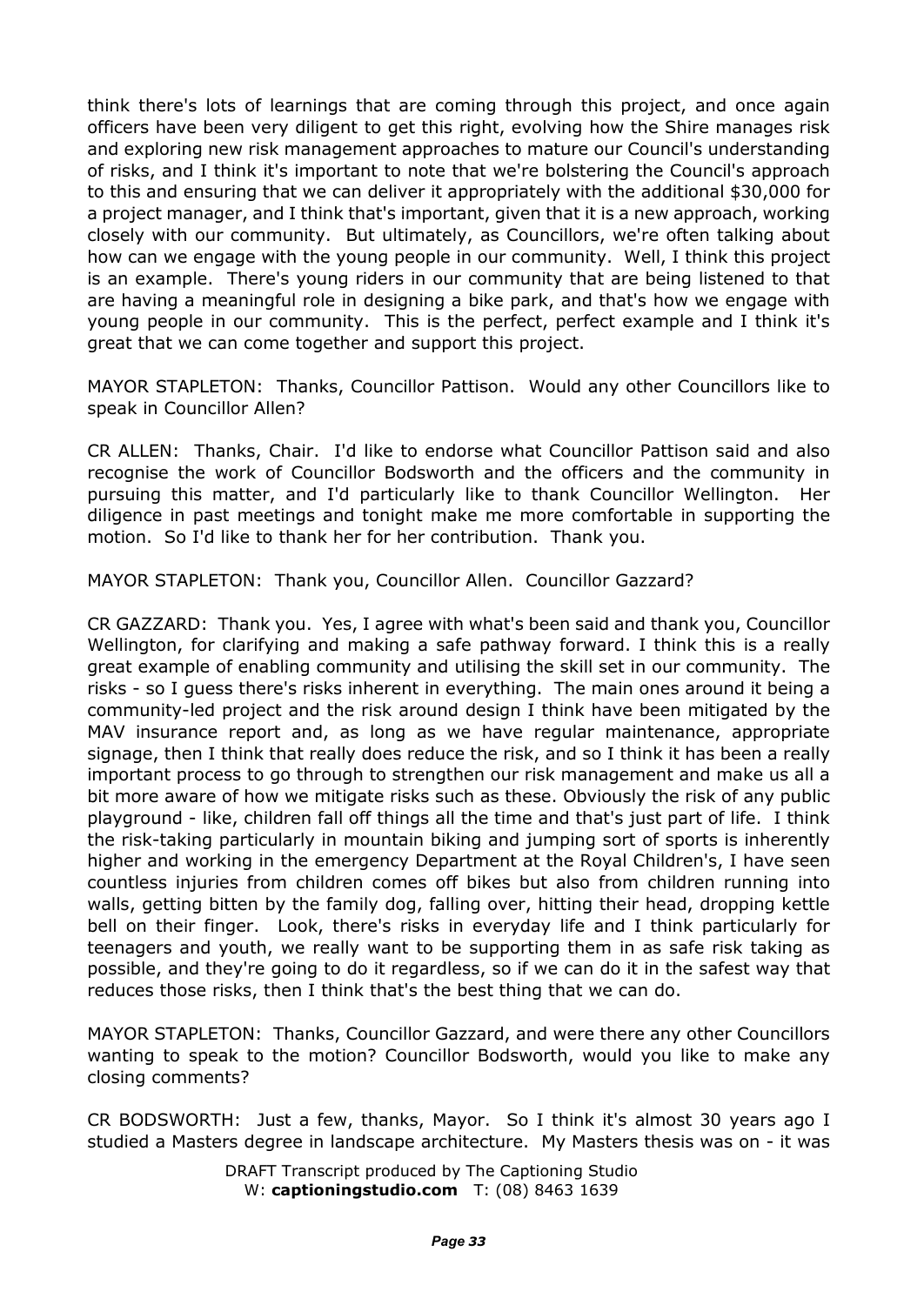basically on the understanding that there's a whole lot of people out in communities who in their leisure time seek not relaxation but excitement, and yet public places are almost always designed for relaxation. So the thesis at that time - and it's just as reasonable today - is that there's a whole lot of people who are disenfranchised because those, like us, who are making the rules and shaping communities, aren't providing enough opportunities for people to seek the excitement that they crave in their spare time. So things like this - I'm passionate about this from that perspective as a professional in that space, but also as one of those people who tends to seek excitement rather than relaxation in my spare time, and I know I'm not alone because the petition to save Anglesea bike park is around about the 7,000 signature mark. The bike park has nearly 2,000 followers on Instagram. I can guarantee that at least 1,000 of those would be regular users of the Bob Pettitt bike park. So we don't want to under-estimate the impact that we can have through this approach and the joy that it's going to bring both to the people using the park and also to the people who are empowered to shape it, to design it and to dig it, and to look after it, and in closing, I'd like to make a shout out to the volunteers who keep these places humming. It's very hard work moving dirt like that and thousands of hours literally go into these places to keep them sweet. So I think this is a fantastic direction that we're heading and I thank you for your thoughts on it.

MAYOR STAPLETON: Thanks, Councillor Bodsworth. I will now put the motion to a vote. All those in favour, please raise your hands. And the motion is carried unanimously. Thank you, Councillors. Now, we do have a number of very important items to continue with on our agenda but before we do that, I think it's important that we take a short break. So I'll call for a mover and a seconder to suspend Standing Orders for 10 minutes. Councillor Gazzard and Councillor Allen, thank you. And we will resume at 8.15 and please, I encourage those in the community watching on livestream to stick with us and return at 8.15, and Councillor Wellington, I think you've just got a question before we do suspend Standing Orders?

CR WELLINGTON: I just wanted to ask to be excused, Mayor Stapleton. I am not well as people can probably hear and I haven't got COVID but I'm really unwell, so I ask to be excused for the rest of the meeting, thank you.

MAYOR STAPLETON: That's fine. Thank you, Councillor Wellington, for letting us know.

CR SCHONFELDER: Mayor Stapleton, we need to vote on the motion to have a recess.

MAYOR STAPLETON: Thank you, Councillor Schonfelder.

(A short break until 8.15pm).

MAYOR STAPLETON: And if everybody is ready, I'll ask to turn on the livestreaming. Good evening and welcome back to our Council meeting and thank you for your patience as we took a short break. Can I please call for a mover and a seconder to resume Standing Orders? Councillor Pattison and Councillor Gazzard, thank you. And moving on to item 6.2, which is the community project development program, the March 2022 update, and the purpose of this report is to receive the program update - thanks. Apologies. I've done that again. I forgot to get us to vote on resuming Standing Orders.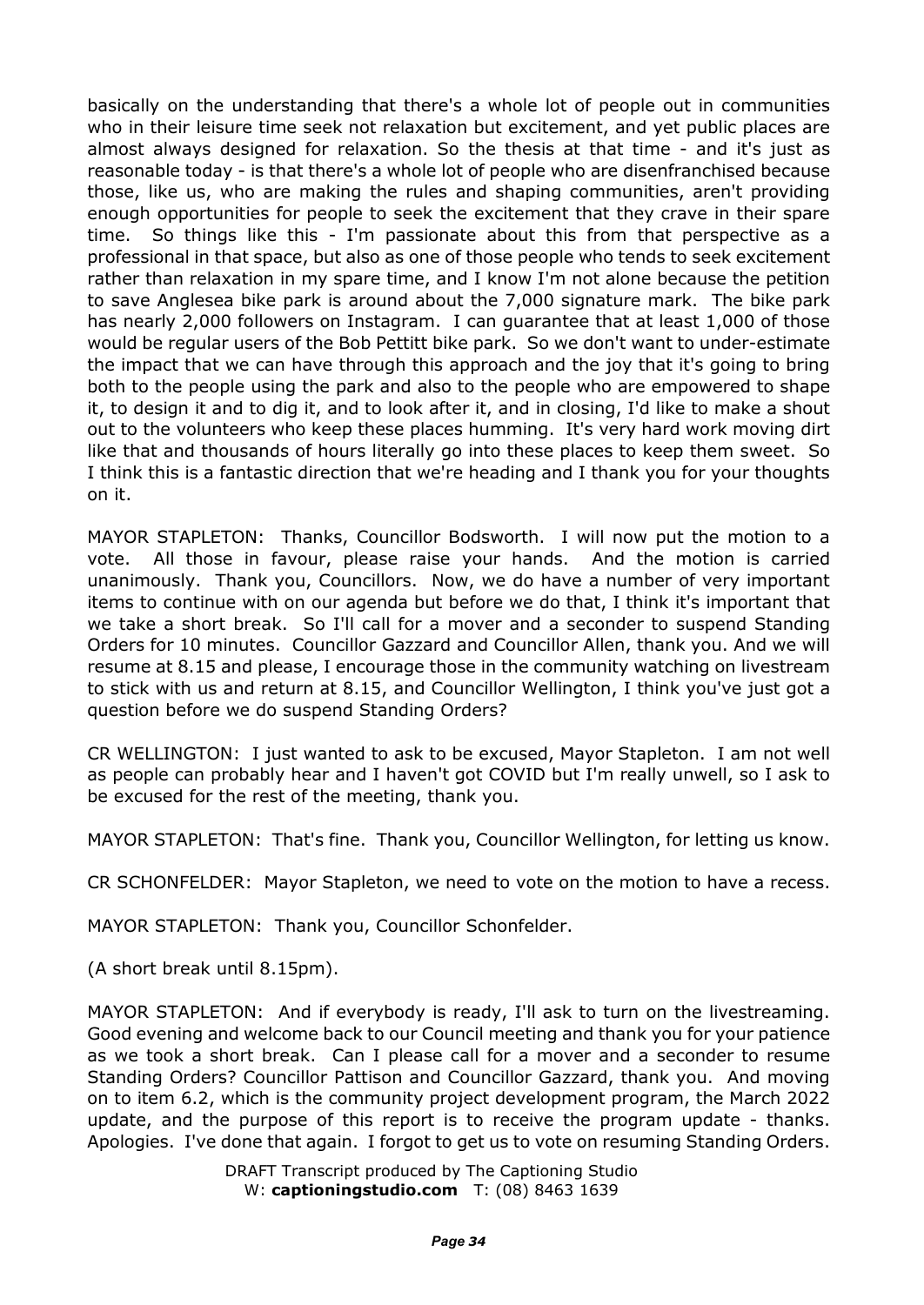All those in favour of resuming Standing Orders, please raise your hands. And the vote is carried unanimously. That would have been difficult if we had to go back and revisit all those agenda items! Thank you. And just to refresh, we're on the community project development program update and the program was paused, you may recall, last September for six months and during that time, a number of process improvements have been implemented and we now have a total of four community projects recommended for further investigation with key findings to be received at the June 2022 Council meeting. Do I have a mover for this recommendation? Councillor Pattison. And a seconder? Councillor Allen. Thank you. And Councillor Pattison, would you like to speak to the motion?

CR PATTISON: Thank you. So we only ever hear glowing feedback on the community project development program, so I'm so happy to hear that it started up again because honestly, when you talk to community, anyone that's been involved in this program, they just cannot stop raving about the amazing work that our officers do in this program and looking at the projects that we're putting forward for investigation, they all are amazing projects. I've been involved with some of the discussions around the Library of Things and I'm really excited about that proposal and getting those investigations done. Similarly I've heard about the work that's need it at the Freshwater Creek Riding Club and I know that the other two will be thoroughly investigated and we will understand more about those through this project. So I really encourage you to support this great work and I'm so glad that we're now able to continue with this program.

MAYOR STAPLETON: Thank you, Councillor Pattison. And Councillor Allen?

CR ALLEN: Thanks, Chair. As you said, the project was delayed due to the support for COVID recovery infrastructure stimulus funding, and one of the benefits of the delay has been the formation of a new initiatives assessment panel and an assessment matrix, and both of those should lead to an improvement in efficiency of the project and the delay has also seen some of these referred for some longer term projects on the master list to Council service managers for consideration, and I think that's a good move, and Councillor Pattison's highlighted the four areas and I have great pleasure in supporting the motion.

MAYOR STAPLETON: Thank you, Councillor Allen. Would any other Councillors like to speak to the motion? Councillor Bodsworth?

CR BODSWORTH: Thanks, Mayor. There's one thing I would like to highlight from the report, which was a phrase that really caught my eye and for me summed up what this program's about, which is that Council officers provide a small amount of guidance and then get out of the way. I think that we all appreciate the sentiment that underlies that because, as we talked about before, our communities are hugely capable and a program like this is really just about carefully listening to what they want to try and achieve, helping where help is needed, and then getting out of the way, and in some cases basking in the glory of the completed project, like a number of us did recently at the Anglesea War Memorial, where we got to enjoy a fantastic moving ceremony to open that War Memorial and I think at least half of Anglesea was there feeling similarly inspired by it. So that's the kind of thing that comes out of this program. So I really admire the staff who've worked on this. They work really hard. They've got a daunting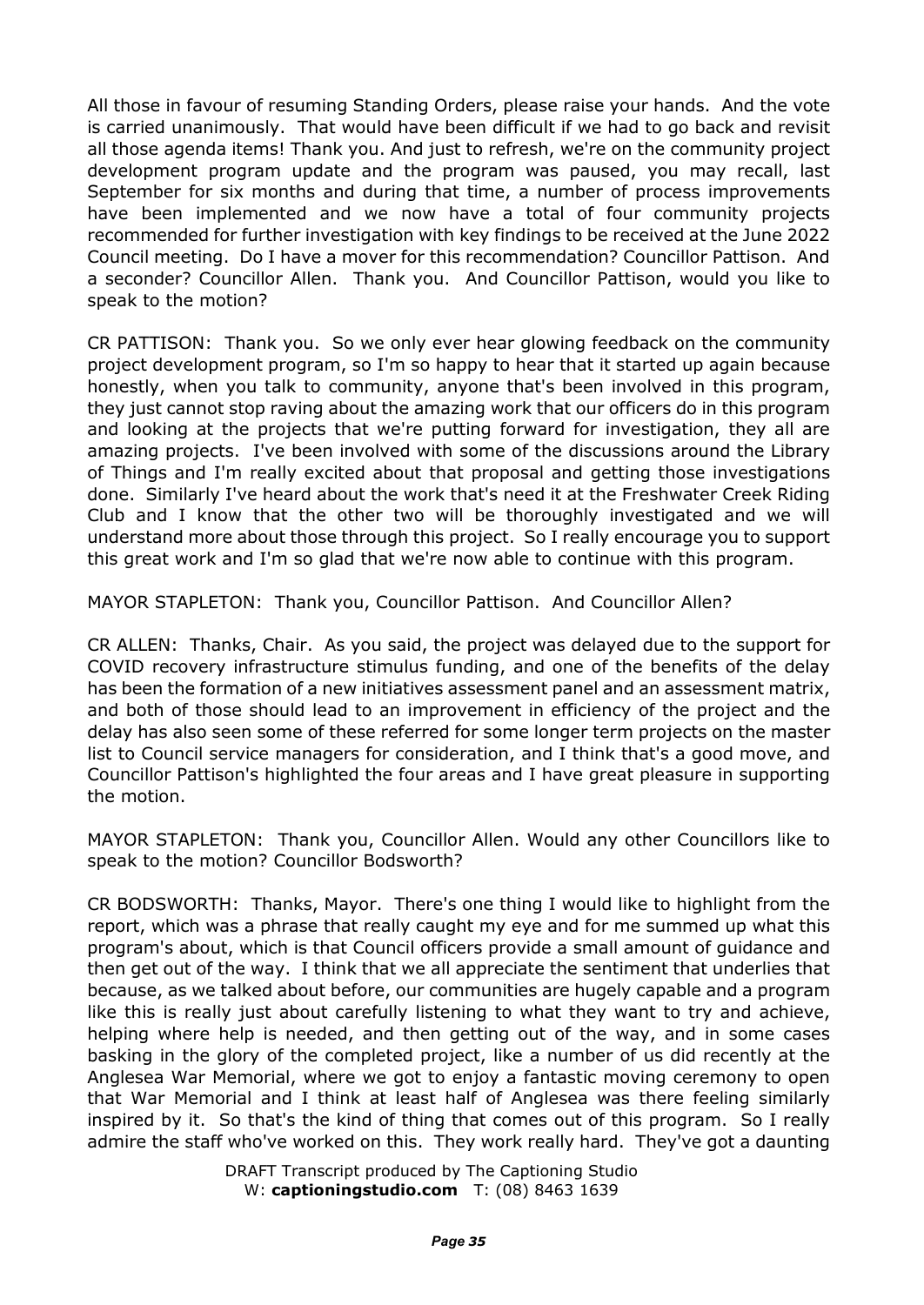big list of projects and this pause enabled that list to get refined and some program improvements, like Councillor Allen just mentioned, and allowed the team to catch up, renew their vigour, and so I would also like to acknowledge the patience of community proponents, project proponents, who eve had to wait while that pause took place, but now we're back into it, we're all super happy to be back into it, and I'm looking forward to those projects progressing as well. Thanks.

MAYOR STAPLETON: Thanks, Councillor Bodsworth. Councillor Hodge?

CR HODGE: Yes, thank you, Mayor. Just the three projects that are listed here, it's just the diversity of our Shire, the Library of Things, which I think was a passion of your area, Anglesea area, and I think that would be absolutely fantastic, and also the Freshwater Creek Riding Dressage Arena, that's a growing area out there with the horses, and of course the Cameron Park tree sculpture, which I think is Anglesea again. Those three things are really going to encompass different people in the community and I think that's really good and I know it's a team of terrific officers but I know Nikki Angus is one of the leaders to of that and her work is terrific and I think I agree totally with what Councillor Pattison said, that anyone that's been involved in this process, they think very highly of the officers there, so congratulations to them and I look forward to the Library of Things and seeing what I can borrow in the future. Thank you.

MAYOR STAPLETON: Thanks, Councillor Hodge. Any other Councillors,? Councillor Barker?

CR BARKER: Thank you, Mayor. The projects listed are lovely ideas but they do come with a little bit of history where I think the Freshwater Creek riding club dressage arena is making application because other dressage arenas have had similar funding previously, but I think all these ideas could be better resourced by crowd funding or raising funds through user groups. You've heard me talk about using other people's money before so I won't go on too much longer. But they're great ideas but do we need to be investing all these ratepayers' funds into these concepts?

MAYOR STAPLETON: Thanks, Councillor Barker. And Councillor Pattison, did you want to make any closing comments?

CR PATTISON: I think everybody's - the majority of Councillors have confirmed their support for this great program, so I'm happy.

MAYOR STAPLETON: We'll put it to a vote. All those in favour, please raise your hands. And those against, please raise your hand. Thank you. And the motion is carried 7-1. Thank you, Councillors. Moving on to the next item on the agenda, which is 6.3, SCS-028 statutory planning fee waiver and rebate policy review. This report is requesting that Council consider the review and updating of this policy, and it provides an equitable basis for making decisions in accordance with legislative requirements. Do I have a mover for this recommendation? Councillor Barker. Is that as per the recommendation? Thank you. And a seconder? Councillor Allen, thank you. And Councillor Barker, did you want to speak to the motion?

CR BARKER: Just to do with the updates with law outside of our realm and this is just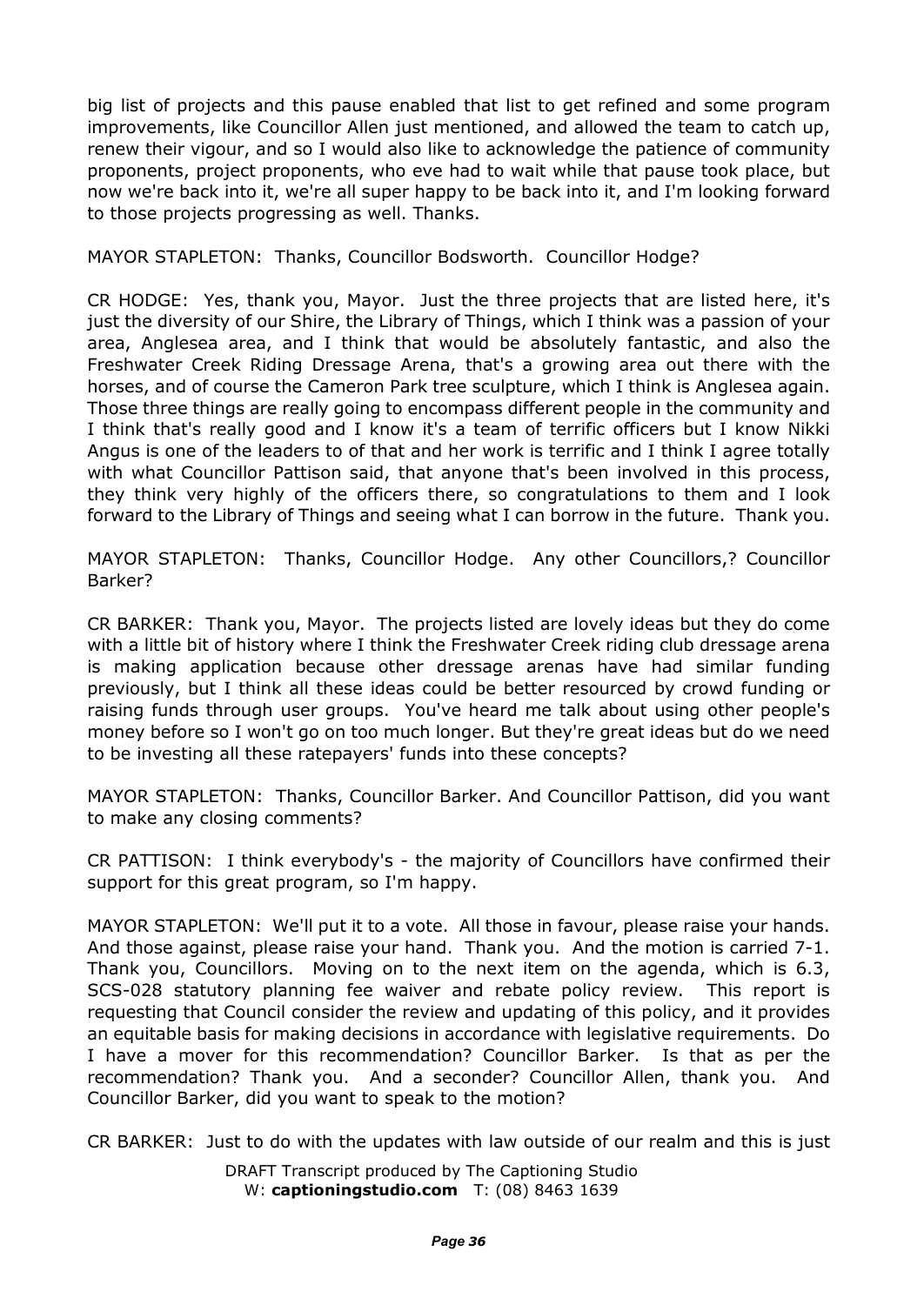## keeping (inaudible).

MAYOR STAPLETON: Thanks, Councillor Barker. And Councillor Allen?

CR ALLEN: Just to formally second it.

MAYOR STAPLETON: Thank you. Did any other Councillors want to speak to the motion? I'll put the motion to a vote. All those in favour, please raise your hands, the motion is moved unanimously. Item 7.1, which is under strategy and effectiveness. So this is performance reporting on our Council plan incorporating the health and wellbeing plan and local government indicators. And this report is something that I'm very excited to share with the community as it provides both Council and the community with an update on how Council is performing in relation to the Council plan and local government performance indicators. I note that the report advises that strategic indicators are still in the process of being developed and these indicators will be reported against in future reports to Council. I encourage the community to read the report which highlights some of our key achievements through this first period of our Council term, including the adoption of key strategies like the affordable accommodation action plan and what we're delivering through our climate emergency action plan, along with some of our key challenges, most notably the impact of COVID on our community. We do have a recommendation to note these reports. Do I have a mover? Councillor Pattison. And a seconder? Councillor Gazzard. Thank you, Councillor Pattison, would you like to speak to the motion?

CR PATTISON: I would. Performance reporting - today we're presenting the performance report on our Council plan and it's really important to demonstrate to the community that we are on track and committed to delivering on what we set out to do. I'm excited to be here today with our Council plan performance report as it demonstrates the comprehensive program of work undertaken and Council's achievements in delivering the strategic objectives of the Council plan. The outcomes of this positively contribute to the realisation of our community vision. For 2021-22 action plan outlines actions and deliverables that are intended to contribute to the achievements of the Council plan strategy. And firstly, I'm really proud to affirm that the Surf Coast Shire Council is committed to a meaningful journey in reconciliation. Some of the other highlights of the first 18 months are the cultural and library facility concept plans, the affordable accommodation action plan, recruitment of an Aboriginal engagement officer position, a 10 year VCO contract that's to do with 100% of renewable energy for all of the Shire's facilities and street lights and that's resulted in significant savings to our overall electricity bill, recognition of the immense significance of the National Surfing Museum, and I know that many of our other Councillors will tell you some of the other things. They're just a few things that jumped out to me. Then there's also things like our operational status. The percentage of planning applications received within the time frames continue to increase, so in June 2021, 84% were completed within the time frame and at December 2021, that's up to 96% and I think that's exceptional. We know that there's been a lot of planning applications and our planning team is really strained and so to achieve statistics like that I think is something that we should draw attention to. I also wanted to touch on a couple of key things. First Nations reconciliation is the first theme of our Council plan and it's one that I think is really important, and so there's been some key highlights I think in what's been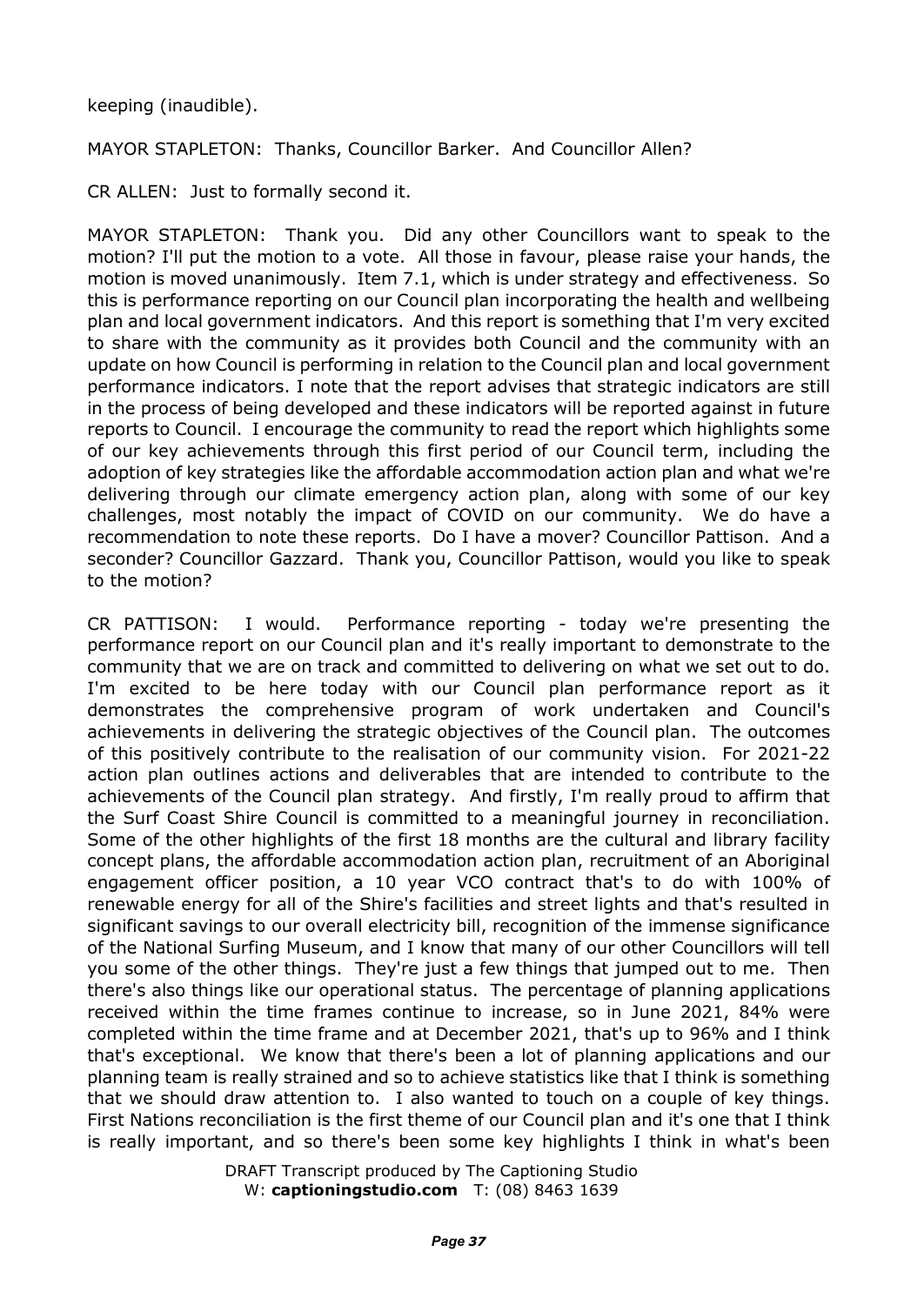achieved or is underway through the last 18 months. So our Council has developed a Reflect Reconciliation Action Plan that's been endorsed by Reconciliation Australia and by the Wadawurrung Traditional Owners Corp and it's in discussions with Eastern Maar Aboriginal Corporation. Also, in that theme, we have recruited, as I mentioned earlier, an Aboriginal Engagement Officer. Our Council is now part of a network of Councils to identify opportunities to jointly support Wadawurrung traditional owner groups and we've got - there's a sign project underway to ensure there is Acknowledgment of Country signage throughout our Council sites, and obviously as we've already talked about with our flag policy, we flew the Aboriginal and Torres Strait Islander flags at half-mast on 26 January and we will continue to do that, thanks to the decision made today. And also there's further consideration with our traditional owners around how we continue to acknowledge the 26th of January, and we're working collaboratively with our traditional owners to determine that, which I think is also really important. Then we also - that's a few of those things. But if we also look at the other theme, healthy, connected community, which is something I feel really strongly about, I think it's a really key theme, and in the context of that, there's some huge things that we've been working on, developing a social infrastructure plan, and that's about having a prioritised plan of our social infrastructure across the Shire. That to me is massive and it means so much to our community to understand that decisions around social infrastructure are prioritised across the whole Shire. I think that's really special. And also looking at ensuring we have fair and equitable access to our facilities and those principles have been implemented through distributing reserve pavilion, Surf Coast aquatic and health centre as it's under design, reviewing how we can minimise the consumption of alcohol in our Council facilities in the context of the harm that can cause to our communities and then we can think about partnerships with children, youth and family services, allowing them to use the Campsea rooms free of charge to offer services for drug and alcohol use, mental health and family drop-in sessions, and that's open to all. I have just picked out a few and they are a broad range of things but what it demonstrates is our Shire does so many things and they are far reaching. And it's more than just rates, road and rubbish. So I encourage you to have a look at the performance report because there's lots of great things that our Shire is doing.

MAYOR STAPLETON: Thank you. Councillor Gazzard?

CR GAZZARD: Thank you, I'll echo Councillor Pattison's enthusiasm for this performance reporting on our Council plan. I'm really proud of what's been done, particularly over the last year. I think there's a real emphasis on environmental protection and concern around climate change and that's addressed in our climate emergency action plan, and I think that's really linked with a healthy, connected community who feel connected to the coastline and to the Wadawurrung traditional owners and the Maar Nation and so it's all intertwined. The things that I will particularly highlight, we've got a 10-year contract for 100% renewable energies in our climate emergency action plan, 15% of these actions have been completed and 72% are on track, and we're working to improve resilience of Council-managed land to the effects of climate change, and the significance of the Bells midden to the Wadawurrung people has been highlighted and submitted to the Victorian Heritage Register. Council has partnered with Torquay Landcare, Rip Curl Planet Day and Quiksilver Foundation for Environmental Projects. We've started undertaking an environmental assessment of the Karaaf Wetland and assembled a project control group for that. And within the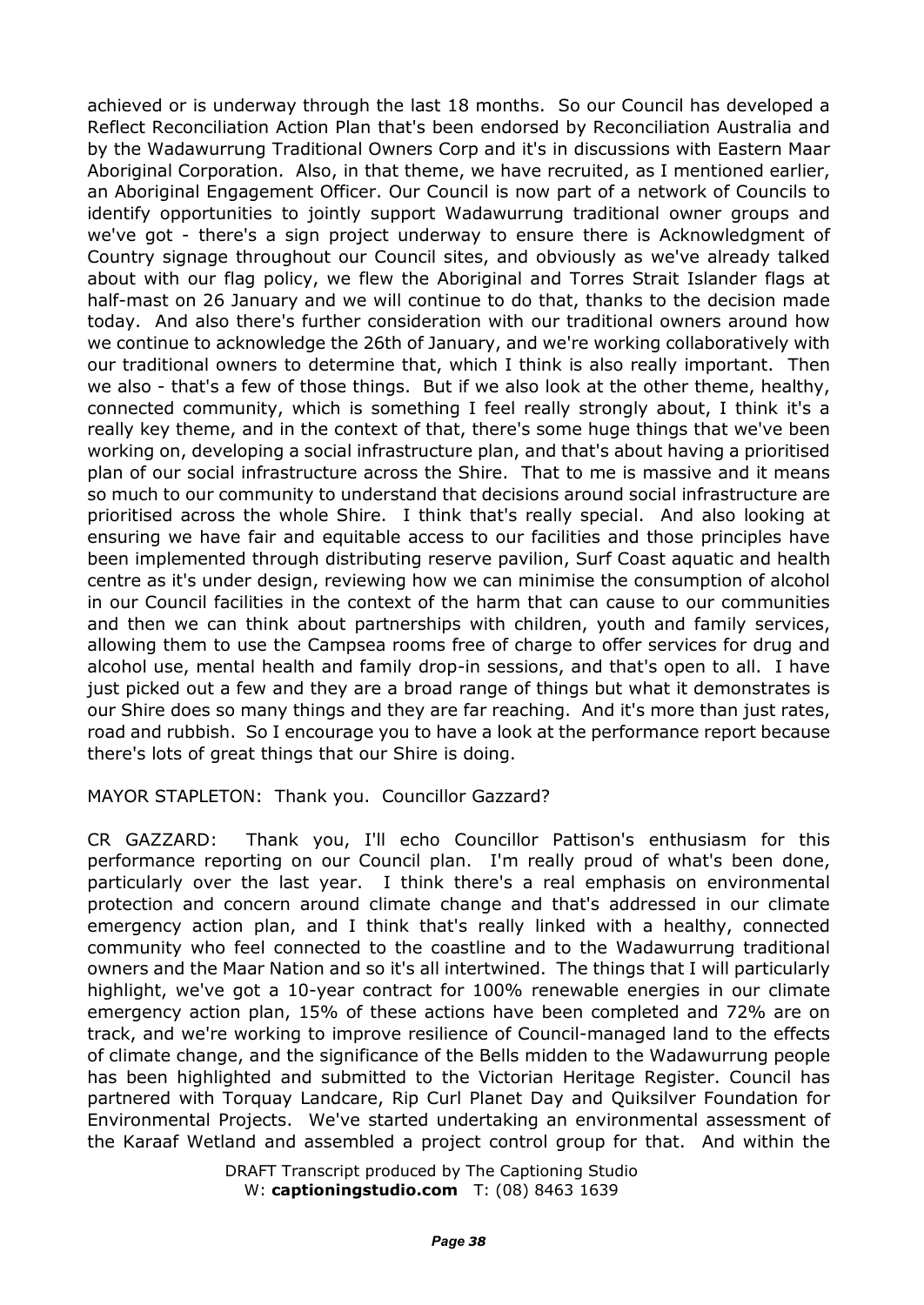healthy connected community, a greater emphasis on active transport, particularly safer cycling and pathway strategies, and development of the G21 integrated transport strategy. So it's all really exciting things and I look forward to continuing to monitor our performance on this.

MAYOR STAPLETON: Thanks, Councillor Gazzard. Would any other Councillors like to speak to the motion? Councillor Hodge?

CR HODGE: Thank you, Mayor. I'm just going to talk briefly on the diverse and robust economy. COVID threw a huge curve ball, not only into our community but also our small businesses around right through the Shire and right throughout Victoria. But I'm really pleased with the work the officers did to get some of these small businesses back on track. The Inspired by Surf Coast By Local campaign was just amazing. There were 523 businesses listed and three marketing campaigns were delivered for Christmas, summer and Valentine's Day. A total of 38,000 people did this and it was generated over 6,000 clicks going through our website, which is just amazing. Businesses were impacted by the pandemic and received support through 25 Surf Coast business collective and COVID Safe business newsletters sent out to keep them all really well informed and that went over to 6,600 businesses which is amazing. Many positives were published up-to-date businesses and relevant COVID restriction and support information for them. The implementation of the fresh air dining resulted in 46 businesses being able to expand or keep practising when the indoor areas were out of bounds for COVID and this was the greatest assistance and you see most of it now and I think we realise that these outdoor extended dining areas were fantastic and hopefully will continue. And, of course, our Council business concierge program assisted another 31 new businesses with their inquiries. So going through COVID, we've got to keep our economy ticking along and this work by the officers and the work from the State Government that gave us some grants to do this really helped us and I really appreciate the community supporting our local businesses. I think we did really well, considering to many aspects of right through Victoria, but what I like about this report, there's actual ready, set and go, what we're actually doing. It's got very good status symbols on it and it just goes to show how much work's been done, even in COVID with our officers at home, and still a lot of work done, so I really thank them for that and thank the small businesses for continuing being so innovative in the different ways that they would still keep going with their business and look forward to all the events and all the people now going back to their small businesses, shop locally. It's really, really important. We've seen that and who knows, there could be another COVID wave. We've got these things in place now to help these businesses in the future and I think it's been a really congratulatory story for our locals and our businesses.

MAYOR STAPLETON: Thank you. Would any Councillors like to speak? Councillor Allen?

CR ALLEN: Thank you, Chair. I too would like to congratulate the people responsible for the writing of this report. It's very detailed, very comprehensive, and it really details 19 strategies that provide substance to our seven themes within our Council plan. I would like to just highlight a couple. As I mentioned before, the whole question of affordable accommodation really is a key issue facing the Shire but also the nation, and I think we should be very proud of the work that we've done to date. The officers supported both the Lorne and the - the Lorne and the Anglesea communities when we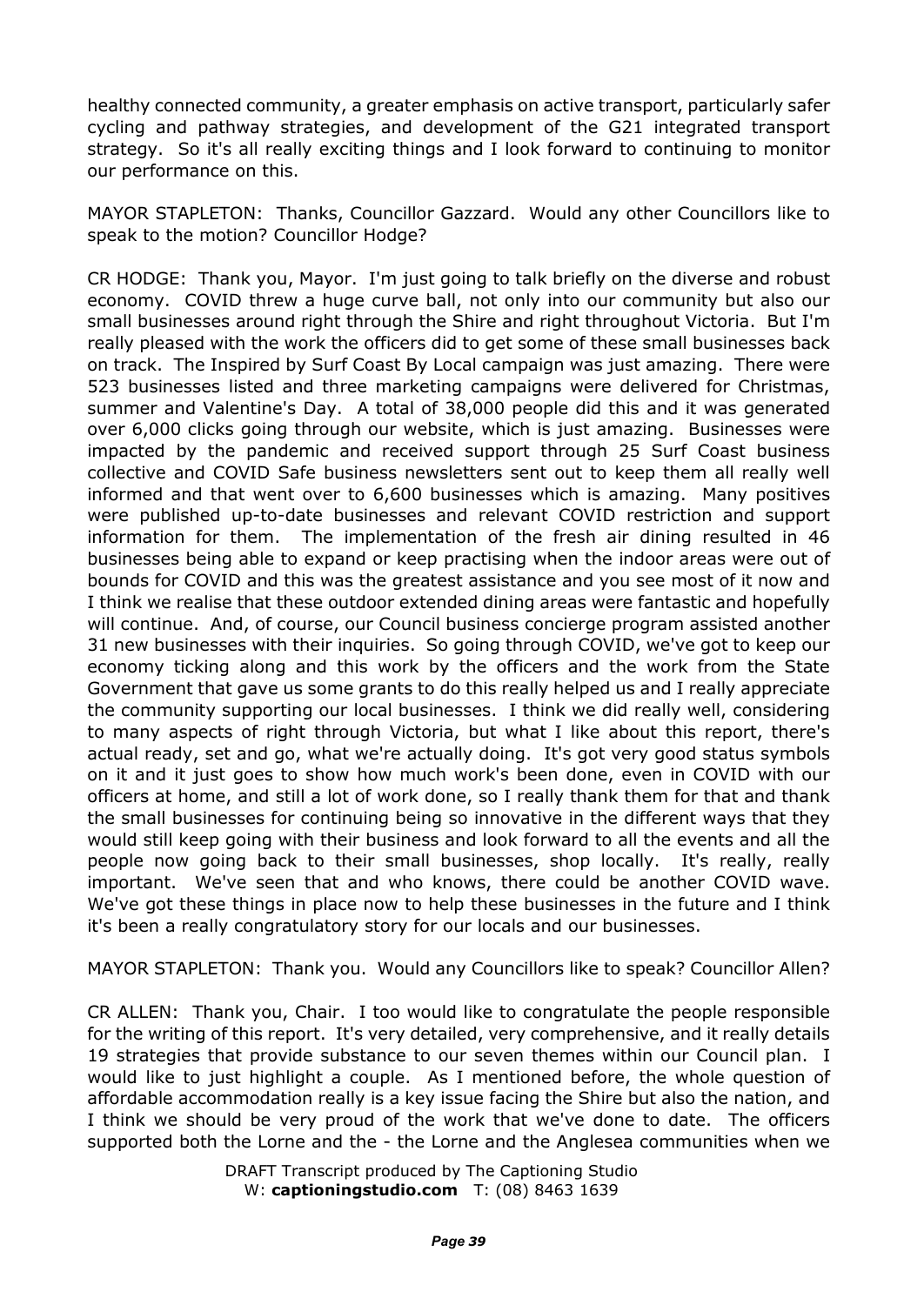declared a short-term worker accommodation crisis, and that work will probably have to opportunity a little longer. I thank Alicia Hooper for the work that she's done in establishing the Affordable Accommodation Action Plan that we adopted earlier this year where we're looking at strategies to accommodate our full-time workers. I know in Lorne, we had estimated that we'd need 40 houses or 40 apartments to meet the need now of our full-time workers. The fact that we can't, they have been pushed out by AirBnB - higher returns through AirBnB - and people have to travel long distances to work in our communities. Also related to that is the age-friendly strategy where we investigated the Community Land Trust as a model for helping with the accommodation. The Winanglo was a great example of what we achieved in Winchelsea for the ageing population there. But also again in Lorne, the committee for Lorne are working on a Community Land Trust model which will work hand in hand with the Shire to investigate these possibilities. So I'm very grateful for what we've done and it recognises the importance of this issue, also to our economic viability because if we can't house our workers, at the moment businesses are closed in Lorne. They're working three days a week at the time when they really should be working full-time and open full-time. And again I shout out for the Cultural Centre development. We're all very proud of what that can achieve and the work that's been done by the officers to bring it to this stage where we can advocate for additional funding is sensational. Thank you.

MAYOR STAPLETON: Thanks, Councillor Allen. And Councillor Bodsworth?

CR BODSWORTH: Thanks, Chair. One thing I'd like to highlight, which is not really listed in the report, but that underpins a lot of the content of the report is the relationship building that's gone on during this period and I'd like to particularly acknowledge the work that the CEO, Robyn Seymour, has done in that regard. I think it's been a real hallmark of her time here so far, her excellent relationship building skills and her determination to make that work for us all. And, of course, the relationships are with communities as well as with other agencies and all of the stakeholders at every level that influence what we're able to get done. So in that same vein, I would like to acknowledge the hard work put in by communities and the fact that the deliberative engagement process that we went through to develop the Council plan is sort of paying us back now through the relationships that were established and that have been built through that process and are ongoing. A few specific things I would like to mention with regard to - there's a couple of things I would like us to make more progress on. One is our path ways, so we have a couple of important strategies on the go. All of these are work in progress because it's an early review of a longer program, but I'm particularly keen to make more progress on the path ways, noting how important that always is in community communications. With regard to tourism, I think there's some great content in here about what the benefits of tourism can provide but we're also hearing out in the communities people wanting us to be on top of the risks of inappropriate tourism development. So again that's something that I'm sure we'll bring in as we continue through this plan because it's certainly embedded in the plan in the themes and strategies. Another thing is reducing waste to landfill and noting that in the first six months of the FOGO bins waste to landfill decreased 33%. So that's a fantastic result from that and, again, that relied on community doing the right thing. Climate change adaptation in the recent intense rainfall events in Lorne - Anglesea and areas particularly, we saw quite a lot of damage. I think that those parts of climate change adaptation are going to be really important for us over the next couple of years.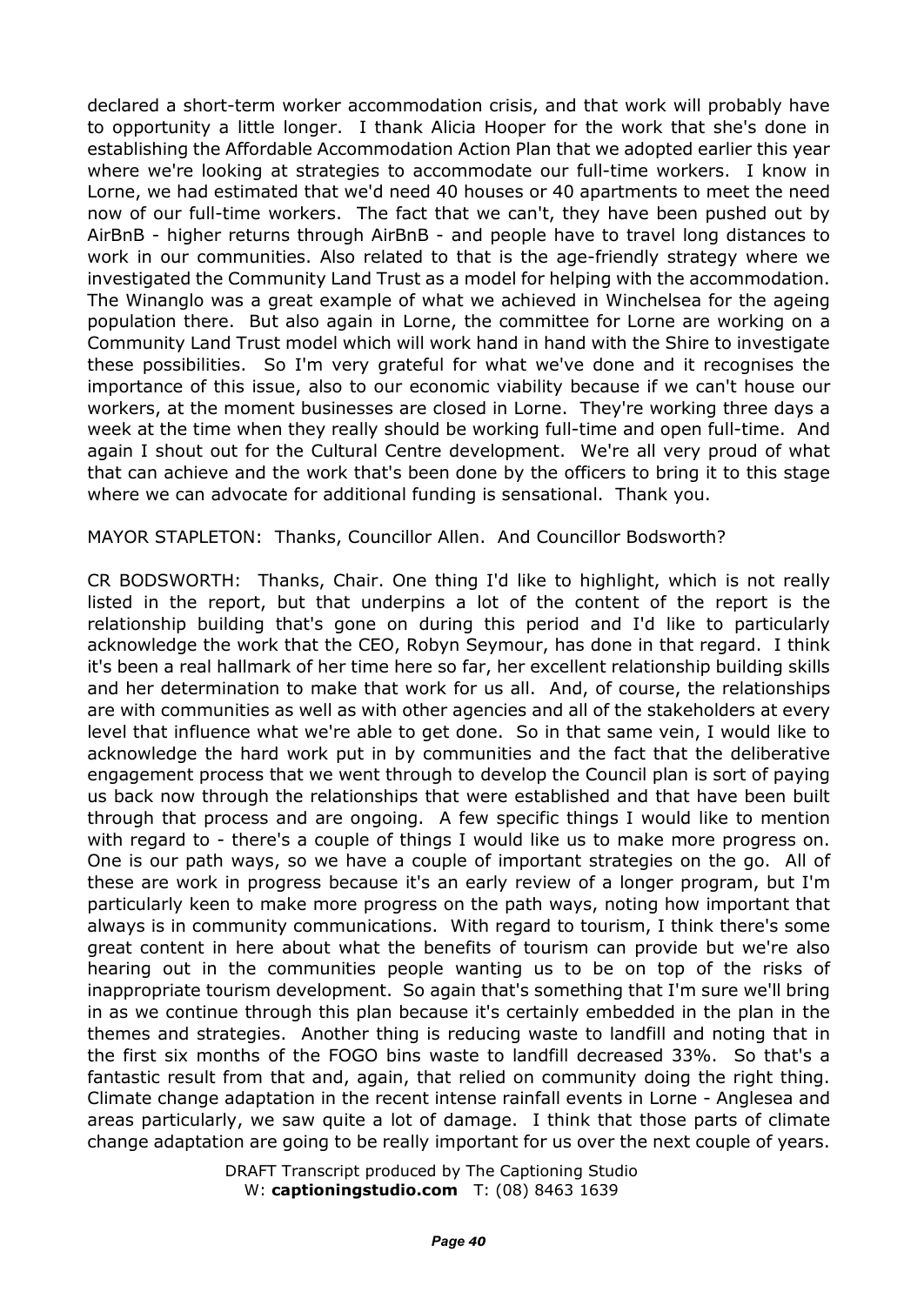That's about all I've got, I think. That'll do. Thank you.

MAYOR STAPLETON: Thanks, Councillor Bodsworth. I think we've pretty much covered everything. Are there any other Councillors who want to speak to this motion? And Councillor Pattison, did you want to make any closing comments?

CR PATTISON: I think it's all well and truly covered. We're all really happy with the work.

MAYOR STAPLETON: All those in favour, please raise your hands. And the motion is carried unanimously. Thank you, Councillors. Moving on to item 7.2, which is project budget adjustments and cash reserve transfers for March 2022. This report contains proposed project budget adjustments and cash reserve transfers, recommended for Council approval. Councillor Allen, would you like to move a motion?

CR ALLEN: Thank you, Chair. As per the motion that was circulated earlier today, and I think governance will have a copy on the screen --

MAYOR STAPLETON: Thank you.

CR ALLEN: As per that recommendation, thank you, Chair.

MAYOR STAPLETON: So it's the original recommendation adding point 3.

CR ALLEN: That's correct. People may want to have time to --

MAYOR STAPLETON: A moment to read, yes.

CR ALLEN: Thank you. (Pause).

OFFICER: Madam Mayor, having just liaised with a staff member watching on the livestream, they can't read the livestream.

MAYOR STAPLETON: Councillor Allen, would you like to read out point 3 just for the benefit of people watching.

CR ALLEN: Thank you. "Approve the transfer of \$80,000 from the unallocated cash reserve to the Stribling Reserve Pavilions redevelopment project, to extend the scope of the project to enable the following works to be undertaken: one, complete the sealing of the road from Otway Street to the disabled car park and from there to the netball pavilion, and the reserve building, and the pathway from the netball court to the reserve building, the cost of 40,000. Secondly, to complete the landscaping of the immediate area surrounding the reserve building, an additional \$40,000."

MAYOR STAPLETON: Thank you, Councillor Allen. And do we have a seconder for that motion?

CR HODGE: Can I just ask a question? In the report, Stribling Reserve is not mentioned at all, so this is just getting money from unallocated and putting it into this report? OK,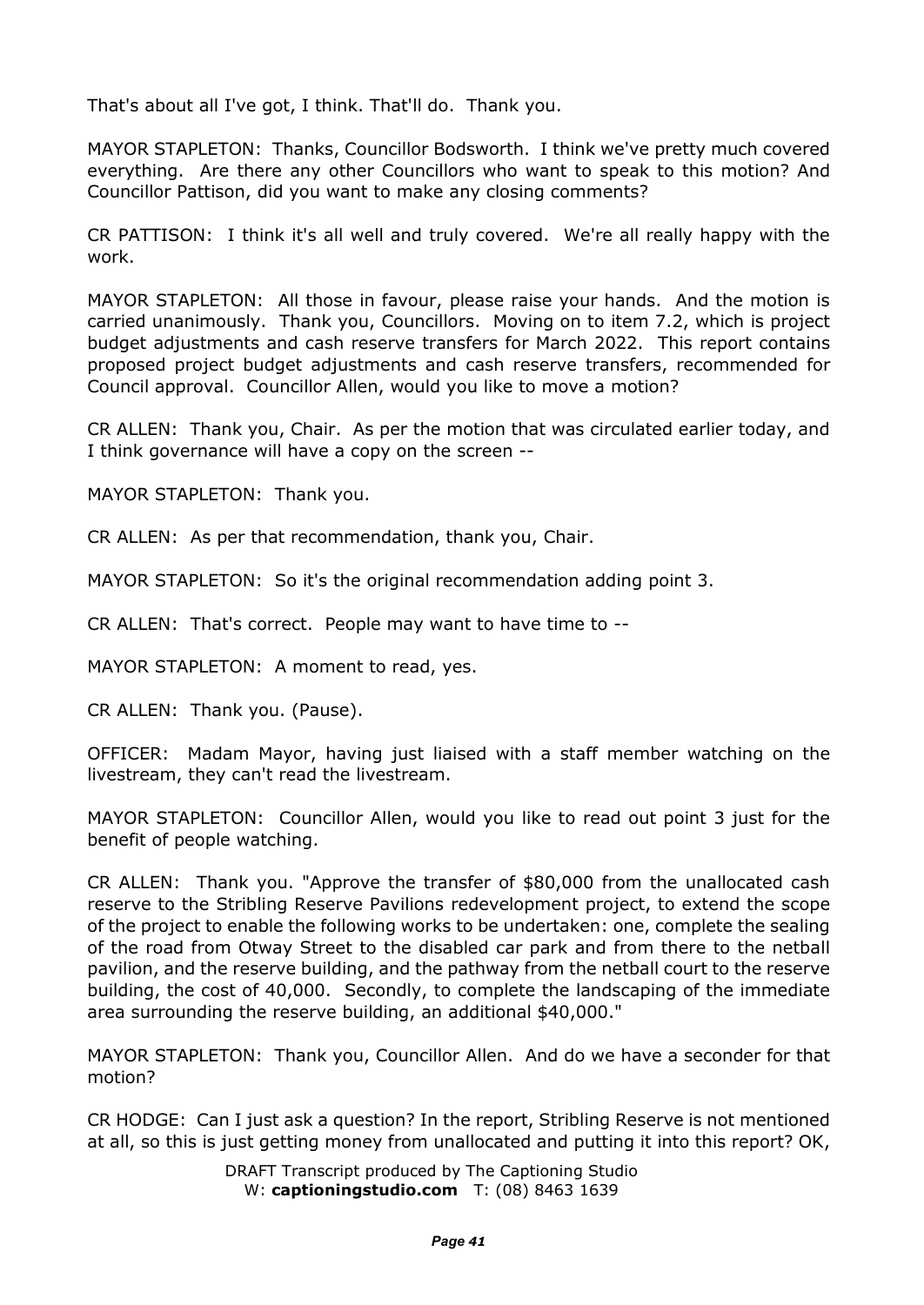thank you. I won't second it.

MAYOR STAPLETON: Would any Councillor - is that seconding the motion? Thanks, Councillor Bodsworth. And Councillor Allen, would you like to speak to the motion?

CR ALLEN: Thank you, Chair. Councillors, the Stribling reserve complex is near completion and all concerned have done a magnificent job to complete a facility unique to the Shire, a facility that will not only serve the needs of the Lorne and district community but will be a Shire-wide asset that will attract events to the Surf Coast. To complete the reserve to such a level required, funding above that of a usual Council facility, and to this outcome, the Lorne community has raised over \$500,000, which is an outstanding effort. However, there are three elements to the project that are incomplete. The total amount to complete the work is \$110,000. The three elements are terraced seating, sealing pathways and roads and finally proper landscaping. I can see that completing the terrace seating of 30,000 can wait. However, I believe that the following items should be completed now for health and safety reasons and in recognition of the difficult terrain in Lorne and the site in particular, and taking Councillor Gazzard's point earlier that we should complete our projects before we move on to another, we shouldn't have an uncompleted project. The sealing of the pathways to and from the disabled car park is a safety matter for disabled people using the facility, and you only have to visit the site to see and appreciate the terrain. What may be satisfactory to complete landscaping work in maybe Anglesea or Torquay is quite different to Lorne, where the gradient is much steeper, and again if you visit the site, the need to complete the landscaping to a state that stabilises the area, particularly with winter approaching, and to make it ready to attract the functions that make that facility self funding, so we need to stabilise the area - if winter comes and there's a lot of damage to the landscaping, it's going to be an additional cost to the Council to rectify that matter. So what I'm suggesting is that we should allocate that money to solve those problems now rather than in the future. The Lorne community has a record of significant contributions to what are now Shire assets. The Lorne's Men's Shed was built at a cost of \$340,000, of which the Shire contributed 60, so \$280,000 was raised in the Lorne community. The Lorne Historical Society has a new facade to benefit the society but also the entrance to Lorne. We were asked to do a dollar for dollar, which membership of 30 people raised \$30,000 in cash and kind. We've raised \$500,000 for the Stribling Reserve. We're a compassionate community. When the trapped seasonal workers were in Lorne at the start of the first pandemic, within a week we had \$15,000 to support those people. We do not want to disincentivise a community from continuing this involvement. The community will ask why the facility is not complete when half a million dollars was raised by that community. So I urge Councillors, for you to support this motion, thank you.

MAYOR STAPLETON: Thank you, Councillor Allen. Do you have a question, Councillor Gazzard?

CR GAZZARD: May I ask a question of the CEO? What would the ramifications of taking this money out of the unallocated cash reserve be?

CEO ROBYN SEYMOUR: I'll refer it to the GM of strategy and effectiveness, but I don't - at a high level, Councillor Gazzard, it will mean that we will need to probably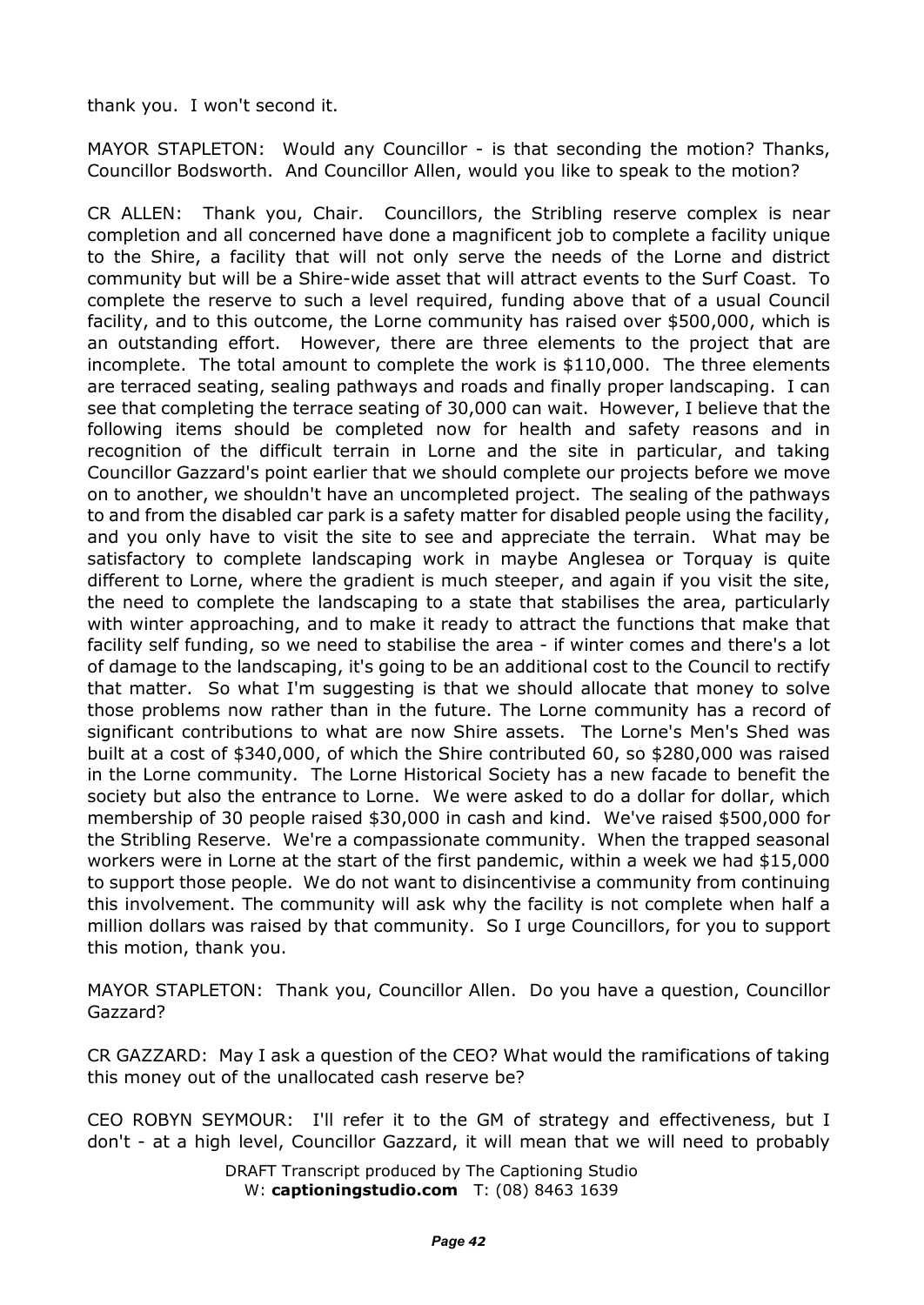have another look at our draft budget for next finance am year and remove something from that budget in order to accommodate this.

OFFICER: Through you, Mayor Stapleton, I just reinforce the comments that the CEO has made. The assumption that Council officers have at the moment is that the funds that were guaranteed by the Council on the basis of assuming that - or at the time that Council applied for the funds, there was agreement that the Lorne community would raise those funds. Council want guarantor, so this is the Lorne community returning those funds to Council. Council has assumed that they're coming back into the accumulated unallocated cash reserve, so Council would need to recast its budget in terms of the workshops that Council has participated in to work out where those funds would come from.

MAYOR STAPLETON: Thank you. And is that a question, Councillor Pattison?

CR HODGE: It needs to be seconded.

MAYOR STAPLETON: Yes, I wasn't sure if you were putting your hand up to speak or ask a question?

CR PATTISON: I did want to foreshadow that in the event this motion is lost --

MAYOR STAPLETON: Just a moment. You can't foreshadow a motion until our second speaker speaks. Go ahead, Councillor Bodsworth.

CR BODSWORTH: Thanks, Mayor, I would like to foreshadow a motion as well but I'll wait for Councillor Pattison. I'll foreshadow an alternate motion, which is the same as Councillor Allen's but omitting the allocation for landscaping. So that's what I'm foreshadowing, so I agree with Councillor Allen's comments. I think they're completely reasonable. For me the must-do addition is the pavement, the sealing, the landscaping to me is not a must do. Having said that, the facility which I visited with Councillor Allen and the Mayor recently with Peter Spring was absolutely exceptional. It's a fantastic achievement, so I have no hesitation in urging the Council to add some extra to it to complete that paving and if we had enough money, I would love to complete the other items as well, but given the position that we're in and heading into budgeting we're effectively saying that other things are going to miss out on budget that haven't had the benefit of debate, like we're doing over this, I don't find that I can support that. So just reiterating for me the paving is a must do. That's why I propose should this motion not get up an alternate that focuses on the paving as an extra, and not the landscaping. And with regard to the other project budget adjustments and cash reserve transfers, I have nothing to add. They all look fine.

MAYOR STAPLETON: Thanks, Councillor Bodsworth. Councillor Pattison, did you want to speak to the motion? A

CR PATTISON: I think there's no point foreshadowing a motion after another foreshadowed motion so we'll let things pan out and that may happen down the track. I would like to speak to the motion at hand. The reserve pavilion is a wonderful building and the Lorne community has had \$6 million spent on this pavilion. That's a lot of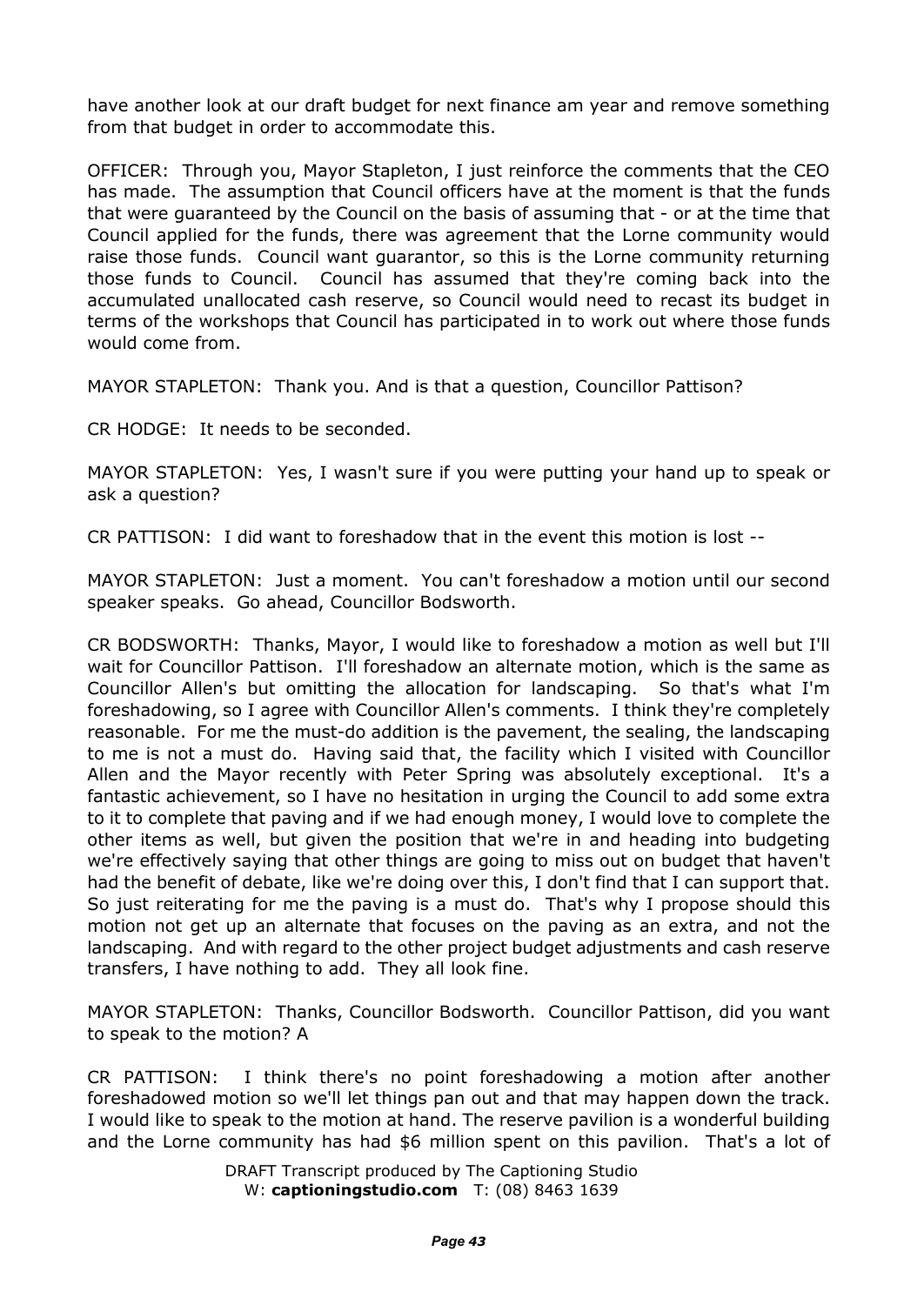money in the schemes of our Shire and in the schemes of our budgets, and as has been reiterated by the CEO and our GM, acting GM, we're in a dire financial situation and I think at the 11th hour, coming in and seeking \$80,000 for a project, I don't think that's appropriate and I don't think that we're so close to putting for our budget to be finalised - I don't think it's OK that we do it this way. All projects should be assessed on their merit and put into the budget bid and if it's appropriate that it's funded, then it would come out in the budget process. If it's not appropriate to be funded, then it won't get funded in the budget process and I think sneaking it in through a cash transfers item in our agenda I don't think is appropriate. I think what the Lorne community does is wonderful. I think Gary's advocacy is wonderful and I think they're a great community and it's amazing, their ability to raise significant funds, and I don't mean to detract from the community or from Gary in the work that they all do. I'm really supportive of that. But I do think we're in a dire financial situation. By spending \$40,000 or \$80,000, it seems flippant when you think, "It's just 40,000 for an access track" or "It's just 40,000 more landscaping", but that \$80,000, that's two years of arts program funding which will potentially be cut. That's near to half the amount of money that's allocated for a strategic planner and these are items that we as Councillors have come together and said, "These are really important items. They're not funded in the budget. We need our Council to find money to fund these key projects", so they will be the projects that would be cut. So in choosing to vote for \$40,000 to asphalting and \$40,000 to landscaping, you're choosing to not fund two years of arts program funding, and that's the reality of it because there's only four or five items that have come above the line through the discussion around our budget process, so I think we need to think really clearly about it and I think we need to think about our officers are intelligent officers and I imagine a risk assessment has been done. Is the access track safe? If it is safe with the gravel access, it may not be perfect, but is it safe and adequate? I imagine our officers have done that assessment and it's fine with a gravel Councillor Pattison and down the track when funding is available, then funding could be spent on paving that and similarly, the garden may not be perfect but it will be adequate and I think that was clear to us in a briefing when the question was asked of officers, is it adequate, is the garden adequate? And yes, it is adequate. Obviously we can always spend more, but is it right to spend that money when \$6 million has already been spent in the Lorne community for this pavilion and there are a whole lot of other needy causes across our Shire. Thank you.

MAYOR STAPLETON: Thank you, Councillor Pattison. Would any other Councillors like to speak? Councillor Hodge?

CR HODGE: Yes, thank you, Mayor. I'm also in awe of the Lorne community as I am in all communities around the Shire that raise money. My concern is sort of more the process of this. The Stribling Reserve is not mentioned in this report. All of a sudden, we want 80,000 for it and I've got nothing in front of me in this report that says that will cover the cost. I haven't got anything in front of me that says it gives me any information on the costings or anything like that, so I can't support this at present but I do hope in the future and going through the proper budget process, that we can look at this as soon as we can. Thank you.

MAYOR STAPLETON: Thanks, Councillor Hodge. Councillor Barker?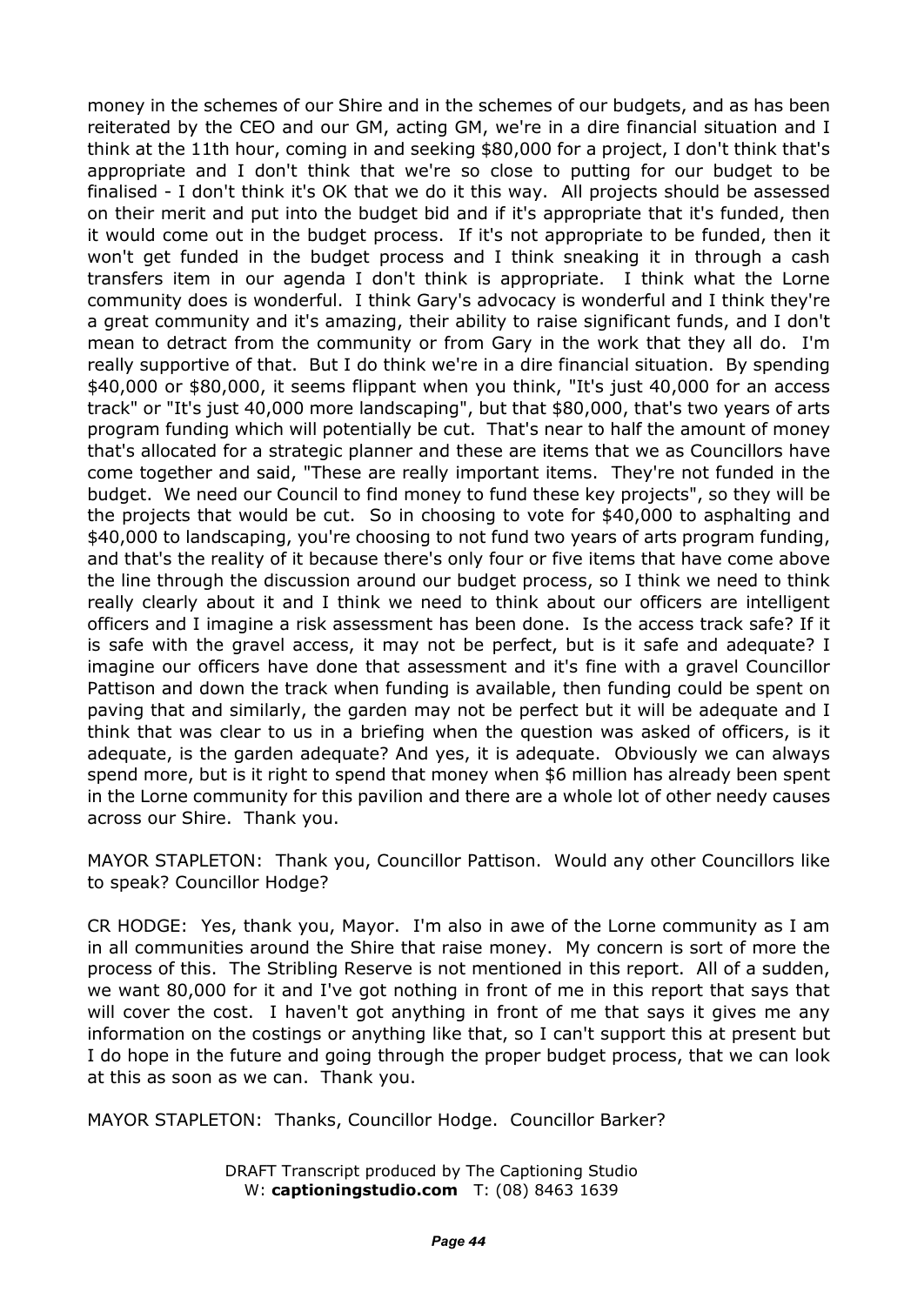CR BARKER: Councillor Allen Councillor Allen proposes a very persuasive argument and my heart says yes but my head says no. I have a wireless mouse that we haven't been able to replace because there are none available and I think it's a bit unfortunate that that forms part of my argument for not supporting the motion to spend the money on what I think is a reasonable proposition but in the current position that we're in, I can't endorse the idea.

MAYOR STAPLETON: Thank you, Councillor Barker. And any other Councillors? Sorry, Councillor Schonfelder?

CR SCHONFELDER: Thank you, Mayor. I feel the same way as Councillor Barker and I also would like to reiterate the comments of Councillor Hodge and Councillor Pattison and I'd also like to remind Councillor Allen that at a previous meeting, I believe it was the September meeting, when I moved a motion about Christmas decorations, Councillor Allen did say to go through the proper budgetary process. So I'd like to remind him of that. I believe there is merit behind spending the extra money in Lorne and in principle I do support it but once again, I believe there has to be a proper process that has to be followed. Thank you.

MAYOR STAPLETON: Thanks, Councillor Schonfelder. And Councillor Gazzard?

CR GAZZARD: Thank you. I tend to agree with Councillor Schonfelder. Yes, the Lorne community are very deserving and they've done a really amazing job of raising money for the Stribling Reserve and I think we would all like to see it completed to all three aspects but as has been discussed, our financial situation is limited and if we're taking money from other deserving projects or ongoing funding, then it's a difficult decision to make I guess on the fly in this item. I certainly agree with Councillor Bodsworth that the asphalt would be the priority, particularly for disabled access, and I think we'd have discussions in briefings that this was potentially slightly better in terms of asset renewal in the future, but I think - I can't justify the \$80,000, so I'll have to vote against this one. Sorry, Councillor Allen.

MAYOR STAPLETON: Thank you, Councillor Gazzard. And before I ask Councillor Allen to make his closing comments, as the Chair, I wouldn't normally comment on an item but I think it's important to note that in this instance, the thing that's become clear to me, just listening to the debate, is the process and how important it is for us to consider how we fund certain items and we've had multiple days in the past month deliberating extensively over the budget and we've seen multiple recommendations put forward by officers that we haven't been able to support, that don't fit into the budget purely because we don't have the money to do everything, and while I endorse and agree with the comments made with regard to the amazing contribution by the Lorne community and the facility that has been created out at Lorne is wonderful, I do think that as Councillors, it's important for us to understand the implications of making changes to a budget that officers have spent a long time preparing to help us to, I guess, understand the implications of moving money, and I would urge officers to consider the request that has been put forward by Councillor Allen tonight and perhaps between now and our next budget meeting, we could just have a look at what the implications would be with such a request on the budget, and also whether the costings would in fact be accurate. So on that note, Councillor Allen, I'll ask you to make any closing comments.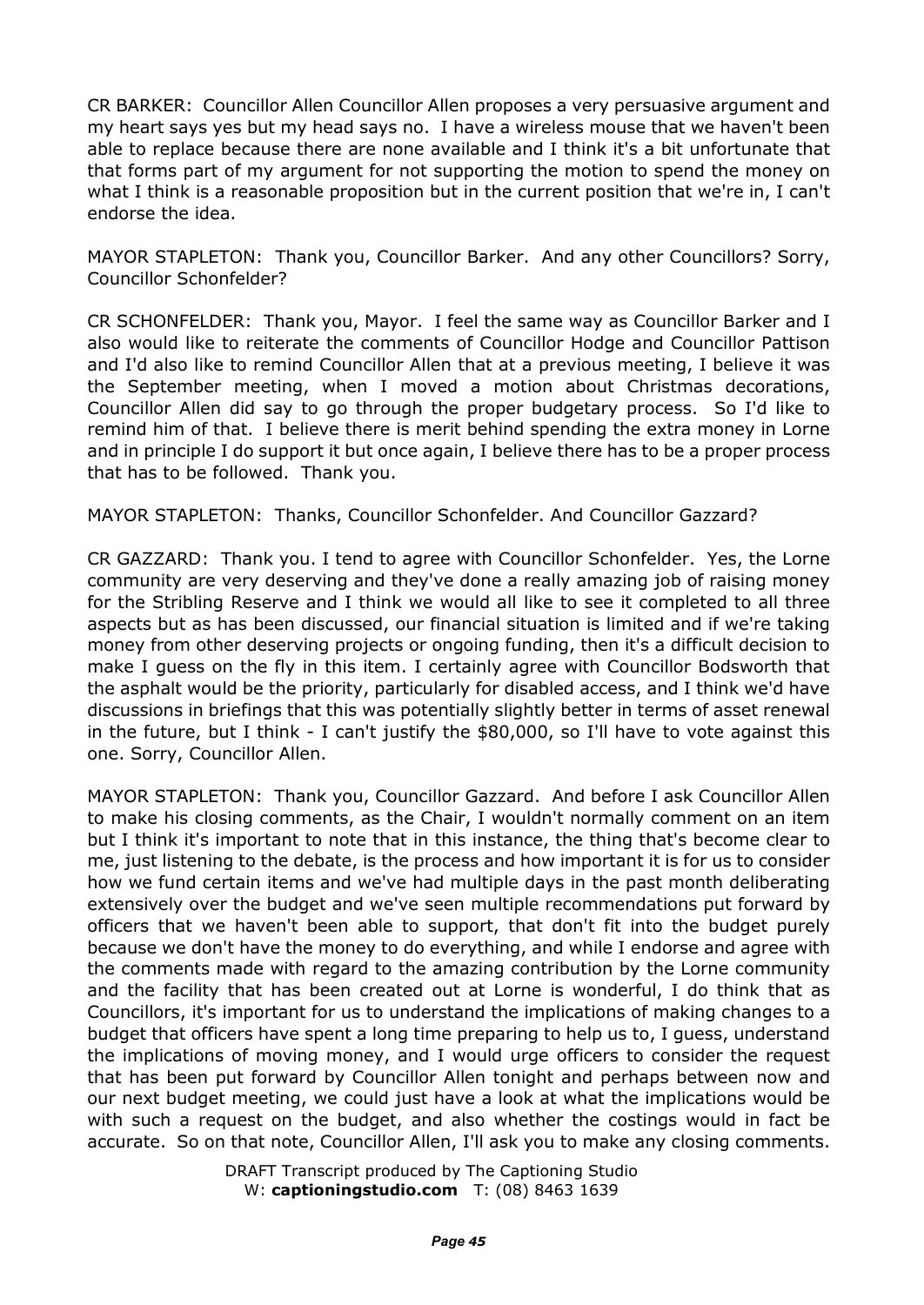CR ALLEN: Thanks, Chair. This was a project - we say 6 million but it was a one for one on the building better regions fund. So the Shire didn't commit \$6 million. It committed \$3 million on a one-to-one basis, and as I said again, the Lorne community raised a half a million dollars of that funding. Whether something is adequate and completed, I'm sure we've sat through reasons why the pool at Torquay has to be expanded. It could have been adequate without the expansions that we approved, and the ongoing commitment that that's going to make to our budget for the next 20 years. The funding isn't made up. It is recognised by the officers that the funding of 40,000, for example, to complete the asphalting is an estimate made by the officers, and so we're going to not complete a project, we're going to finish it incomplete, and I find that staggering. And very disappointing for the Lorne community. My only hope is that it doesn't disincentivise the community.

MAYOR STAPLETON: Thank you, Councillor Allen. We'll now put the motion to a vote. All those in favour of the motion? And all those against? So the motion is lost 2-6, and I know Councillor Bodsworth had foreshadowed an alternate motion. Would you still like to put that motion forward, Councillor Bodsworth?

CR BODSWORTH: I would.

MAYOR STAPLETON: OK. So Councillor Bodsworth's motion, just to be clear, was as per the motion put forward by Councillor Allen but without the landscaping element. So it was just for the \$40,000 for the bitumen, which was one part of the request from Councillor Allen. Is there a seconder for Councillor Bodsworth's proposed motion? Councillor Allen. I shouldn't laugh. Councillor Bodsworth, would you like to speak to the motion?

CR BODSWORTH: Look, it's been covered mostly. I would just say that I feel if we didn't do that paving, we'd regret it. I think that the project is a real standout and I can't understand why that paving wasn't in scope to begin with. To me, having been there, it clearly should have been. All I can say is given the quality, the comprehensiveness of the work, the ability for that facility to quite possibly pay its own way through functions and events and through the kind of usage that it will support, being such a versatile and high-quality facility, my belief in the value of that paving overcomes my unease about the process, which I share. I just think that the value that that would deliver and the importance of it to what would otherwise be a really exceptional piece of work stands up and I think it would stand up, and it's unfortunate that we can't debate it along with other budget possibilities but we can't, and in that case, I think - I just urge you to support that extra amount for paving to make that extra contribution towards the quality of the finished product.

MAYOR STAPLETON: Thank you, Councillor Bodsworth. Can I just ask a question just based on what you said to the CEO. Councillor Bodsworth stated that we were unable to debate this item as part of - up against other budget items and I'm just - it made me wonder, if the motion as it's been put is not passed tonight, would there be an opportunity for officers to come back to Councillors between now and the next budget briefing and give us some insight into the consequences of allocating that \$40,000 on the rest of the budget, is that something we could reasonably do and then this item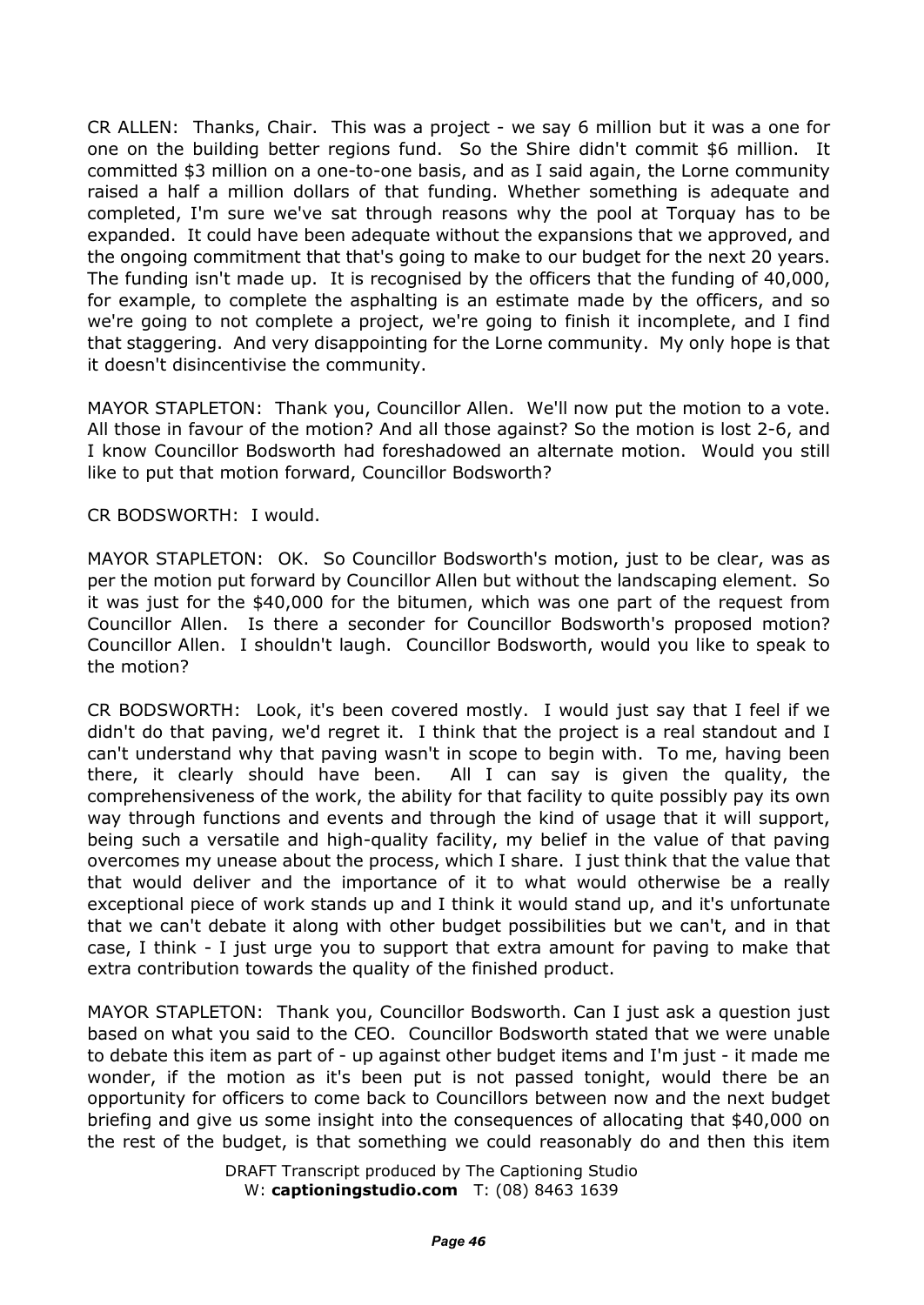could be debated amongst Councillors along with all the other budget items?

CEO ROBYN SEYMOUR: Yes, we could definitely do that, Mayor Stapleton.

MAYOR STAPLETON: Thank you, Ms Seymour. Mr Pike?

MR PIKE: I think there's some important information to add as part of the consideration on that. Yes, we've talked about the cost estimate. So the cost estimate is an itemised thing provided by the contractor who is on-site now and I would be surprised if they would be able to hold that price if they decommission their site, which they're planning to do probably in the next couple of weeks. I think this is why Councillor Allen has brought this matter to this Council meeting as opposed to waiting for the budget.

CR ALLEN: That is the point I was going to make in seconding the motion. It is a working site now. It's a construction site now. And if we vote this money, this \$40,000 now, it will save us in the long run because it will enable them to complete the project, rather than having to come back at a later time and rebuild the site and it would cost more money. So there is an urgency and it's why we're talking about it now.

MAYOR STAPLETON: Councillor Pattison?

CR PATTISON: I just want to propose an amendment to the motion that Councillor Bodsworth has put forward. So the amendment that I'm proposing is that in the event that a risk assessment - that Council undertake a risk assessment of the site to determine if there is grounds for the paving, if that's required, and in the event that the risk assessment determines that paving is required, that then we spend the money to pave it and in the event that the risk assessment determines that it is adequate as is, then we don't spend the money. That's probably not worded right and if our governance could provide me with what I'm intending to put forward --

CR ALLEN: Could I ask a question.

MAYOR STAPLETON: You can ask a question.

CR ALLEN: Can I ask how much a risk assessment would cost, what additional cost that would be to the Council, 40,000 plus the risk assessment. Do we have a notion of what that would be?

MAYOR STAPLETON: We can put that to the CEO, Ms Seymour.

CEO ROBYN SEYMOUR: I think we could do that assessment ourselves, Councillor Allen, and look at it in relation to the DDA compliance requirements.

MAYOR STAPLETON: Thanks, Ms Seymour. And just on the back of that question, if perhaps Ms Walsh could confirm whether that assessment could be done in the time frame that would be required while the site is still open.

MR WALSH: We could have officers do that, yes, absolutely.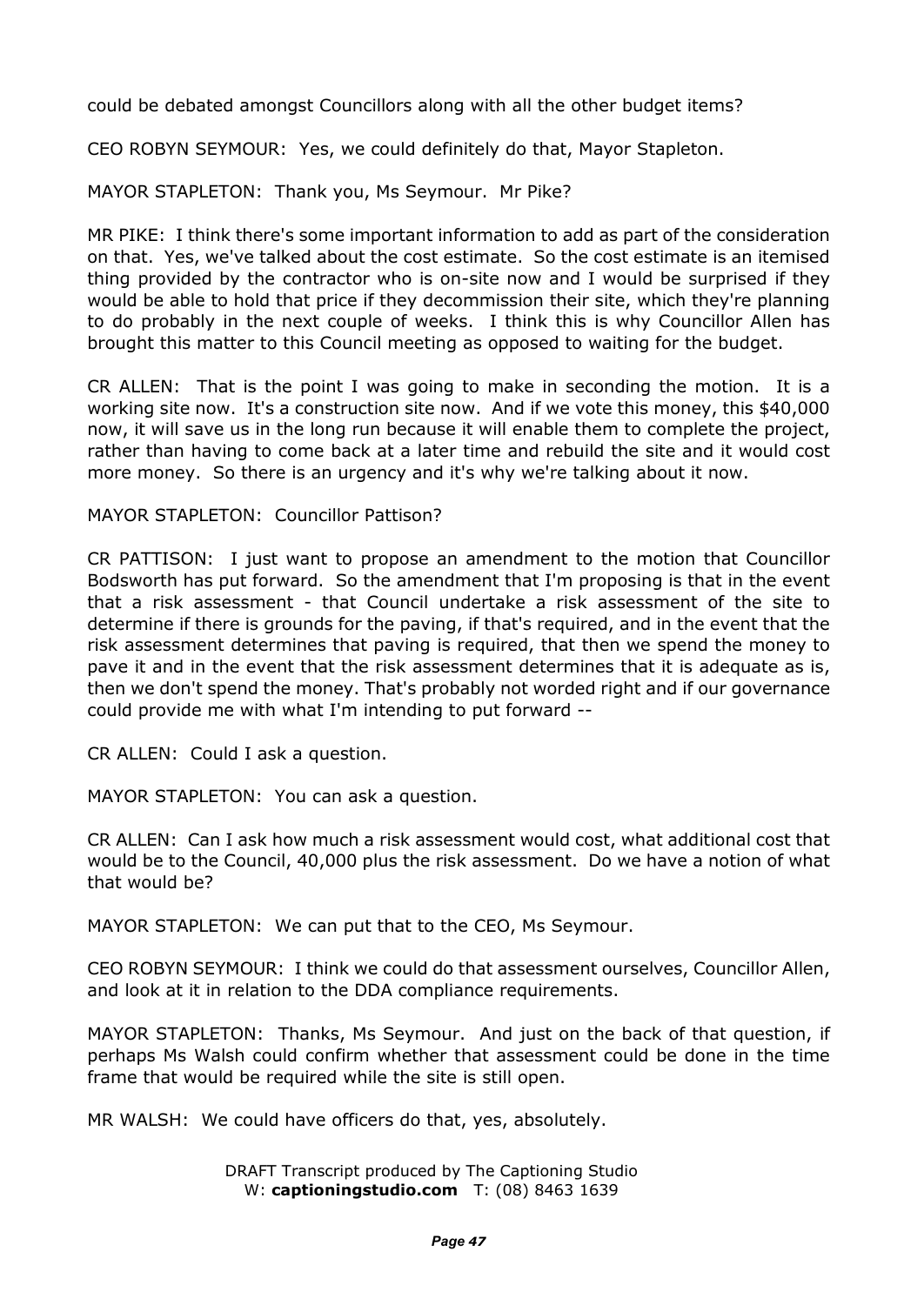MAYOR STAPLETON: OK.

CR HODGE: I am happy to support once we get the words right.

OFFICER: Have you written anything up? Can you share the screen?

MAYOR STAPLETON: So not something you can share on the screen? Yes, please.

OFFICER: I was thinking in terms of the point that complete the sealing of the road, et cetera, et cetera, subject to a risk assessment being undertaken by Council --

CR HODGE: As soon as possible.

OFFICER: Yes, something like that.

CR HODGE: Subject to a risk assessment being undertaken to determine if the path is DDA compliant.

CR ALLEN: The road and the path.

CR HODGE: The road and the path are DDA compliant, full stop. If it is DDA compliant, then the progress - then the allocation of funds does not occur. If it is not DDA compliant, then the funds are allocated.

MAYOR STAPLETON: Councillor Bodsworth, as the mover of this motion, would you be comfortable with that as an amendment?

CR BODSWORTH: No.

MAYOR STAPLETON: OK, in which case we would need to debate the proposed amendment, starting with Councillor Pattison.

CR PATTISON: Look, as I've already reiterated, I think that spending \$40,000 on paving and road at the expense of most likely two years of arts program funding is not appropriate and not being fiscally responsible or fair to our Shire. So I think if there are safety issues with the road, as has been reiterated, then I think we should address it. But if it's about aesthetics and we're spending \$40,000 on the aesthetics of a gravel road to the - and then resulting in no arts program funding, I don't think that that's OK. So in the event that this amendment lapses, I will be foreshadowing that we revert to the original recommendation, if the actual motion also lapses.

MAYOR STAPLETON: Thanks, Councillor Pattison. Councillor Hodge?

CR HODGE: Thank you, Mayor. Yes, I thought this was a good sort of choice because in the original motion, OH & S I think was mentioned and I think there's nothing in the report to say yes or no, so if we'd done this amendment and it had got through, we would have been able to do that and seen if the original motion was true about OH & S. I hope that makes sense. So I do support this one, so I hope other Councillors do. I thought it was a good way out but I don't think it's been accepted.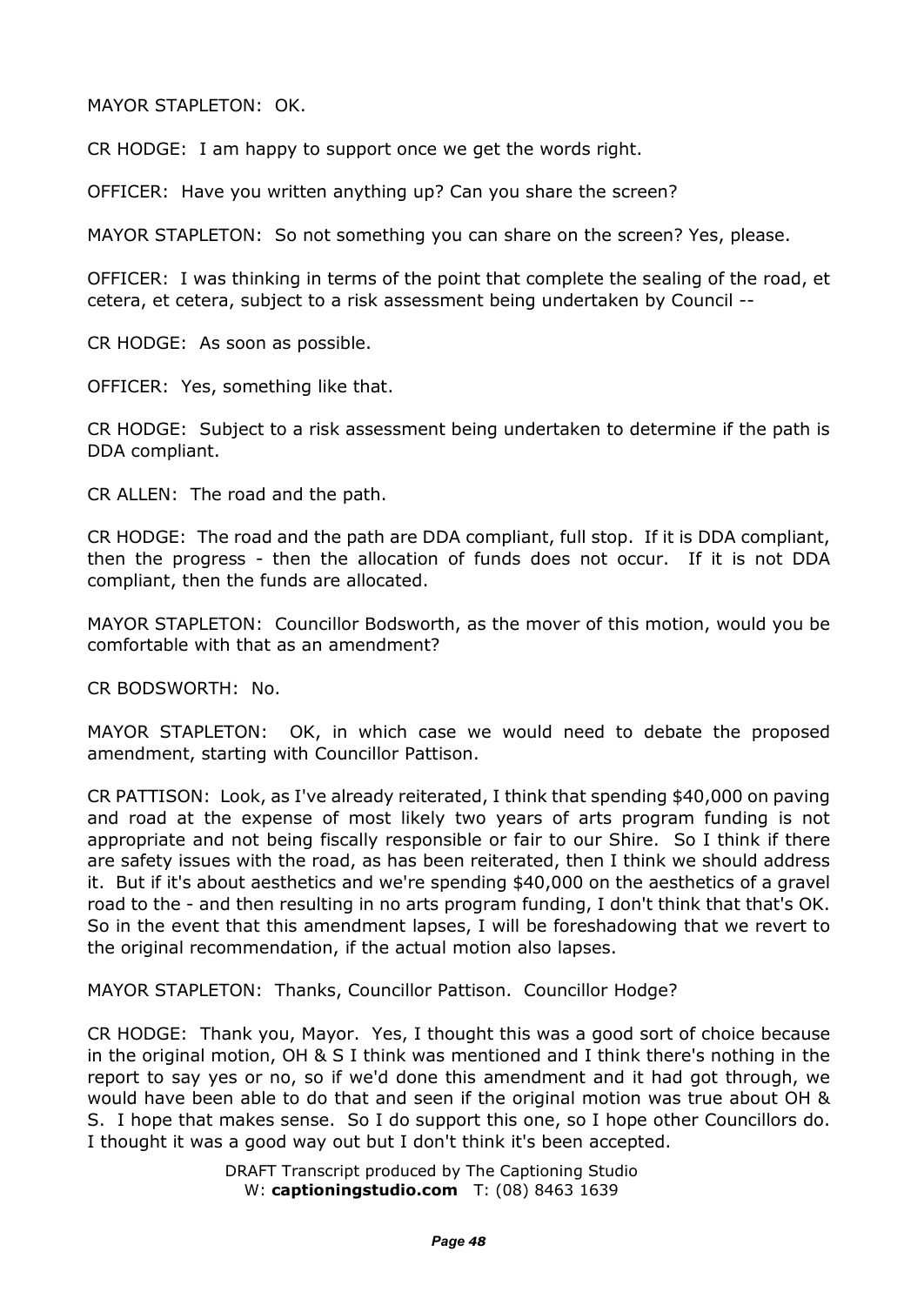MAYOR STAPLETON: Thanks, Councillor Hodge. Any other Councillors like to speak to the moment? Sorry, Councillor Schonfelder?

CR SCHONFELDER: Mayor, the amendment was seconded by Councillor Hodge. Did the amendment need to be seconded?

MAYOR STAPLETON: Yes.

CR SCHONFELDER: I might have missed that.

MAYOR STAPLETON: And did you want to speak to the proposed amendment? No. Thanks, Councillor Schonfelder. Oh, you do?

CR SCHONFELDER: Yes, please. I concur with Councillor Pattison and Councillor Hodge, and in light of the disabled access that now influences me more towards supporting this, I think it's very important and I also take on board that Councillor Allen mentioned that there are work crews on the site at the moment, so I think this is a very good compromise and I support the amendment. Thank you, Mayor.

MAYOR STAPLETON: Thanks, Councillor Schonfelder. Would any other Councillors like to speak to the proposed amendment? Councillor Gazzard?

CR GAZZARD: Thank you. I'm just very uncomfortable without any officer recommendations but I think this is a reasonable amendment for an appropriate risk assessment that can still be done in an appropriate time frame to pave the road, so I think I will support that.

MAYOR STAPLETON: Thank you, Councillor Gazzard. Would any other Councillors like to speak to the proposed amendment? So we'll put the amendment to a vote, which is - maybe we could just ask governance to just remind us what the amendment is, if the words have now been captured.

OFFICER: Complete the sealing of the road from Otway Street to the disabled carpark and from there to the (inaudible) the reserve building (inaudible) netball courts (inaudible) \$40,000, subject to a risk assessment being undertaken to determine if the road and the path are DDA compliant, and if the risk assessment deems it is not DDA compliant, then the allocation of the funds is not allocated. If the risk assessment deems DDA compliant, then the funds are allocated.

MAYOR STAPLETON: Thank you. So I'll put the amendment to a vote. All those in favour, please raise your --

CR BODSWORTH: Can I just ask a question before we do that.

MAYOR STAPLETON: You can, Councillor Bodsworth.

CR BODSWORTH: I was the mover of the motion. What we've just heard doesn't align with that and that's - when I was asked if I supported that amendment, I said no. So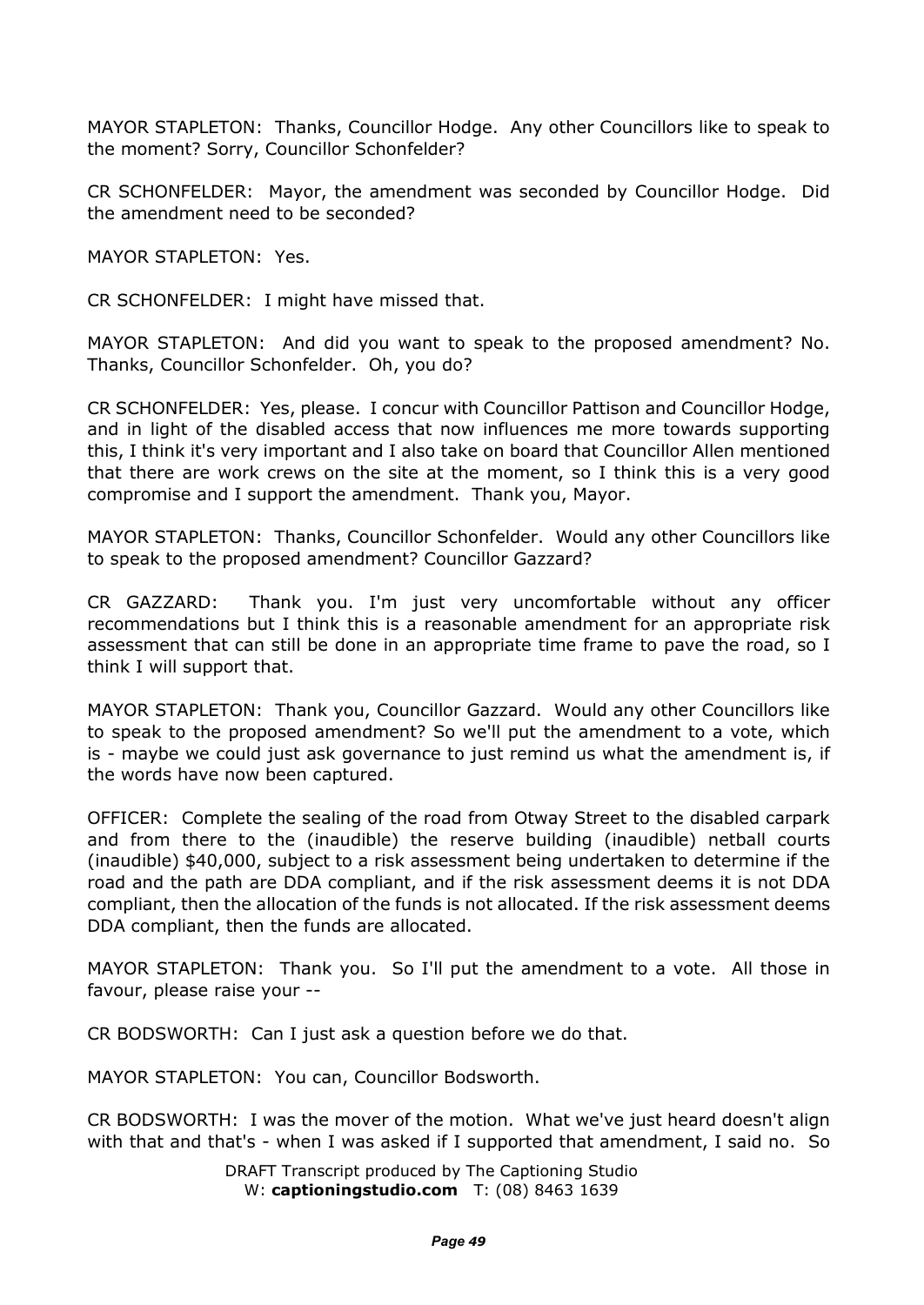my understanding is that we're still on my amended motion, which was as per what was on the screen.

MAYOR STAPLETON: So your motion is the substantive motion. A proposed amendment was put forward. There's two options when an amendment is put forward. The mover and the seconder can accept them as amendments and then they're just added and they become part of the substantive motion. But if the mover and the seconder of the motion don't support the amendment, then the amendment is debated. And then it's up to us as a Council to vote whether or not we would like the amendment to be part of the motion. That then becomes the substantive motion and if you're not comfortable with that as a motion, you don't need to support it. Does that all make sense?

CR BODSWORTH: Thank you, yes.

CR ALLEN: That doesn't make sense to me because Councillor Bodsworth didn't accept the amendment. That motion should then be debated.

MAYOR STAPLETON: But the amendment has been debated. So we the amendment has been debated, not the motion. So if the amendment is accepted, that then becomes the substantive motion and the debate on that motion continues. So we're not voting on Councillor Bodsworth's motion. We're voting on Councillor Pattison's proposed amendment. If Council supports the amendment, then that becomes part of the substantive motion, which Council can then debate and we will have an opportunity to vote on. If you're unsure, I can ask our General Manager of strategy and effectiveness, who has some governance expertise, to confirm that I have interpreted and I'm following the correct process.

OFFICER: Can I just quickly refer to the governance rules. I think you are on the right track.

MAYOR STAPLETON: Thank you.

CR HODGE: So where are we now? You have closed?

MAYOR STAPLETON: You don't close on an amendment, so we will still need to vote on the amendment but on the back of Councillor Bodsworth's question, before we vote, it's reasonable for our General Manager just to clarify the process.

CR HODGE: Thank you, Mayor.

MAYOR STAPLETON: That's OK. It's good to get it right.

CR PATTISON: Sorry for keeping everyone here longer. I am just trying to get a good outcome for everybody.

CR BODSWORTH: Can I ask a question in the meantime, please.

MAYOR STAPLETON: Ask the question.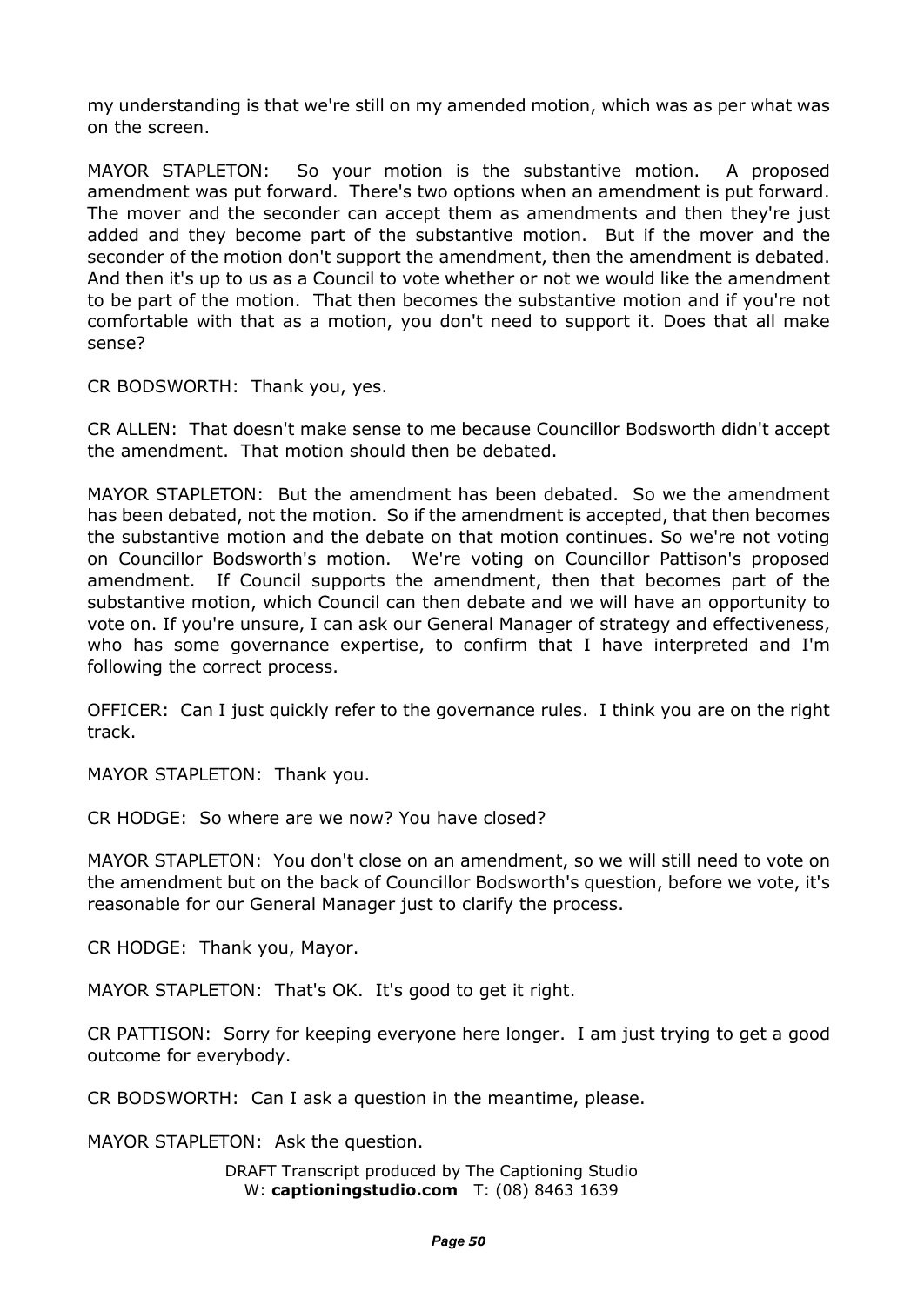CR BODSWORTH: When we were debating the governance rules and we were debating the role of amendments, the key point was whether they represented a substantial change to the motion, substantial enough or not to make it a sort of a very different motion, and in my mind as the proposer of that motion, I see the amendment as being a big change because to me the value of that work is way beyond risk mitigation. In fact, when I was talking to the motion, I guess I spent most time on presenting it as potential unfinished business that we would regret, which I see as being a really different issue to risk mitigation, so I guess I'm asking whether that makes it an amendment or an alternate motion. I'm just putting it there. I don't want to complicate things and prolong the meeting.

MAYOR STAPLETON: I'll let our General Manager respond to the governance questions.

OFFICER: So I'll respond to the first question and then I'll respond to Councillor Bodsworth's question. So the Mayor's interpretation was correct. So you have the situation where there's a mover and a seconder of a motion. You have got the situation where there's an amendment to that motion and moved by a Councillor and seconded. So that becomes - if it's not accepted by the mover and the seconder of the motion, then that is debated. As a result of that, it's voted on and, if that vote is successful, then that becomes the motion and the motion moved by Councillor Bodsworth and Councillor Allen ceases to exist.

CR BODSWORTH: OK. I understand. Thanks.

OFFICER: In terms of your question, Councillor Bodsworth, it's up to the Mayor to determine whether the amendment is a contradiction to the original motion or is consistent with the original motion.

MAYOR STAPLETON: Thank you. And my interpretation is that it is consistent. I don't think it's alternate. I think it's providing an option for the motion to be considered on the grounds of an officer being able to go out and inspect and provide Councillors with reassurance that the money does need to be spent, and in an ideal world, this is a decision that would have been accompanied by an officer report so that we could actually give it due consideration and I think that's the most difficult part of it and I think that's probably why we're finding ourselves in the situation where there's amendments and foreshadowed motions and alternate motions and because we don't have all the information we need, it makes it really difficult to debate and discuss in a knowledgeable way. So I'll just add that. And we are now at the point of voting on the proposed amendment by Councillor Pattison. So all those in favour of it as an amendment, please raise your hands? So the amendment is carried 5-3, so that now becomes the substantive motion, which is as moved by Councillor Bodsworth with the amendment based on the risk assessment being carried out by officers, and we'll pick the debate up back where we were. So Councillor Bodsworth and Councillor Allen and Councillor Pattison had spoken to the motion and there is now an opportunity for any other Councillors who would like to speak to that motion to do so. No? OK. So Councillor Bodsworth, you have an opportunity to close that debate before we put it to a vote. Do Councillors need to see the - no?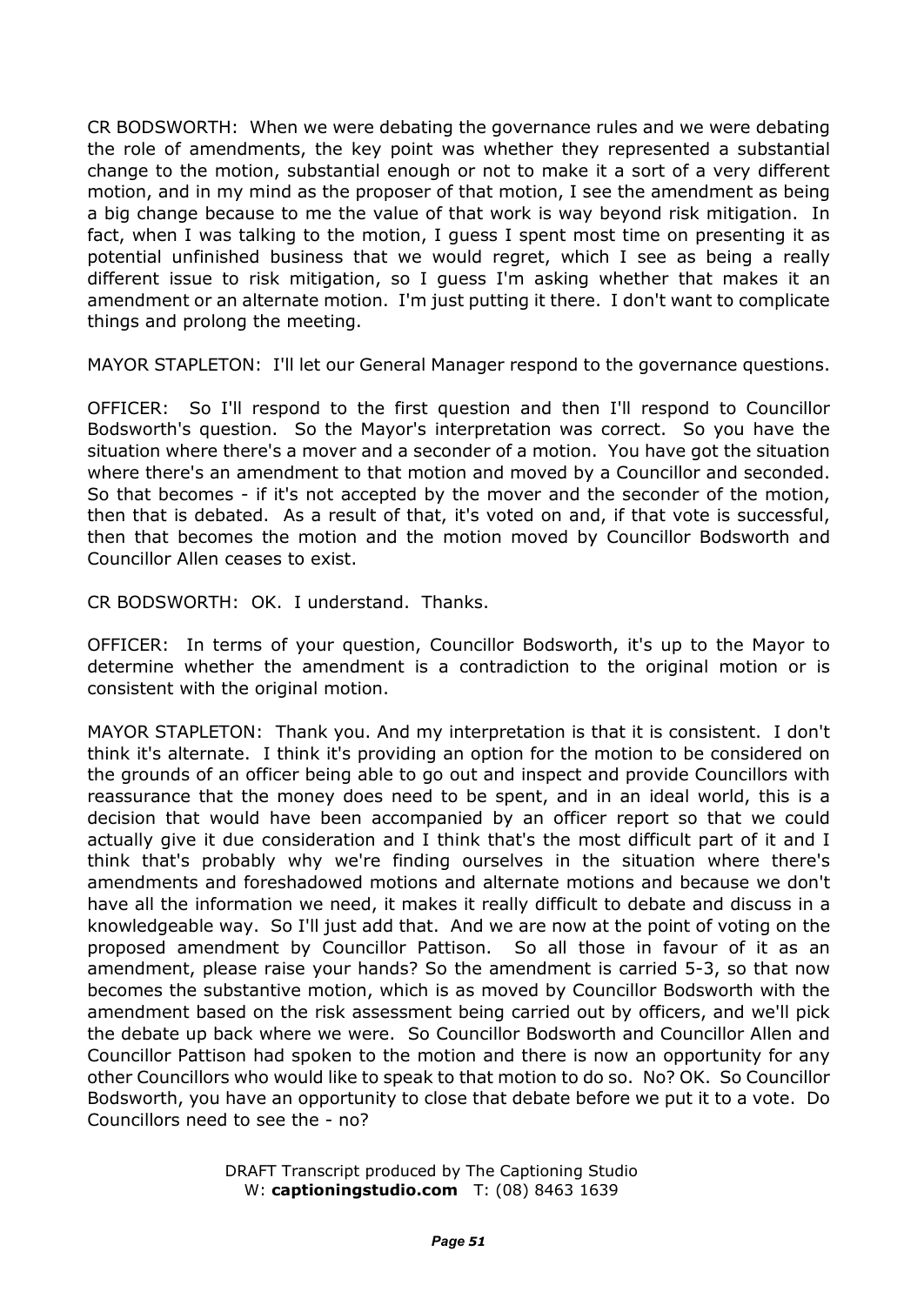CR BODSWORTH: I don't feel the need to see it again. The options are dwindling right down. So in that light, no, I have nothing really to say. The comments that I've already made about the value of that work stand and if it hinges on an assessment, then so be it.

MAYOR STAPLETON: Thanks, Councillor Bodsworth. So we'll put the motion to a vote. All those in favour, please raise your hands. And the motion is carried unanimously. Well done, Councillors, and thank you for your patience as we worked our way through a rather tricky item. Moving on to item 7.3, which is the instrument of delegation Council to staff, and the purpose of this report is for Council to exercise its powers conferred by the legislation referred to in the attached S6 instrument of delegation. Do I have a mover for the recommendation? Councillor Barker. Is that as per the recommendation?

CR BARKER: Yes, Mayor.

MAYOR STAPLETON: And Councillor Hodge, thank you. And Councillor Barker, would you like to speak to the motion?

CR BARKER: No, thanks, Mayor.

MAYOR STAPLETON: Councillor Hodge?

CR HODGE: No, Mayor.

MAYOR STAPLETON: Any other Councillors? We will now put the motion to a vote. It's carried unanimously. Thank you, Councillors. Then item 7.4, which is the instrument of appointment and authorisation under the Planning and Environment Act 1987, and the purpose of this report is to seek Council's endorsement for authorised officers under the Planning and Environment Act. Do I have a mover for this recommendation? Councillor Barker and Councillor Bodsworth. And would you like to speak to the motion, Councillor Barker?

CR BARKER: No, thanks, Mayor.

MAYOR STAPLETON: Councillor Bodsworth?

CR BODSWORTH: No, thanks, Mayor.

MAYOR STAPLETON: Any other Councillors? We will put the motion to a vote. All those in favour? Please raise your hands. The motion is carried unanimously. Thank you, Councillors. Item 7.5 is the conflict of interest records and that's self-explanatory. Do I have a mover and a seconder to note the conflict of interest records? Councillor Bodsworth, thank you. And Councillor Pattison. And would either of you like to speak to the motion?

CR BODSWORTH: No, thanks, Mayor.

MAYOR STAPLETON: Any other Councillors? We will put the motion to a vote. The motion is carried unanimously. Thank you, Councillors. There being no urgent